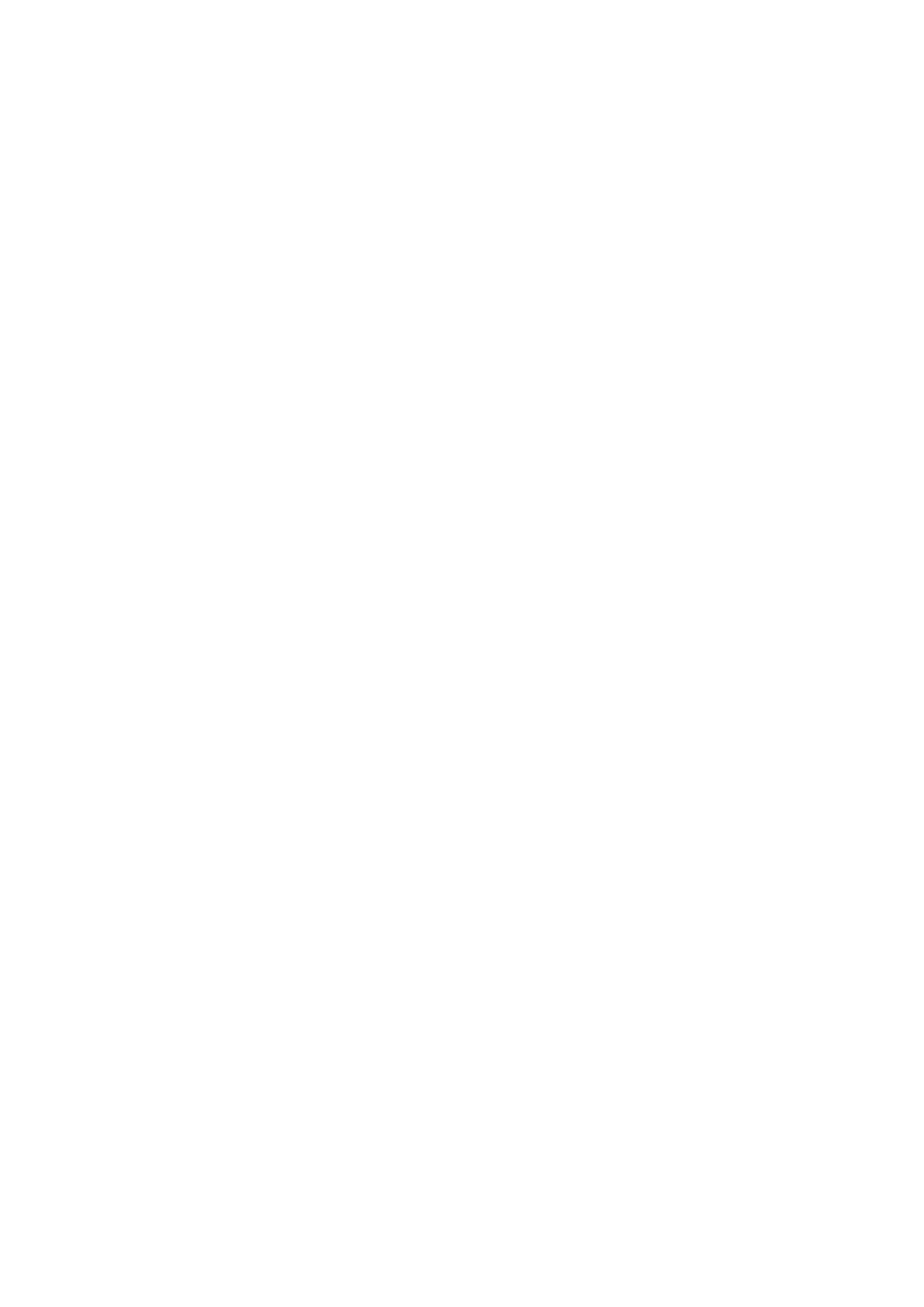# Communication in monetary policy

# Monetary Dialogue Papers February2022

#### **Abstract**

This paper examines the importance of communication of monetary policy in the light of the complex challenges central banks face post-GFCin their role as "crisis managers", confronting financial stability concerns, the economic consequences of the COVID-19 pandemic and the risks arising from climate change and unsustainable activities. Effective central bank communication becomes ever more critical in order to preserve credibility and legitimacy. Such communication is an important component of accountability. This paper does not deal with the supervisory function of the ECB; the focus is the monetary policy of the ECB.

This paper was provided by the Policy Departmentfor Economic, Scientific and Quality of Life Policies at the request of the committee on Economic and Monetary Affairs (ECON) ahead of the Monetary Dialogue with the ECB President on 7 February 2022.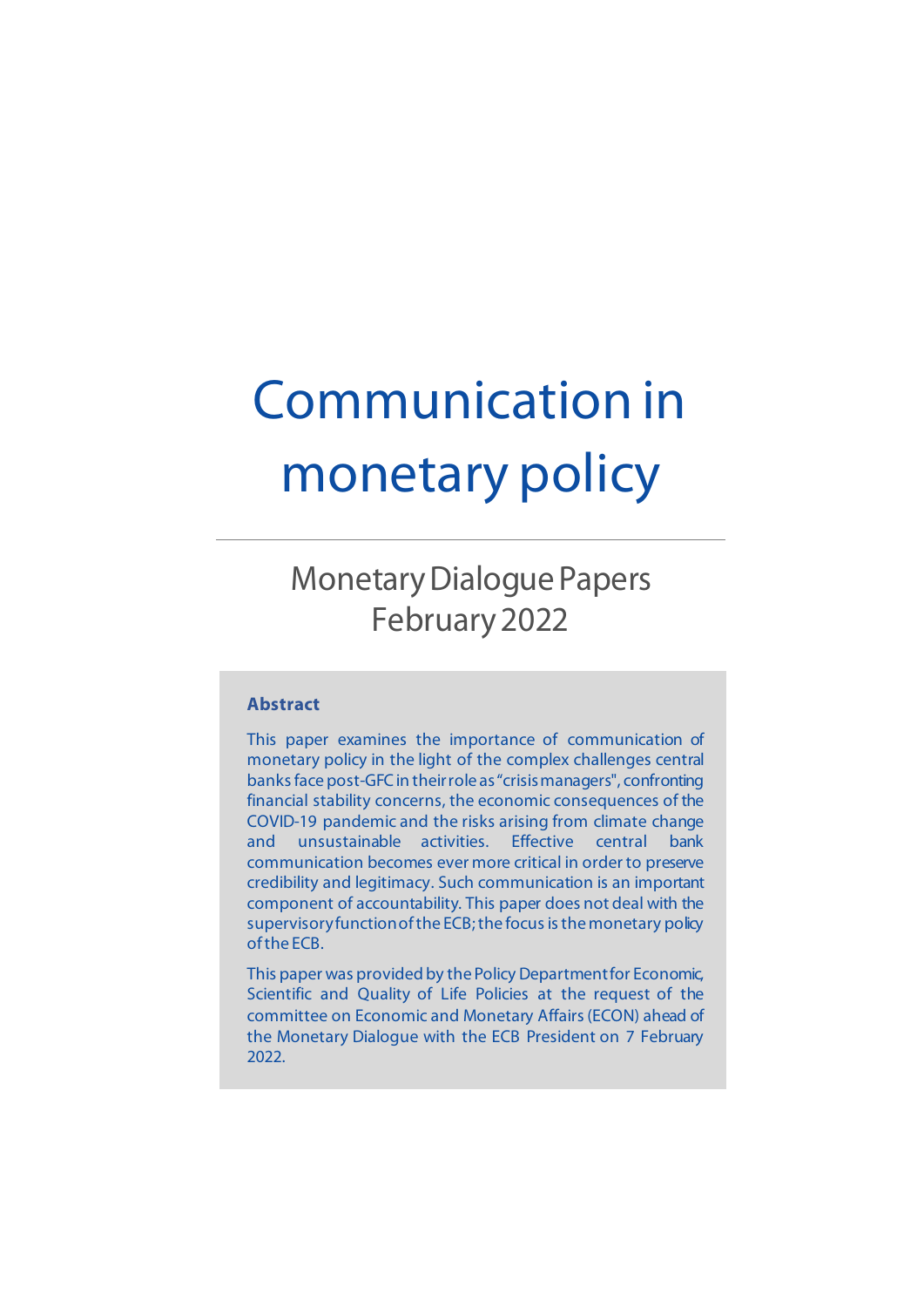This document was requested by the European Parliament's committee on Economic and Monetary Affairs (ECON).

#### **AUTHORS**

Rosa M. LASTRA, Centre for Commercial Law Studies (CCLS), Queen Mary University of London Sara DIETZ, Ludwig-Maximilians-Universität München/Hengeler Mueller

#### **ADMINISTRATORRESPONSIBLE**

Drazen RAKIC

#### **EDITORIAL ASSISTANT**

Catherine NAAS

#### **LINGUISTIC VERSIONS**

Original: EN

#### **ABOUT THE EDITOR**

Policy departments provide in-house and external expertise to support European Parliament committees and other parliamentary bodies in shaping legislation and exercising democratic scrutiny over EU internal policies.

To contact the Policy Department or to subscribe for email alert updates, please write to: Policy Department for Economic, Scientific and Quality of Life Policies European Parliament L-2929 - Luxembourg Email[: Poldep-Economy-Science@ep.europa.eu](mailto:Poldep-Economy-Science@ep.europa.eu)

Manuscript completed:January2022 Date of publication: January2022 © European Union, 2022

This document was prepared as part of a series on "Communication, complexity and credibility of monetary policy", available on the internetat:

<https://www.europarl.europa.eu/committees/en/econ/econ-policies/monetary-dialogue>



#### **DISCLAIMERAND COPYRIGHT**

The opinions expressed in this document are the sole responsibility of the authors and do not necessarily represent the official position of the European Parliament.

Reproduction and translation for non-commercial purposes are authorised, provided the source is acknowledged and the European Parliament is given prior notice and sent a copy.

For citation purposes, the publication should be referenced as: Lastra, R., Dietz, S., *Communication in monetary policy,* Publication for the committee on Economic and Monetary Affairs, Policy Department for Economic, Scientific and Quality of Life Policies, European Parliament, Luxembourg, 2022.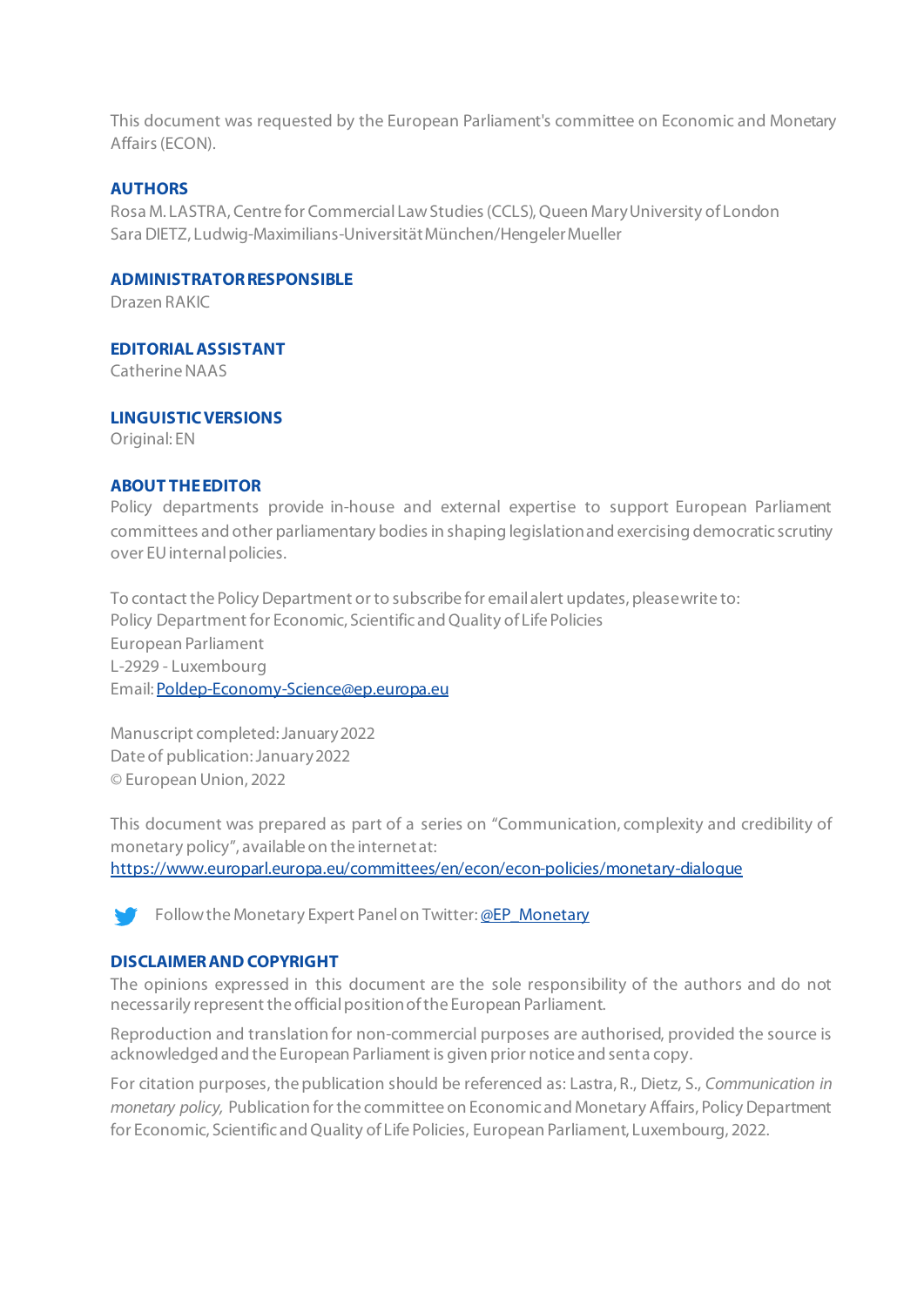# **CONTENTS**

|                               |                                                                                                                                                               | <b>TABLE OF FIGURE</b>                                              | 3  |  |
|-------------------------------|---------------------------------------------------------------------------------------------------------------------------------------------------------------|---------------------------------------------------------------------|----|--|
| <b>LIST OF ABBREVIATIONS</b>  |                                                                                                                                                               |                                                                     |    |  |
| <b>EXECUTIVE SUMMARY</b><br>5 |                                                                                                                                                               |                                                                     |    |  |
| 1.                            | <b>INTRODUCTION</b>                                                                                                                                           |                                                                     |    |  |
| 2.                            | EFFECTIVENESS OF COMMUNICATION WITH LEGISLATORS, THE PUBLIC AND THE<br><b>FINANCIAL SECTOR</b>                                                                |                                                                     |    |  |
|                               |                                                                                                                                                               | 2.1. Communication with legislators                                 | 10 |  |
|                               |                                                                                                                                                               | 2.1.1. Locus and legal basis                                        | 10 |  |
|                               |                                                                                                                                                               | 2.1.2. Mechanisms of accountability                                 | 11 |  |
|                               |                                                                                                                                                               | 2.1.3. Challenges and potential for improvement                     | 14 |  |
| 3.                            | <b>COMMUNICATION WITH THE PUBLIC</b>                                                                                                                          |                                                                     |    |  |
|                               | 3.1.                                                                                                                                                          | Purpose and form                                                    | 19 |  |
|                               | 3.2.                                                                                                                                                          | Challenges and potential for improvement                            | 20 |  |
| 4.                            | <b>COMMUNICATION WITH THE FINANCIAL SECTOR</b>                                                                                                                |                                                                     |    |  |
|                               | 4.1.                                                                                                                                                          | Function of communication with the financial markets                | 22 |  |
|                               |                                                                                                                                                               | 4.1.1. Financial markets and financial stability                    | 22 |  |
|                               |                                                                                                                                                               | 4.1.2. Forward guidance                                             | 23 |  |
|                               | 4.2.                                                                                                                                                          | Challenges and potential for improvement                            | 25 |  |
| 5.                            | <b>CHALLENGES FOR CB COMMUNICATION DUE TO THE INCREASED COMPLEXITY AND</b><br><b>INTERACTION BETWEEN PRICE STABILITY, FINANCIAL STABILITY AND PUBLIC DEBT</b> |                                                                     |    |  |
|                               |                                                                                                                                                               | <b>SUSTAINABILITY</b>                                               | 27 |  |
|                               | 5.1.                                                                                                                                                          | Price stability, financial stability and public debt sustainability | 27 |  |
|                               |                                                                                                                                                               | 5.2. The ECB's new monetary policy strategy                         | 29 |  |
|                               | 5.3.                                                                                                                                                          | Challenges for communication, accountability and credibility        | 30 |  |
|                               |                                                                                                                                                               | 5.3.1. Increased necessity of communication and accountability      | 30 |  |
|                               |                                                                                                                                                               | 5.3.2. Mandate of the ECB: objectives and boundaries                | 31 |  |
| 6.                            | <b>CONCLUDING OBSERVATIONS AND RECOMMENDATIONS</b>                                                                                                            |                                                                     |    |  |
| <b>REFERENCES</b><br>35       |                                                                                                                                                               |                                                                     |    |  |

# <span id="page-4-0"></span>**TABLE OF FIGURE**

|  | Figure 1: Market effects of OMT announcement |  |
|--|----------------------------------------------|--|
|--|----------------------------------------------|--|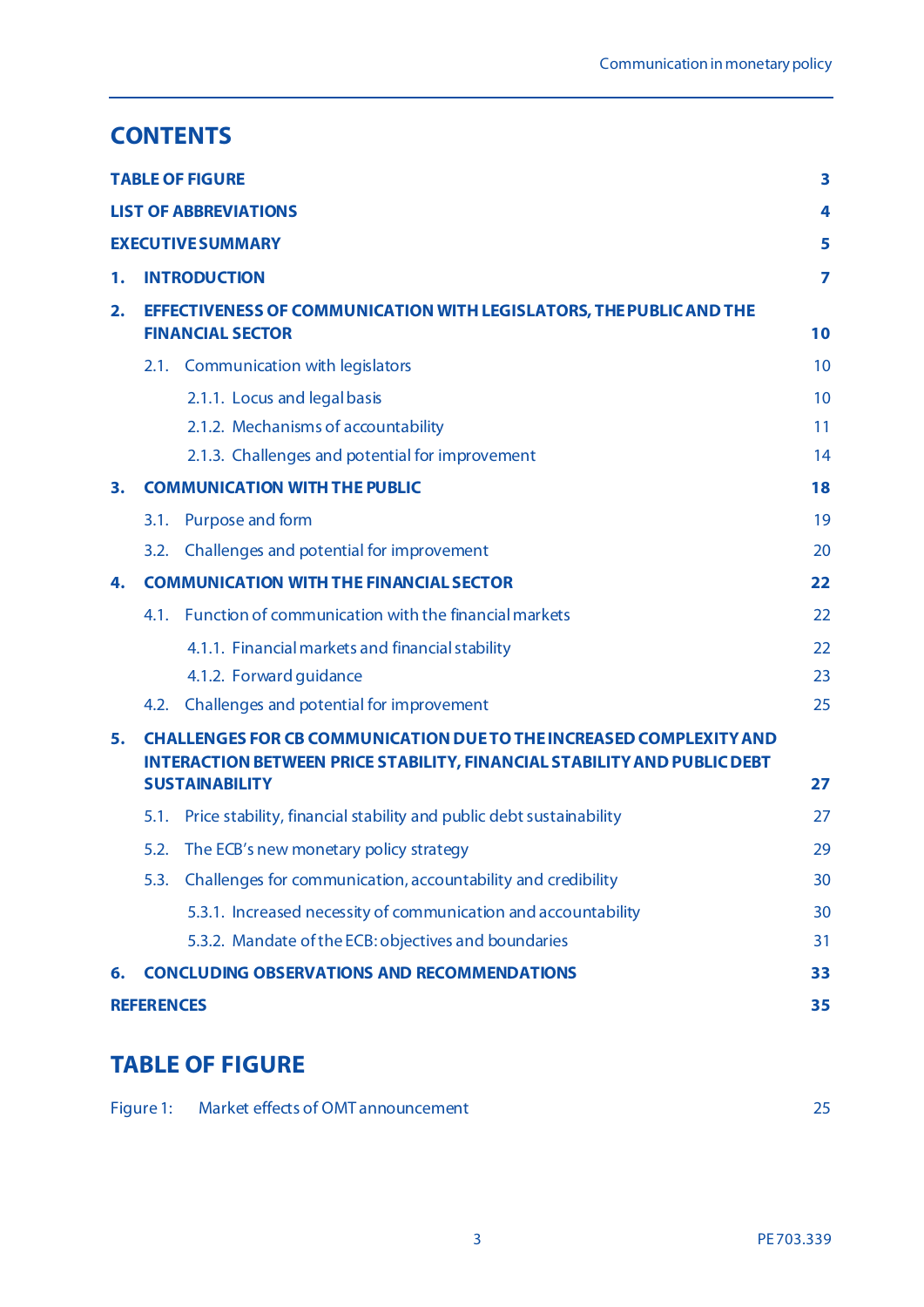# <span id="page-5-0"></span>**LIST OF ABBREVIATIONS**

| <b>ABSPP</b>  | Asset-backed securities purchase programme                       |
|---------------|------------------------------------------------------------------|
| <b>BoE</b>    | <b>Bank of England</b>                                           |
| <b>BVerfG</b> | Bundesverfassungsgericht (German Federal Constitutional Court)   |
| <b>CB</b>     | Central bank                                                     |
| <b>CBPP</b>   | Covered bond purchase programme                                  |
| <b>CSPP</b>   | Corporate sector purchase programme                              |
| <b>ECB</b>    | European Central Bank                                            |
| ECJ           | <b>European Court of Justice</b>                                 |
| <b>ECON</b>   | European Parliament's Committee on Economic and Monetary Affairs |
| <b>ECCO</b>   | Eurosystem/ESCB Communications Committee                         |
| EP            | European Parliament                                              |
| <b>FCA</b>    | <b>Financial Conduct Authority</b>                               |
| <b>Fed</b>    | US Federal Reserve System                                        |
| <b>FOMC</b>   | Federal Open Markets Committee                                   |
| <b>FPC</b>    | Financial Policy Committee (of the Bank of England)              |
| <b>GFC</b>    | Global financial crisis                                          |
| <b>IEO</b>    | Independent Evaluation Office                                    |
| <b>IMF</b>    | International Monetary Fund                                      |
| <b>LFS</b>    | Labour Force Survey                                              |
| <b>MEP</b>    | Member of European Parliament                                    |
| <b>MPC</b>    | Monetary Policy Committee (of the Bank of England)               |
| <b>NCB</b>    | National Central Bank                                            |
| <b>OMT</b>    | Outright monetary transactions programme                         |
| <b>PRA</b>    | <b>Prudential Regulation Authority</b>                           |
| <b>PELTRO</b> | Pandemic emergency longer-term refinancing operations            |
| <b>PEPP</b>   | Pandemic emergency purchase programme                            |
| <b>PSPP</b>   | Public sector purchase programme                                 |
| QE            | <b>Quantitative Easing</b>                                       |
| <b>SMP</b>    | Securities market programme                                      |
| <b>TFEU</b>   | Treaty on the Functioning of the European Union                  |
| <b>TLTRO</b>  | Targeted Longer-Term Refinancing Operations                      |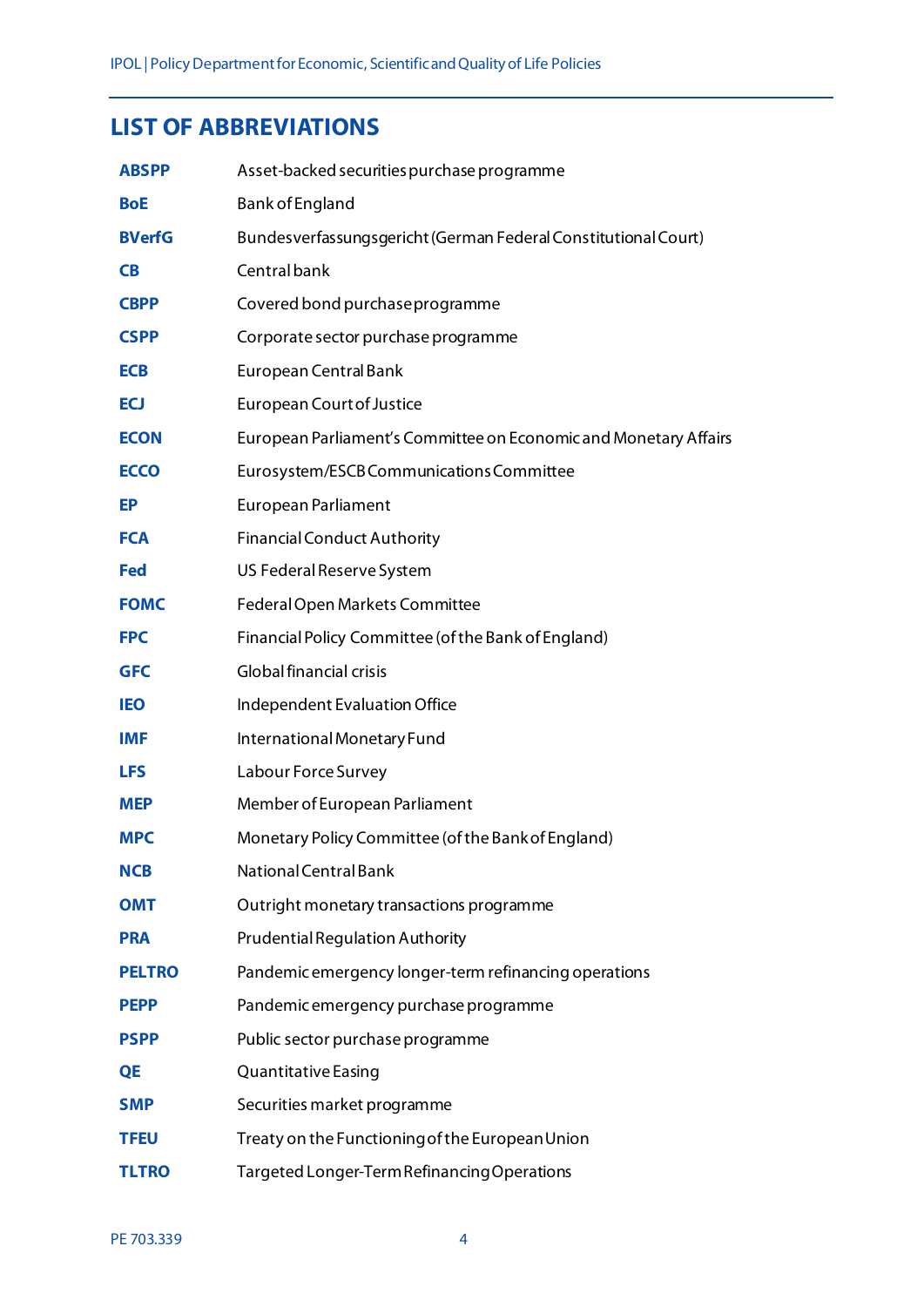# <span id="page-6-0"></span>**EXECUTIVE SUMMARY**

- **Central bank (CB) communication takes on different forms and works through different channels** in relation to the three key counterparts analysed in this paper: thelegislators, the public and financial market participants.
- **Given the increased complexity of the considerations that inform monetary policy** and the broadening of the CB's mandate post global financial crisis (GFC), communication is ever more critical.
- **Central bank communication plays different functions**: "reflection", "translation", "management of expectations","listening" and "legitimisation".
- **Communication with the legislators** has special significance because of the key role of parliamentary accountability in justifying central bank independence.
- In order to **strengthen the parliamentary scrutiny of monetary policy** we propose a series of measures to improve the Monetary Dialogue, including the creation of a specialised subcommittee within the ECON Committee and the establishment of an Independent Evaluation Office (IEO) at the European Central Bank (ECB). We also recommend enhanced transparency of monetary policy decisions and their effects, for example, with regard to the asset purchase programmes (QE).
- **Communication with the general public** contributes to societal legitimacy of the ECB. The support of the public – as a non-expert audience – is thus an element of *de facto* accountability of the ECB.
- **Communication with the financial markets** is essential for an effective and credible transmission of monetary policy decisions. It constitutes a two-way relationship, in which central banks signal to the markets and the markets react to those signals, sometimesamplifying or distorting them. This is a balancing act, requiring adequate calibration of the consequences of monetary policy decisions. E.g., the prolonged use of QE may generate a co-dependency between the central bank and the markets.
- **Central banks should tread carefully when they use "forward guidance" as an instrument of monetary policy** given the sensitivity of financial markets to central bank announcements.
- **The GFC, the COVID-19 pandemic and the risks arising from climate change** have accentuated the interdependencies and interactions between price stability, financial stability and public debt sustainability, complicating the conduct of monetary policy and its boundaries with fiscal policy.
- **To ensure that the ECB anchors inflation expectations** in accordance with its primary price stability mandate, the ECB should clearly communicate – and, where appropriate, publish – the considerations, motives and deliberations behind monetary policy decisions (in particular with regard to financial stability) so as to allow for effective parliamentary scrutiny and for an adequate understanding by financial markets and the general public. Monetary policy decisions need to be **motivated** if they are going to be revised by the ECJ or analysed by the European Parliament.
- **Clear and transparent communication about the interpretation of the secondary mandate** by the ECB (following the recent monetary policy strategy review) and its relationship with the primary mandate is essential in the exercise of effective accountability.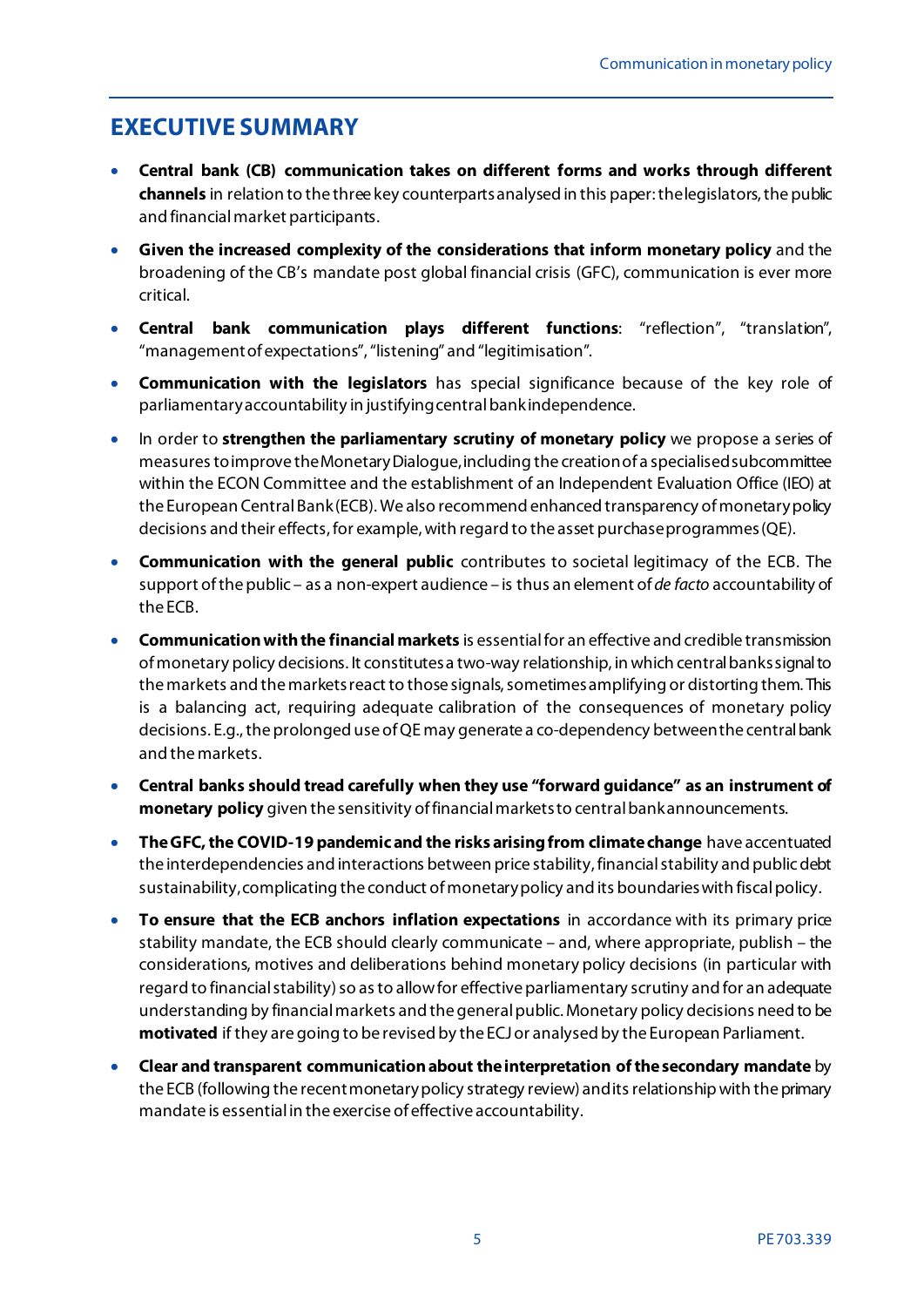- **The ECB should consider revamping its Eurosystem/ESCB Communications Committee (ECCO),** or establishing a special task force, to enhance the public's understanding of monetary policy.
- **Communication is not only a fulcrum of monetary policy, but a tool to convey and ensure credibility**.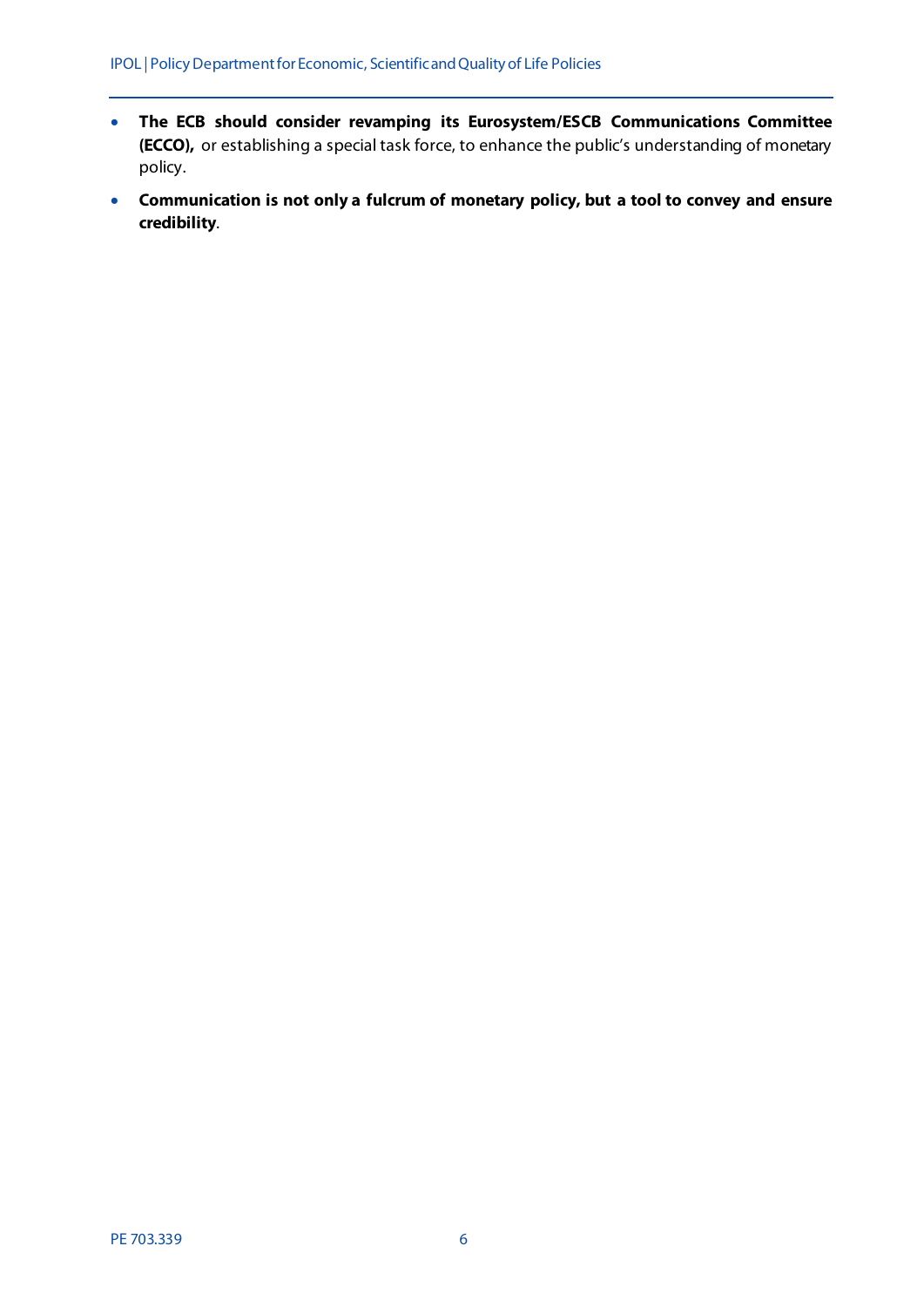# <span id="page-8-0"></span>**1. INTRODUCTION**

1

Until the global financial crisis (GFC), communication about the monetary policy measures of the European Central Bank (ECB) was generally perceived as satisfactory and credible by financial market participants, by the public and by legislators. This was based, in part, on the anti-inflationary record of the ECB and, in part, on the broad acceptance by the main stakeholders (Member States and their citizens, EU institutions and financial markets generally) of the institutional design of the ECB, based on the principle of central bank independence. This institutional design – in line with the so-called "Tinbergen rule" of one agency (the central bank), one primary objective (price stability) and one main instrument (interest rate policy) – enhanced the credibility of monetary policy and facilitated communication.

From the early 1990s till the GFC this central banking model (the *model*) [1](#page-8-1)became the norm not only in the EU but in many other countries around the world. The partial de-politicisation of the conduct of monetary policy served governments well and helped them navigate through the GFC. But the consensus around this *model* started to change with the GFC. Not only did central banks (CBs) such as the ECB, the Bank of England (BoE) or the US Federal Reserve System(Fed), enter uncharted territories with the use of unconventional monetary policy measures; they have also been facing unprecedented challenges given the complex dynamics between monetary, fiscal, and sovereign debt policies and the renewed emphasis on financial stability. That they managed to maintain their credibility when confidence was lost in the financial system at the peak of the GFC is a testimony to the validity of the *model*. Such credibility vis-à-vis political authorities and financial market participants is worth preserving, as advocated by the 2021 House of Lords Report on *Quantitative easing: a dangerous addiction?* (UK House of Lords, 2021) to which one of us (Lastra) contributed as Specialist Adviser.

Complexity in economic and monetary policymaking in the euro area is compounded by the different jurisdictional domains between a centralised monetary policy and decentralised fiscal policies and, since the adoption of Banking Union, by the dual responsibility of the ECB as monetary authority and supervisory authority of significant banks. Tension between different objectives, communication strategies and jurisdictional domains can also be observed in the responses to the pandemic and in the efforts undertaken to confront unsustainable risks arising from climate change and other activities (as part of the secondary mandate of the ECB).

A new model of central banking has emerged post GFC, one in which CBs have multiple objectives (price stability, financial stability and others) and functions (macroprudential policy and crisis management in addition to monetary policy, supervision, and others). Accordingly, CB communication has changed its role and its meaning in a myriad of ways.

First and foremost, communication has evolved from being a medium of simply informing the public or financial markets about what the CB has done in the past or will be doing in the future, to becoming a means of making monetary policy (an instrument referred to as "forward guidance"). Janet Yellen explains the rationale of forward guidance and the use of this new instrument and the communications by the Federal Open Market Committee (FOMC)<sup>[2](#page-8-2)</sup>. She notes: "A growing body of research and experience

<span id="page-8-1"></span><sup>1</sup> The Bundesbank Law in line with this *model* influenced the Maastricht Treaty. Brunnermeier et al. (2016), at pp. 66–67 and 82 argue that the German approach, shared by northern EU Member States, is characterised inter alia by a focus on legal, moral, and politica l foundations of free markets expressed in clearly articulated rules; a strong emphasis on responsibility and accountability; a belief that binding rules are needed to shield monetary policy from fiscal dominance; a strict approach to government debt and debt ceilings; a conviction that growth is not achieved by provision of additional money but by structural reforms and a belief that present virtue austerity—will be rewarded by future benefits.

<span id="page-8-2"></span>Yellen (2012): "The Committee stated that it expects a highly accommodative stance of monetary policy to remain appropriate for a considerable time after the economic recovery strengthens. And third, the Committee noted that it currently expects to hold the federal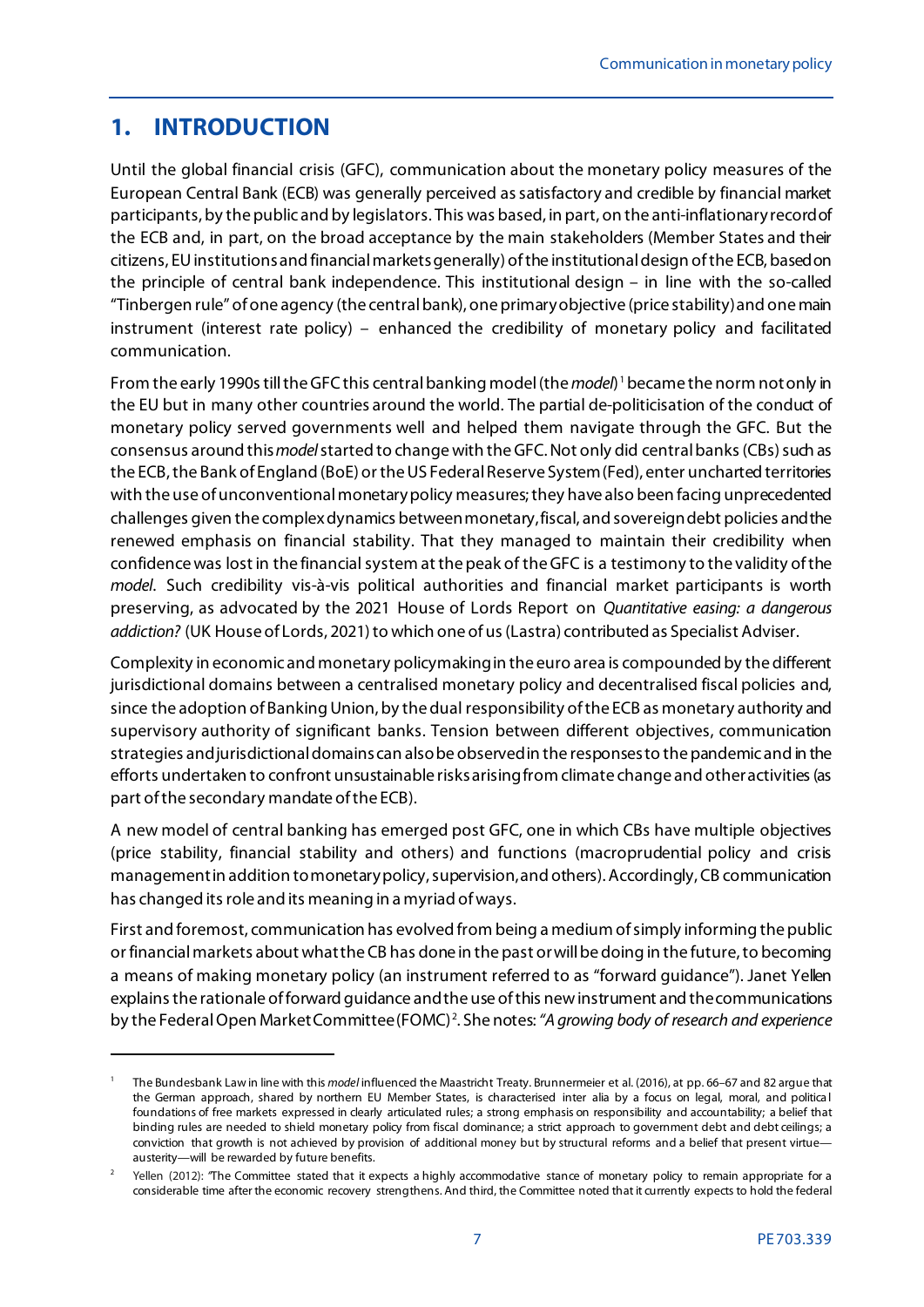*demonstrates that clear communication is itself a vital tool for increasing the efficacy and reliability of monetary policy"*. She remarks that *"To fully appreciate the recent revolution in central bank communication and its implications for current policy, it is useful to recall that for decades, the conventional wisdom was that secrecy about the central bank's goals and actions actually makes monetary policy more effective"* and that this *"secretiveness regarding monetary policy decisions clashed with the openness regarding government decisions expected in a democracy, especially since Federal Reserve decisions influence the lives of every American."* As she recounts in her speech, the FOMC took a major step to explain its thinking when it issued for the first time in January 2012 a *"Statement of Longer-Run Goals and Policy Strategy which provides a concise description of the FOMC's objectives in conducting monetary policy and the approach the Committee considers appropriate to achieve them.*"<sup>[3](#page-9-0)</sup>

Second, the importance of communication as a source of democratic legitimacy and accountability has increased with CBs reinterpreting, expanding – and some argue overstepping – their mandates and/or the range of tools they deploy. CB communication has become an intricate exercise in balancing diverse, and at times competing interests to enhance policy effectiveness. WithCB accountability being a compulsory corollary of their independence<sup>[4](#page-9-1)</sup>, expanded mandates create an ever greater need for accountability and clear communication.

Third, CBs need to understand, monitor and manage the expectations of financial markets and the public when conceptualising their monetary policy strategies. Central bankers have become increasingly aware of the growing importance of CB communication with markets and other audiences. They guide the market by means of communication and forward guidance. Holmes (2014b) noted that *"The incremental experiments with language and explanation pursued by the Fed over the last decade are setting a new relationship with the public, one in which ordinary people's predicaments are recognized and have come to serve as a fulcrum of policy. The days in which the leader of the Fed could mumble incoherently, obscuring his true intentions behind a cloud of verbiage, are gone."* [5](#page-9-2) According to Yellen (2013), *"The Federal Reserve's ability to influence economic conditions today depends critically on its ability to shape expectations of the future, specifically by helping the public understand how it intends to conduct policy over time, and what the likely implications of those actions will be for economic conditions.(…). But the effects of today's monetary policy actions are largely due to the effect they have on expectations about how policy will be set over the medium term."* [6](#page-9-3)

However, guiding the expectations is only possible if communication is constructed in a way which allows the market participants and citizens to understand the considerations behind the monetary policy measures. Conveying the intended monetary policy messages and information has become an

funds rate at exceptionally low levels at least through mid-2015, about a half-year longer than previously announced. The three elements of forward guidance that were adopted by the FOMC in September 2012 would have been unthinkable in 1992 and greatly surprising in 2002, but they have, in my view, become a centerpiece of appropriate monetary policy." Yellen also notes: "The computation of an optimal path for monetary policy is obviously complicated, and, as I'll discuss, it's challenging to communicate. It rests on many assumptions about the outlook for the economy and its structure."

lbid.

<span id="page-9-1"></span><span id="page-9-0"></span><sup>4</sup> As explained in the paper submitted to the ECON Committee in 2020, accountability was an afterthought in such institutional design. See Lastra (2020).

<span id="page-9-2"></span><sup>5</sup> We thank Holmes for helpful suggestions. In his book "Economy of Words. Communicative Imperatives in Central Banks" Holmes (2014a) explains how and why central bankers have learnt "to talk to markets" for only by effectively communicating with markets, can they justify their monetary policy decisions. In Chapter 3, entitled "Markets are a function of language", at p. 29 Holmes claims that "to understand the economy at large, it must be viewed as operating across an intricate communicative field". At p.216 he concludes: "The challenge for central bankers (…) is thus to navigate and manage the shifting grounds upon which members of the public become protagonists in the monetary drama".

<span id="page-9-3"></span><sup>6</sup> See also Holmes (2014b): "For the last decade I've studied the behavior of policy makers at the Fed, the European Central Bank and the central banks of England, Germany, New Zealand and Sweden. Their leaders have for decades searched for a new conceptual anchor for monetary affairs—no longer gold or fixed exchange rates, but an evolving relationship with the public. Communication has become a fulcrum of policy. Policy makers shape expectations and, thus, economic behavior."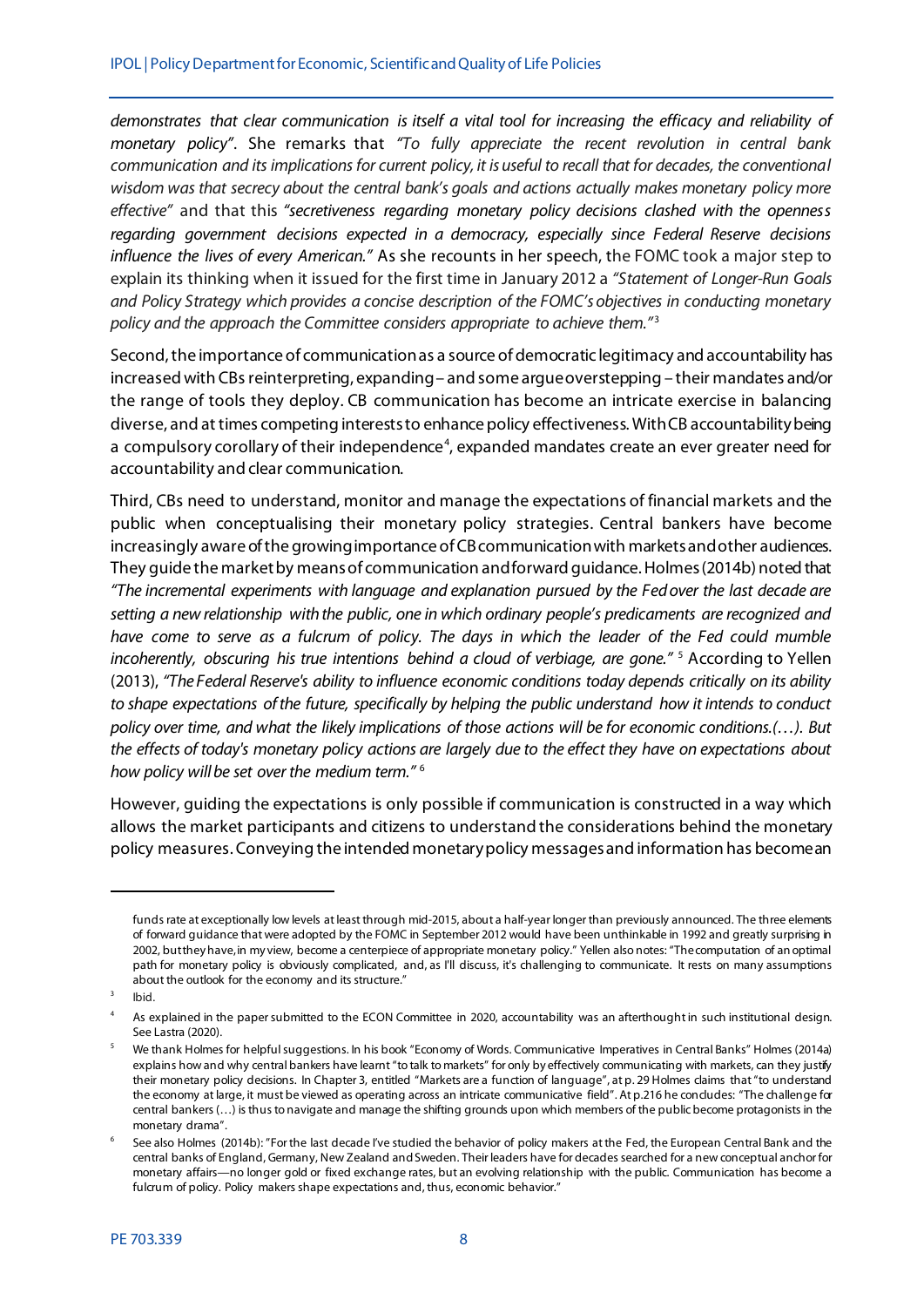ever greater challenge when the rationale behind certain monetary decisions is the result of an increasingly complex deliberation of intersecting aspects.

Lastly, explaining and justifying monetary policy actions is fundamental for ensuring the credibility and legitimacy of independent CBs. Only if markets perceive the announcement of monetary policy measures as credible, will the CB be able to instil the confidence it needs to conduct an effective monetary policy. With the return of inflationand inflationary expectations this trust becomes essential. The testimony by Fed President Powell at his nomination hearing (2022) emphasises how monetary independence requires clear communication and transparency<sup>[7](#page-10-0)</sup>.

Following this brief introduction (Part 1) outlining the ways in which CB communication has changed, the paper analyses the effectiveness of the communication channels of the ECB with the public, the legislators and the financial sector (Part 2-4). It then addresses the communication challenges arising from the increased complexity and interaction between the objectives of price stability, public debt sustainability and financial stability and different policies(monetary, fiscal and macroprudential) in the pursuit of such objectives (Part 5). Finally, it concludes with some brief recommendations on communication designs to tackle communication challenges identified and, more generally, to improve accountability(Part 6).

This paper does not deal with the supervisory function of the ECB; the focus is the monetary policy of the ECB.

<span id="page-10-0"></span><sup>7</sup> See testimony by Powell (2022) at his nomination hearing before the Committee on Banking, Housing, and Urban Affairs, U.S. Senate: *"Congress has assigned the Federal Reserve important goals and has given us considerable independence in using our tools to achieve them. In our democratic system, that independence comes with the responsibility of transparency and clear communication, to keep the public informed and enable effective legislative oversight. That duty takes on even greater significance when the Fed must take extraordinary actions in times of crisis. (…)The Federal Reserve works for all Americans. We know our decisions matter to every person,*  family, business, and community across the country. I am committed to making those decisions with objectivity, integrity, and impartiality, *based on the best available evidence, and in the long-standing tradition of monetary policy independence."* (emphasis added).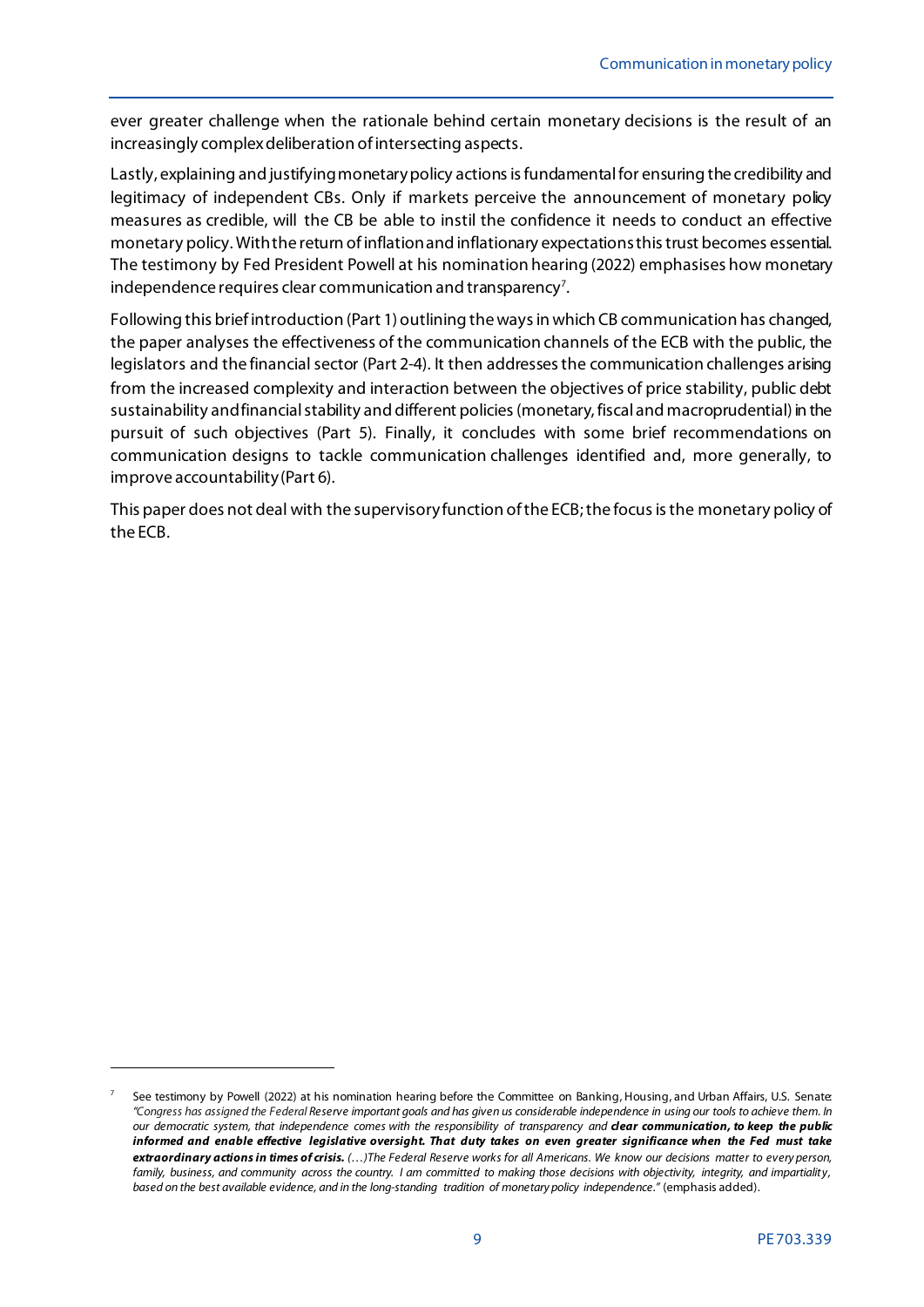# <span id="page-11-0"></span>**2. EFFECTIVENESS OF COMMUNICATION WITH LEGISLATORS, THE PUBLIC AND THE FINANCIAL SECTOR**

Adequate CB communication enhances the effectiveness of monetary policy and contributes to legitimacy and credibility. Such communication comes into play through different types and channels in relation to the three key counterparts analysed in this paper: legislators, the public and financial market participants.

Communication plays different functions: i) "reflection", in which the institution itself gives an account of its own tasks as they evolve over time (this "reflection" can be observed in the monetary policy review undertaken by the ECB and similar exercises undertaken by the Fed and the BoE); ii) "translation", explaining in common parlance to the public the complex measures adopted (a feature of social media like Twitter) or the meaning of concepts such as "the transmission mechanism" of monetary policy; iii) "management of expectations" which is very important in the communication with financial market participants; iv) "listening" to the various stakeholders and, finally, v) the key function of "legitimisation" in which an independent technocratic agency explains whyits actions serve the goal (or goals) and how it stays within the boundaries of its mandate<sup>[8](#page-11-3)</sup>.

## <span id="page-11-1"></span>**2.1. Communication with legislators**

Communication with legislators has special significance because of the fundamental role that parliamentary accountability plays in the justification of CB independence.

## <span id="page-11-2"></span>2.1.1. Locus and legal basis

The locus of parliamentary accountability for the ECB is European, not national. [9](#page-11-4) The legal basis in the Treaty for the accountability of the ECB to the EP is Article 284 (3) of the Treaty on the Functioning of the European Union (TFEU) and Article 15 of the ESCB Statute.

The ECB can explain (hence, the importance of communication and education) to national parliaments the decisions it takes and their rationale. But this does not imply nor entail a duty to give account. As stated in the report written by Lastra for the European Parliament (EP) in September 2020: *"Draghi's practice of visiting national parliaments to explain the ECB's monetary policy decisions, engaging in an 'exchange of views' with elected representatives, should not be seen as an obligation (not even a soft obligation) to be accountable to national parliaments. It should simply be seen, in the spirit of cooperation (...), as educating European citizens about the role of the ECB."* [10](#page-11-5)

The independence of the ECB is strongly protected by Article 130 of the TFEU as well as other Treaty provisions, such as the prohibition of monetary financing (Article 123 TFEU). Accountability is "the other side of the coin" of this independence in a democratic society. As advocated since  $1992<sup>11</sup>$ , an independent CB such as the ECB must be accountable to Parliament, to the judiciary and to the public

<span id="page-11-3"></span>This legitimisation is a central component of parliamentary accountability, see in more detail 2.1.2. Our thanks to D.A. Westbrook for interesting feedback on this point. The functioning of the modern world requires complex bureaucracies and experts, which not always fit easily under traditional models of democratic political understandings. Consider central bank independence which offers a bulwark against short-term but undue democratic influence over monetary policy. Or consider the culture of cryptocurrency; the ecosystem of "Bitcoin maximalists" is justified/legitimated by reference to the "evils" of traditional central bank monetary policy and governmental regulation.

<span id="page-11-4"></span><sup>9</sup> See Lastra (2020), p. 26.

<span id="page-11-5"></span><sup>10</sup> See Lastra (2020), p. 27.

<span id="page-11-6"></span><sup>11</sup> See Lastra (1992), pp. 481-482 and p. 519.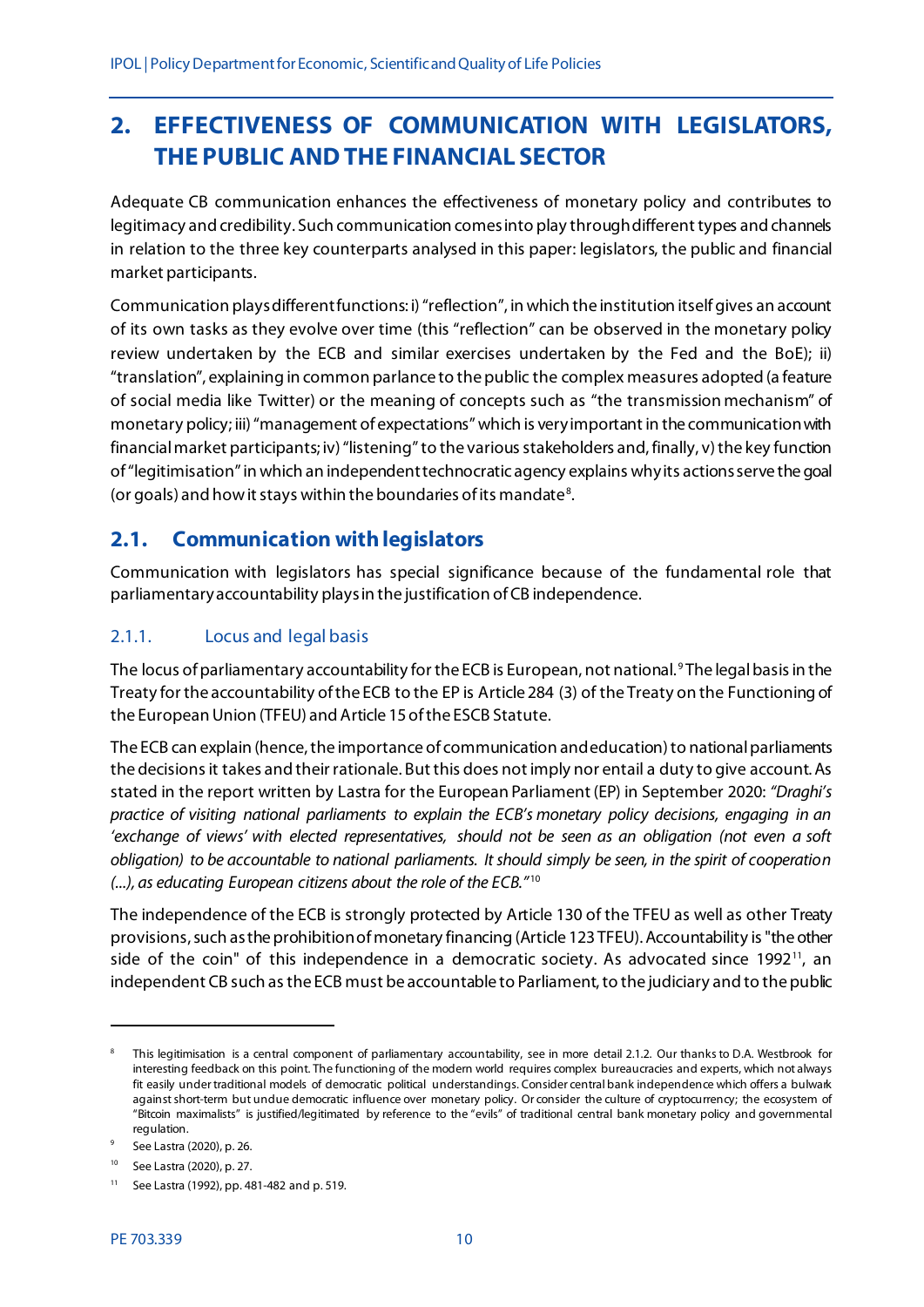(*de facto* accountability). Only with adequate and diversified mechanisms of accountability can the institution be democratically legitimate, which is required by the principle of democracy, a fundamental basis of the EU, in accordance with Articles 2 and 10 of the Treaty on European Union.

## <span id="page-12-0"></span>2.1.2. Mechanisms of accountability

1

The EP holds the ECB to account through a number of mechanisms (the Monetary Dialogue<sup>12</sup>, the Annual Report<sup>[13](#page-12-2)</sup>, appointment procedures<sup>[14](#page-12-3)</sup>, questions for written answer<sup>[15](#page-12-4)</sup> and others<sup>[16](#page-12-5)</sup>) which were explained in the report submitted by Lastra to the European Parliament's Committee on Economic and Monetary Affairs (ECON) in September 2020 (Lastra, 2020). Arguably, these mechanisms are not commensurate with the expansion of ECB tasks and tools post GFC and in response to the COVID-19 pandemic.

Some of the existing mechanisms of parliamentary accountability of the ECB were not spelt out in detail in the Treaty (for example, the Monetary Dialogue). But, as with so many other developments since the inception of the ECB, either by way of interpretation or implementation of Treaty provisions, normative solutions have legitimised the EU's and ECB's response to new operational needs or challenges and the expansion oftools and powers.

With power though comes accountability and any expansion in CB powers and extension of CB tools must be accompanied by an adequate expansion in accountability mechanisms. This can be done either by the amelioration of the existing instruments or by the adoption of new instruments via secondary law or interinstitutional arrangements<sup>17</sup>. The latter can contribute to a better balance between technocracy and democracy.

<span id="page-12-1"></span><sup>12</sup> See Lastra (2020), p. 24-25: "The primary law basis for the Monetary Dialogue is Article 284(3) TFEU. The Protocol on the Statute of the ESCB and of the ECB reasserts accountability to the European Parliament in Article 15(3). Formally, the Monetary Dialogue was set up by the European Parliament's Resolution on "democratic accountability in the third phase of EMU of 4 May 1998" which called for the organisation of a dialogue between the European Parliament and the future ECB on monetary and economic affairs, the framework for which dialogue should be confirmed through a mutual agreement" (See European Parliament (1998). See also Rule 135 of the Rules of Procedure of the European Parliament). Lastra's paper recommended that the "Monetary dialogue" be renamed as "Monetary hearings" reflecting the need for enhanced oversight and that a euro area subcommittee within ECON be established to scrutinise monetary policy more effectively.

<span id="page-12-2"></span><sup>&</sup>lt;sup>13</sup> In accordance with Article 284(3) TFEU the "ECB submits an annual report on its tasks, the activities of the ESCB and the Eurosystem's monetary policy to the European Parliament, the Council of the EU, the European Commission and the European Council. The report is presented annually to the European Parliament by the ECB President in a dedicated session of the ECON Committee and by the ECB President on the occasion of a plenary debate. The annual accounts of the ECB are part of the annual report".

<span id="page-12-3"></span><sup>&</sup>lt;sup>14</sup> See Lastra (2020), p. 25: "The European Parliament is also involved, in a consultative role, in the appointment procedures for the members of the ECB's Executive Board (and it has a veto right in the case of the Chair and Vice Chair of the Supervisory Board). In contrast to the ECB's supervisory function, beyond the Treaty provisions, there is no interinstitutional arrangement that formalises the ECB's accountability vis-à-vis the Parliament in the area of monetary policy."

<span id="page-12-4"></span><sup>&</sup>lt;sup>15</sup> All Members of the European Parliament can address written questions to the ECB, to better understand the CB's underlying motives and reasons for certain policy decision. There is no legal basis in the Treaty for these written questions. The applicable norm is Rule 140 of the Rules of Procedure of the European Parliament (see Rule 140 of the Rules of Procedure of the European Parliament (Questions for written answer to the European Central Bank). The answers to these questions are also published on the ECB's and the European Parliament's websites.

<span id="page-12-5"></span><sup>&</sup>lt;sup>16</sup> The European Parliament reacts to the Annual Report with a non-binding resolution to which the ECB gives feedback. See for example ECB, Feedback on the input provided by the European Parliament as part of its resolution on the ECB Annual Report 2019 in response to the European Parliament's Resolution on the ECB Annual Report 2019.

<span id="page-12-6"></span><sup>17</sup> European Parliament (2021), para 34: "Echoes President Lagarde's openness to greater dialogue and stresses the need to further enhance the ECB's accountability and transparency arrangements; emphasises the need to reflect on how scrutiny of the ECB by the European Parliament as well as through dialogue with national parliaments may be enhanced; **calls for the negotiation of a formal interinstitutional agreement to formalise and go beyond the existing accountability practices regarding monetary functions."**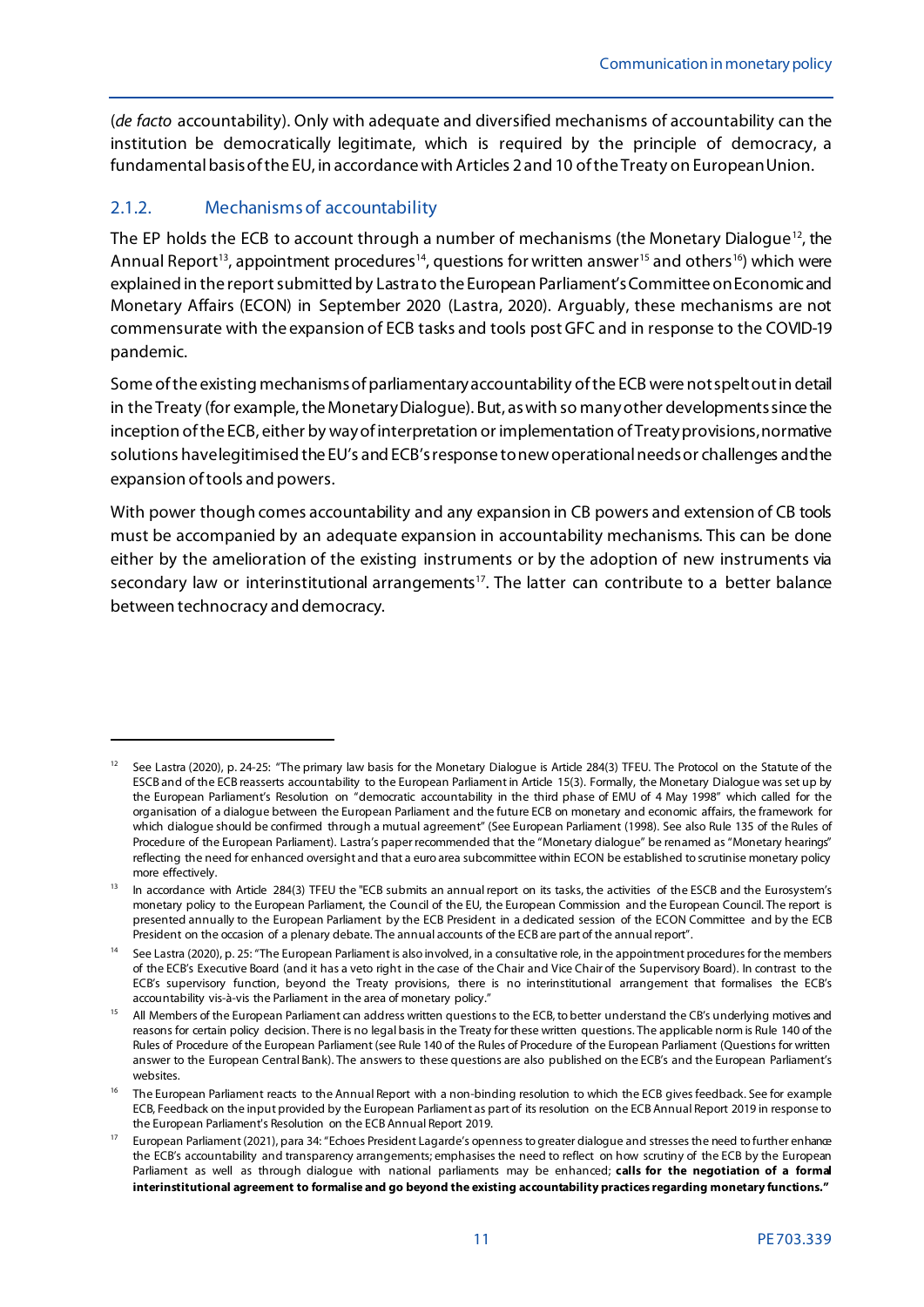Effective communication can help reconnect normative legitimacy<sup>[18](#page-13-0)</sup> and societal legitimacy<sup>[19](#page-13-1)</sup>. While the ECB enjoyed societal support at the time of its creation, this support can wane or be questioned with the passage of time or when economic or political circumstances change**.** 

Though accountability (*ex ante* and *ex post*) is always important, it can become a routine exercise in ordinary times. Accountability is, however, essential in extraordinary times to preserve societal legitimacy. IfCBs overstep their mandates, or are perceived to do so, they lose credibility and endanger their legitimacy. This not only threatens the effectiveness of monetary policy but can also undermine the general trust in the commitment of the CB to fulfil its mandate, especially with regard to its price stability goal.

Transparency – a buzzword in central banking in recent years – is in some cases equated with accountability. Butaccountability is more than transparency: *"Transparency refers to the degree to which information on the decision and decision-making process has to be disclosed, being an integral part of accountability. (…) However, the provision of information is hardly ever a neutral account of what happened or of what is happening; hence, the need for an explanation or justification of the agency's actions or decisions (i.e., accountability). Thus, accountability must involve defending the action, policy or decision*  for which the accountable is being held to account."<sup>[20](#page-13-2)</sup>

CBs are becoming less secretive about their monetary policy activities. Yellen (2013) noted this as a departure from previous practice in a speech on *Communication in Monetary Policy*: *"Montagu Norman, governor of the Bank of England in the early 20th century, reputedly lived by the motto never explain, never excuse, and that approach was still firmly in place at the Federal Reserve when I went to work there as a staff economist in 1977."*

An accountable CB must explain the rationale and the considerations for adopting monetary policy measures (and the criteria of assessment) as well as the implications of the measures in the pursuit of the statutory or Treaty objectives (and the hierarchy of such objectives). At the EU, level this communication is essential given the distribution of competences in the areas of monetary policy (European) land fiscal policy (national).

The ECB has made a great effort over the years in becoming more transparent, publishing relevant information, as discussed in Lastra  $(2020)^{21}$  $(2020)^{21}$  $(2020)^{21}$ .

<span id="page-13-0"></span><sup>&</sup>lt;sup>18</sup> Legitimacy has a formal dimension related to the legal and political process and a societal dimension, related to the support by the public. See Verhoeven (2002), pp. 10-11: *"Legitimacy is constituted of two aspects: a normative, more formal notion, which refers to the legality of the political process and a societal, rather empirical notion, which is addressing the acceptance of the system."* There is no doubt that the ECB was established in accordance with the Maastricht Treaty, and thus, that its establishment is consistent with the formal understanding of legitimacy.

<span id="page-13-1"></span><sup>&</sup>lt;sup>19</sup> Lastra (2015), Ch. 2, 2.163. An in-depth discussion of the concept of central bank accountability can be found in Lastra (2015), Ch. 2 and Ch. 7; Lastra and Shams (2001); Lastra and Miller (2001); Lastra and Amtenbrink (2008); Lastra and Garicano (2010); Lastra and Goodhart (2017).

<span id="page-13-2"></span><sup>&</sup>lt;sup>20</sup> Lastra and Shams (2001). According to Scott (1996), D4.58: "The importance (...) of the provision of full and adequate information is, in my *opinion, self evident, whether in answering parliamentary questions or in debate or to a select committee. Withholding information on the matter under review, it is not a full account, and the obligation to account for what has happened or for what is being done has prima facie not been discharged. Without the provision of full information, it is not possible for parliament, or for that matter the public, to hold the executive fully to account."*(emphasis added).

<span id="page-13-3"></span><sup>21</sup> As stated in ECB, Accountability and summarised in Lastra (2020), p. 30: *"Currently the ECB publishes: The [Economic](https://www.ecb.europa.eu/pub/economic-bulletin/html/index.en.html) Bulletin (formerly Monthly Bulletin) which presents the economic and monetary information that form the basis for the Governing Council's policy decisions. It is published eight times a year, two weeks after each monetary policy meeting; The Eurosystem's consolidated weekly financial [statement](https://www.ecb.europa.eu/press/pr/wfs/html/index.en.html) which provide information on monetary policy operations, foreign exchange operations and investment activities; The press [conferences](https://www.ecb.europa.eu/press/pressconf/)and the press statements which the ECB holds after each Governing Council monetary policy meeting setting key interest rates for the euro area, i.e. every six weeks and the [monetary](https://www.ecb.europa.eu/press/accounts/) policy accounts of the Governing Council's discussions (which are published four weeks after each monetary policy meeting) (...), which were introduced in 2015 during Draghi's presidency".*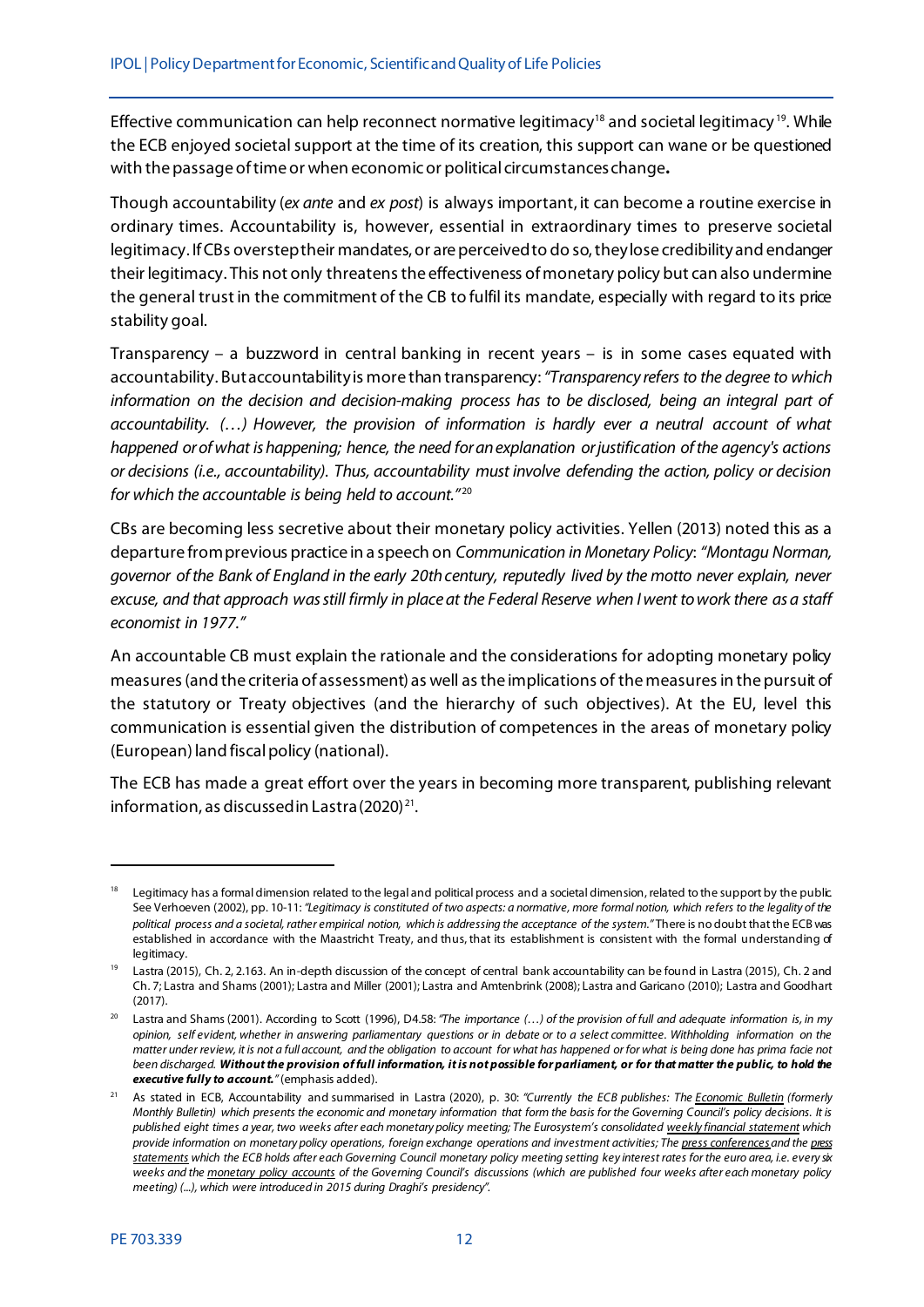The parliamentary accountability mechanisms to which other CBs such as the BoE and the Fed are submitted provide examples of good practice in terms of democratic legitimacy and effective communication. E.g., the inquiry that the House of Lords undertook during the first half of 2021 into the QE program of the BoE (which led to the publication of the Report in July 2021, *Quantitative easing: a dangerous addiction?*) offers a commendable practice of parliamentary scrutiny of monetary policy. The inquiry focused around a single issue (QE), lasted for severalmonths, thus allowing plenty of time to discussthe benefits and drawbacks of QE, and brought together a number of experts of the highest calibre in addition to current and former central bank governors and Treasury officials, to give oral evidence, answering a number of incisive questions prepared *ex ante*by the members of the Economic Affairs Committee of the House of Lords (some of the members are experts in monetary policy). The final "evidence-based report" was clearly written to reach out to the average citizen, explaining highly complex and technical matters in simple language, and emphasising *inter alia* the distributional (inequality) and other effects of monetary policy. The report's comprehensiveness reflected the breadth and depth of the inquiry, combining the results of the oral evidence received with the different sources ofwritten evidence submitted by any interested party during the inquiry. This *modus operandi* of parliamentary accountability and information offering an extremely thorough scrutiny of a controversial and important monetary policy tool, could be replicated by MEPs participating in the Monetary Dialogue with the ECB.

Additionally, there are other mechanisms that can inform parliamentary scrutiny. In particular, effective audit control and the establishment of independent evaluation offices (IEOs) (like the ones that have been established at the BoE and at the IMF) provide a basis and input for subsequent parliamentary oversight and improve transparency.

In the UK, the IEO was established in 2014 as an independent unit that sits within the BoE to assess the Bank's performance. Though it is similar in nature to the IMF's IEO, its effectiveness to provide an adequate independent evaluation of issues related to the Bank has been questioned in some circles; perhaps it would be better if the BoE's IEO had been established as an external specialised institution.[22](#page-14-0)

See Lastra ibid: "The intention of these accounts is not to provide a verbatim transcript but rather a summary of the Governing Council members' monetary policy discussions. *When a monetary policy decision is taken, the President of the ECB makes an introductory statement*  to the press conference and four weeks after the ECB publishes an account of the Governing Council's monetary policy discussions to make the rationale behind the decisions more transparent. The account typically begins with an overview of the financial market and economic and monetary developments. The ECB Governing Council's discussions are then summarised, and economic and monetary analyses are presented along with the monetary policy viewpoints expressed. These monetary policy accounts do not report how individual members of the Governing Council voted or put names to comments made by individuals. Article 10.4 of the ESCB Statute prescribes that only the outcome can be published but not the minutes: "The proceedings of the meetings shall be confidential. The Governing Council may decide to make the outcome of its deliberation public." Furthermore, the voting records are not published in order to protect the personal independence of the members of the Governing Council, who could otherwise be subject to undue political pressure from the country/countries where they come from. It is for these reasons (the requirement of Article 10.4 ESCB Statute, the protection of personal independence and a civil law tradition of not publishing dissenting opinions to reinforce collegiality) that the ECB does not publish the minutes, nor the voting records nor the dissenting opinions."

<span id="page-14-0"></span>In July 2019, the Court of the Bank of England commissioned the IEO to carry out an in-depth evaluation of the Bank's Asset Purchase Programme. The Report was published in January 2021, see Bank of England (2021), IEO evaluation of the Bank's approach to quantitative easing, and was quoted in UK House of Lords, Economic Affairs Committee (2021). One of the IEO reports relates to monetary policy forecasting and is available a[t https://www.bankofengland.co.uk/independent-evaluation-office.](https://www.bankofengland.co.uk/independent-evaluation-office) For a critique see Andrew Tyrie, written evidence (QEI0022) in the Quantitative Easing Inquiry (House of Lords, 2021), <u>https://committees.parliament.uk</u> [/writtenevidence/36914/pdf/,](https://committees.parliament.uk/writtenevidence/36914/pdf/) page 12: "Probably (…) the Independent Evaluation Office could be turned into a more powerful and independent body, also with a **direct line of accountability to Parliament**".

With regard to the IMF, in addition to the IEO, which was established in 2001 [\(https://ieo.imf.org\),](https://ieo.imf.org/) Bradlow in a contribution to the Financial Times' Alphaville of 6 October 2021 (Bradlow [2021]) has recommended the appointment of an official Ombudsman independent of IMF management as a mechanism to enhance IMF accountability and to help the IMF learn from its own mistakes. The remit of this proposed Ombudsman (who would report to the IMF Executive Board) would be to investigate the conduct of the IMF and its compliance with its own policies and procedures, not to investigate or comment on its member states policies. In personal communication, Bradlow outlined the differences between the existing IEO and his proposed Ombudsman. First, the IEO focuses on reviewing completed IMF operations while the Ombudsman would deal with ongoing/current operations. Secondly, the IEO develops its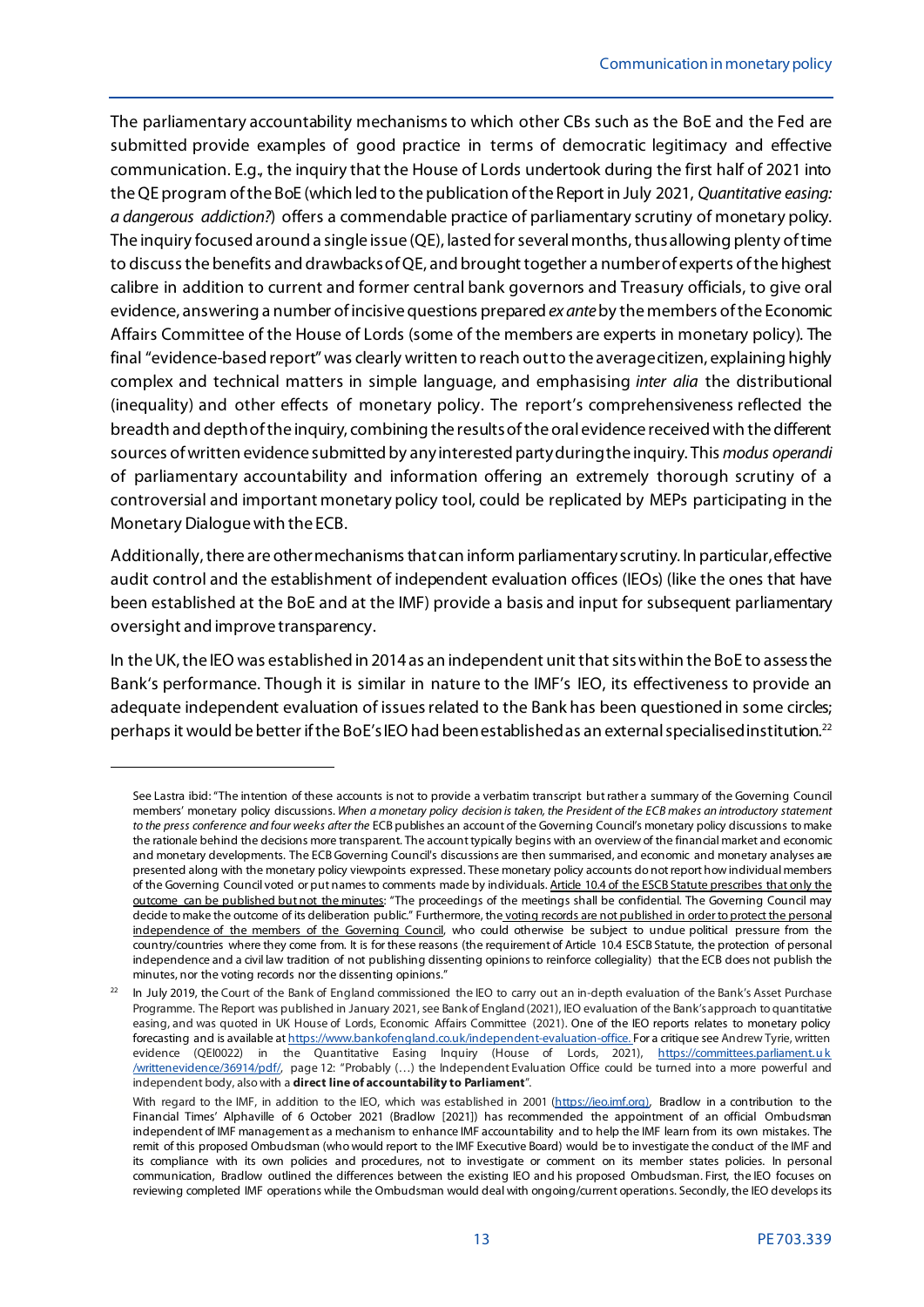The IEO report on quantitative easing (QE) (Bank of England, 2021) stated: *"The public is (…) unclear about the extent to which QE is, or should be, used to finance Government borrowing. Given the UK's post-Covid fiscal position, a lack of public clarity on monetary financing could undermine the Bank of England's independence in the future."*

### <span id="page-15-0"></span>2.1.3. Challenges and potential for improvement

In the interaction between the EP and the ECB, improvements in communication and accountability can come via two main conduits: (1) internal organisation of the EP/ECON and (2) access to relevant ECB information and clarity in the considerations that affect the discretionary conduct of monetary policy.

In terms of the EP/ECON, (i) Members of the European Parliament (MEPs) in the ECON Committee have a very wide mandate, which may lead to a lack of time and focus; (ii) the composition and size of the ECON Committee and the need to coordinate (currently) seven political groups constitute another factor that can hinder the exercise of targeted monetary policy scrutiny. Thus a subcommittee of specialist MEPs dedicated to monetary policy matters would be an improvement over the current situation.

In terms of the ECB, (i) access to information is fundamental for the exercise of effective parliamentary scrutiny and, in this regard, the ECB needs to facilitate access for the EP/ECON to relevant non-public information so that MEPs can democratically scrutinise its monetary policy decisions; (ii) given the increased use of discretion in monetary policy matters post-GFC, evidenced by the variety of considerations that go into monetary policy decisions and the range of tools adopted by the ECB since 2007, there should be clear communication about the enhanced discretion applied in the flexibility of the "medium term orientation"to cater for other considerations - as stated in the ECB's new monetary policy strategy of 2021 - in the pursuit of price stability. The ECB should communicate clearly how financial stability considerations (and others) influence the "transmission mechanism of monetary policy".

In a speech on "Monetary Policy and Financial Stability" in December 2021, Isabel Schnabel (2021)<sup>[23](#page-15-1)</sup> points out that: *"The birth of macroprudential policy was a recognition that price stability and microprudential policies were not sufficient to ensure financial stability, and that financial stability was a necessary precondition for price stability."* (…)*"[M]onetary policy needs to take financial stability considerations into account for as long as the macroprudential framework in the euro area is incomplete and not fully effective"*. Further she notes that: *"[I]n our recently concluded monetary policy strategy review, we explicitly recognised the potential financial stability risks that may accompany our policy measures"* and suggests that *"(t)he medium-term orientation of our monetary policy grants the flexibility required to tailor our policy response to the size, persistence and type of shock we are facing."* With these considerations in mind, she considers the decisions of the Governing Council in December 2020 as an example that illustrates the importance of financial stability considerations and explains that *"(b)y tolerating a potential lengthening of the medium-term horizon, we effectively mitigated risks to financial stability which could have arisen from a more intense use of our policy instruments."* While cautioning that: *"monetary policy must not be held hostage by fiscal or financial dominance"* she stresses that *"a thorough financial* 

.

own work programme while the Ombudsman's investigations would be initiated by complaints by external stakeholders who allege that they are being harmed/threatened because of the IMF's failure to comply with its own operational policies and procedures. Thirdly, the structural relationship between the two is a matter for further discussion – there are good arguments for both incorporating the functions of the Ombudsman in the IEO and for establishing them as separate entities, both reporting to the Board.

<span id="page-15-1"></span> $23$  For legal considerations as regards the ECB's monetary policy strategy review see loannidis et al. (2021).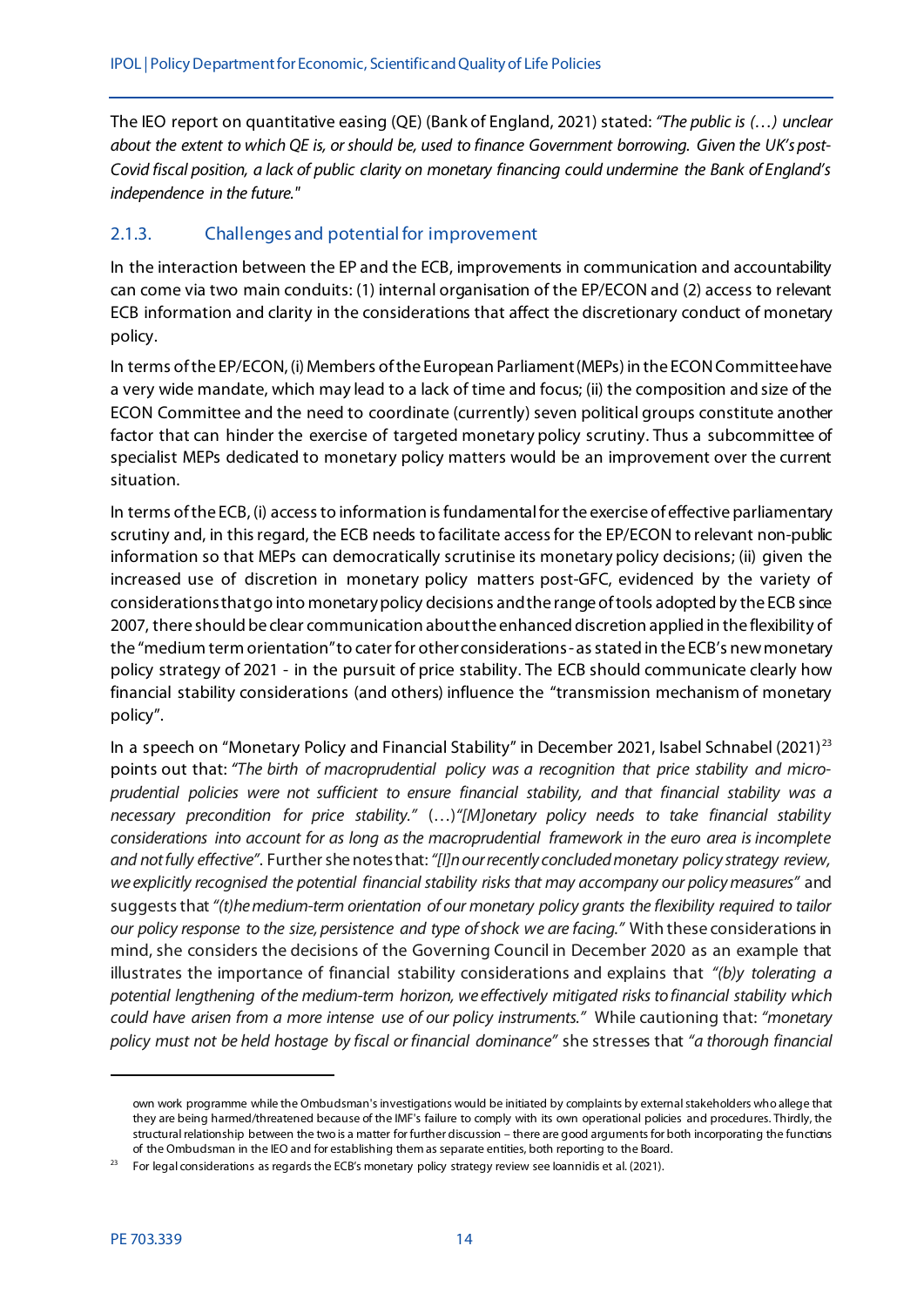*stability analysis is needed to inform the choice, design and calibration of the various monetary policy instruments that we use in the pursuit of our price stability mandate."* Finally, she notes that: *"(t)aking financial stability considerations into account does not mean that financial stability is itself an objective of monetary policy. But there is a broad consensus that it is a precondition for achieving price stability."*

That financial stability is only a contributory task (Article 127 (5) TFEU) rather than an objective of monetary policy for the ECB greatly complicates communication, as it is denying the obvious ("The Emperor has no clothes…"). We come back to this issue in section 5.3.2 below.

Overall, the increasing complexity of the considerations that inform monetary policy (from financial stability to climate change beyond the traditional price stability rationale), the calibration of the appropriateness and validity of unconventional measures (their benefits and their side effects or unintended consequences), the assessment processes for calculating the amount of asset purchases, the technical deliberations that lead to monetary policy decisions (bearing in mind the limitations of the confidentiality provisions of Article 10(4) of the ESCB Statute) and the forecasting and modelling of macroeconomic developments in a changing environment exacerbate the existing information asymmetry between the EP(with a wide mandate) and the ECB (with a narrow primary mandate).

This development coincides with the need for a closer scrutiny of unconventional monetary policy measures and the effects of such measures on price stability, on the stability and efficiency of financial markets, on debt sustainability and on distributional justice (wealth inequality) $^{24}$  $^{24}$  $^{24}$ , in particular when such measures may have spill-over effects into other fields of competences outside the ECB mandate<sup>25</sup>.

Closer scrutiny depends on adequate information. EP/ECON accountability has to be reinforced to match the expanded range of tools and instruments the ECB has assumed alongside its crisis measures<sup>[26](#page-16-2)</sup>. This necessity has also been endorsed by the EP in its Resolution of December 2021<sup>[27](#page-16-3)</sup>.

The German Federal Constitutional Court in its decision of 5 May 2020<sup>28</sup>, asked for a more thorough reasoning of the ECB in its proportionality assessment and for more information on its decision making process, and disclosure of the considerationsthat inform monetary policy decisions. In this regard, the ECB provided a more comprehensive reasoning in its Governing Council Decision of 3-4 June 2020<sup>[29](#page-16-5)</sup>.

The European Court of Justice (ECJ) also stressed the procedural side of the discretion enjoyed by the ECB in the conduct of its monetary policy exclusive competence and the proportionality assessment in making the relevant considerations (that inform monetary policy decisions) transparent<sup>[30](#page-16-6)</sup>.

In order to reduce the information asymmetry between the ECB and the EP and to strengthen the scrutiny of ECB decisions by the EP, we suggest the following measures: [31](#page-16-7)

• The Monetary Dialogue has to be conceptualised as a platform not only for the provision of information to MEPs but for the debate and scrutiny of the ECB actions. The ECB has to explain and justify the measures adopted. It should be less of a conversation, as the name "dialogue"

<span id="page-16-0"></span>Some argue that very low interest rates and QE have fuelled a surge in asset prices, which mostly benefits the wealthy. See e.g., Cohen-Setton (2014).

<span id="page-16-1"></span><sup>&</sup>lt;sup>25</sup> See UK House of Lords, Economic Affairs Committee (2021) and Coeuré (2018).

<span id="page-16-2"></span><sup>26</sup> Lastra (2020), p. 25.

<span id="page-16-3"></span><sup>&</sup>lt;sup>27</sup> European Parliament (2021), para 34: "Echoes President Lagarde's openness to greater dialogue and stresses the need to further enhance the *ECB's accountability and transparency arrangements; emphasises the need to reflect on how scrutiny of the ECB by the European Parliament as well as through dialogue with national parliaments may be enhanced; calls for the negotiation of a formal interinstitutional agreement to formalise and go beyond the existing accountability practices regarding monetary functions."*

<span id="page-16-4"></span><sup>&</sup>lt;sup>28</sup> See BVerfG, Order of the Second Senate of 18 July 2017 - 2 BvR 859/1 - [ECLI:EU:BVerfG:2020:rs20200505.2bvr085915](https://www.bundesverfassungsgericht.de/SharedDocs/Entscheidungen/EN/2020/05/rs20200505_2bvr085915en.html)

<span id="page-16-5"></span><sup>&</sup>lt;sup>29</sup> The German Federal Constitutional Court (2021).

<span id="page-16-6"></span><sup>&</sup>lt;sup>30</sup> See ECJ, Judgment of the Court of 11 December 2018, Case C-498/17, Weiss et al., ECLI:EU:C:2018:1000, para 30.

<span id="page-16-7"></span> $31$  Lastra (2020), p. 27 et seq.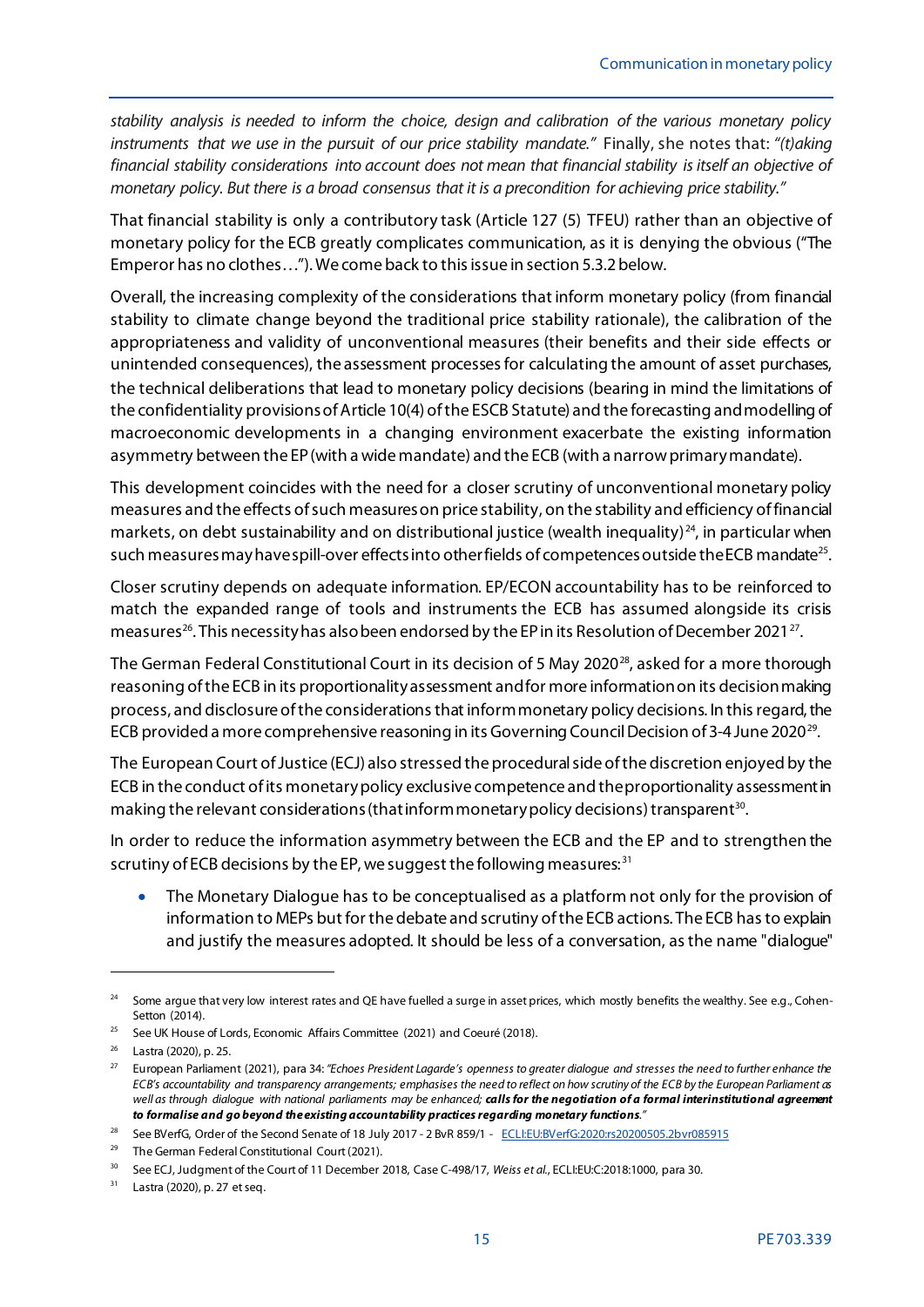might insinuate, and more of in-depth "hearings" [32](#page-17-0) similar to the Congressional hearings in the US or the scrutiny undertaken by the House of Lords in its recent QE inquiry in the UK. The Monetary Dialogue, or rather the Monetary Hearings, should be a forum to challenge and discuss controversialECB actions and decisions(without prejudice to the ECB's independence and wide margin of technical discretion in the exercise of its exclusive competence in monetary policy). "Hearings" of this nature would also attract wider media attention and thereby help to improve the communication channel with the general public.

- The Monetary Dialogue is the only platform for a direct two-way communication. While the ECB informs the EP with its Annual Report and other publications, the Monetary Dialogue gives the word to the MEPs and allows them to set the topics and to pose questions. This opportunity has to be used better by decisively choosing targeted, topical and also controversial topics, transforming the conversation from "a lecture" into "a debate"<sup>[33](#page-17-1)</sup>. Only then would the EP be exercising adequately its duty to oversee and scrutinise the monetary policy of the ECB and the ECB would be in the position of explaining and justifying its measures (as the BoE was when the Governor gave oral evidence to the Economic Affairs Committee of the House of Lords in the QE inquiry in 2021) [34](#page-17-2).
- $\bullet$  A euro area specialised subcommittee within the ECON Committee<sup>[35](#page-17-3)</sup> to conduct the Monetary Dialogue would be a way to build up more technical expertise<sup>[36](#page-17-4)</sup> on the side of the MEPs. Although neither MEPs nor judges have to be monetary experts to conduct their parliamentary or judicial review, it is important that MEPs scrutinising monetary policy have or acquire sufficient knowledge to engage with the substance matter and to critically reflect and challenge the ECB's monetary policy measures. MEPs must therefore be equipped with some expert knowledge (coupled with the reliance on the papers prepared by the members of the Monetary Expert Panel) to avoid that knowledge asymmetry impedesthe effectivenessof the Monetary Dialogue. The communication between the ECB and the EP should not be a top down lecture, but an in-depth debate among equals <sup>[37](#page-17-5)</sup>.

<span id="page-17-0"></span><sup>&</sup>lt;sup>32</sup> Consequently, Lastra and de la Dehesa also advocate a renaming of the Monetary Dialogue to Monetary Hearings, see Lastra (2020), p. 27; de la Dehesa (2009): *"The ECON Committee should try to reach an agreement with the ECB President in order to transform the present Monetary Dialogue into a Monetary Hearing".*

<span id="page-17-1"></span><sup>33</sup> European Parliament (2014): "Earlier assessments of the Monetary Dialogue have often been critical. Academics have observed lack of forcefulness and insufficient qualification of MEPs; a tendency to talk cross-purpose; the absence of common grounds or concerns between ECB and EP, reinforced by the large size of the ECON; questions have covered less often monetary and more frequently fiscal policy; and on most issues the ECB holds the discursive monopoly. Nevertheless, in their study of previous parliaments, Eijfinger and Mujagic (2004) observed that in 71 % of the cases the ECB had implemented changes requested by ECON."; Lastra (2020), p. 28; Chang and Hodson (2019) also comment that the monetary dialogue would benefit from focusing on a narrower range of policy issues. Westbrook (2008), p.22, notes: "Reading from a script is not a conversation".

<span id="page-17-2"></span>See Lastra (2020), p. 28; Fraccaroli et al. (2020): "The tone of the deliberations may be driven by negative economic conditions, regardless of the central bank's ability to cope with them and some politicians may assume a more aggressive tone for electoral reasons, regardless of the central bank's performance in fulfilling the objective".

Interestingly, as reported in paragraph 46 of the House of Lords Report on QE (2021): "We heard that central banks take a more positive view of quantitative easing than independent analysts. Chris Giles told us that the Bank of England's analysis of how quantitative easing works had been inconsistent—with stress put on different transmission mechanisms in different rounds. He said that despite its inconsistencies, the Bank of England "never has any doubt that it is working although 'it has often changed the way in which it says it is working". And in paragraph 47: Daniel Gros said that there is "a certain bias in the available evidence", highlighting a recent paper for the National Bureau of Economic Research (Fabo et al., 2021) that set out how central bank research tended to show quantitative easing has a stronger impact on output and inflation than independent academic research. Pointing to the same research, Blonde Money, an independent macroeconomic research consultancy, said, "with central banks marking their own homework, the jury is still out on the success of quantitative easing."

<span id="page-17-3"></span><sup>&</sup>lt;sup>35</sup> Lastra (2020), p. 28-29 and Chang and Hodson (2019) are advocating for the establishment of a euro area specialised subcommittee.

<span id="page-17-4"></span><sup>&</sup>lt;sup>36</sup> Concerning the issue of technical expertise see Lastra (2020), p. 29; Lastra and Goodhart (2017).

<span id="page-17-5"></span> $37$  See also Lastra (2020), p. 28.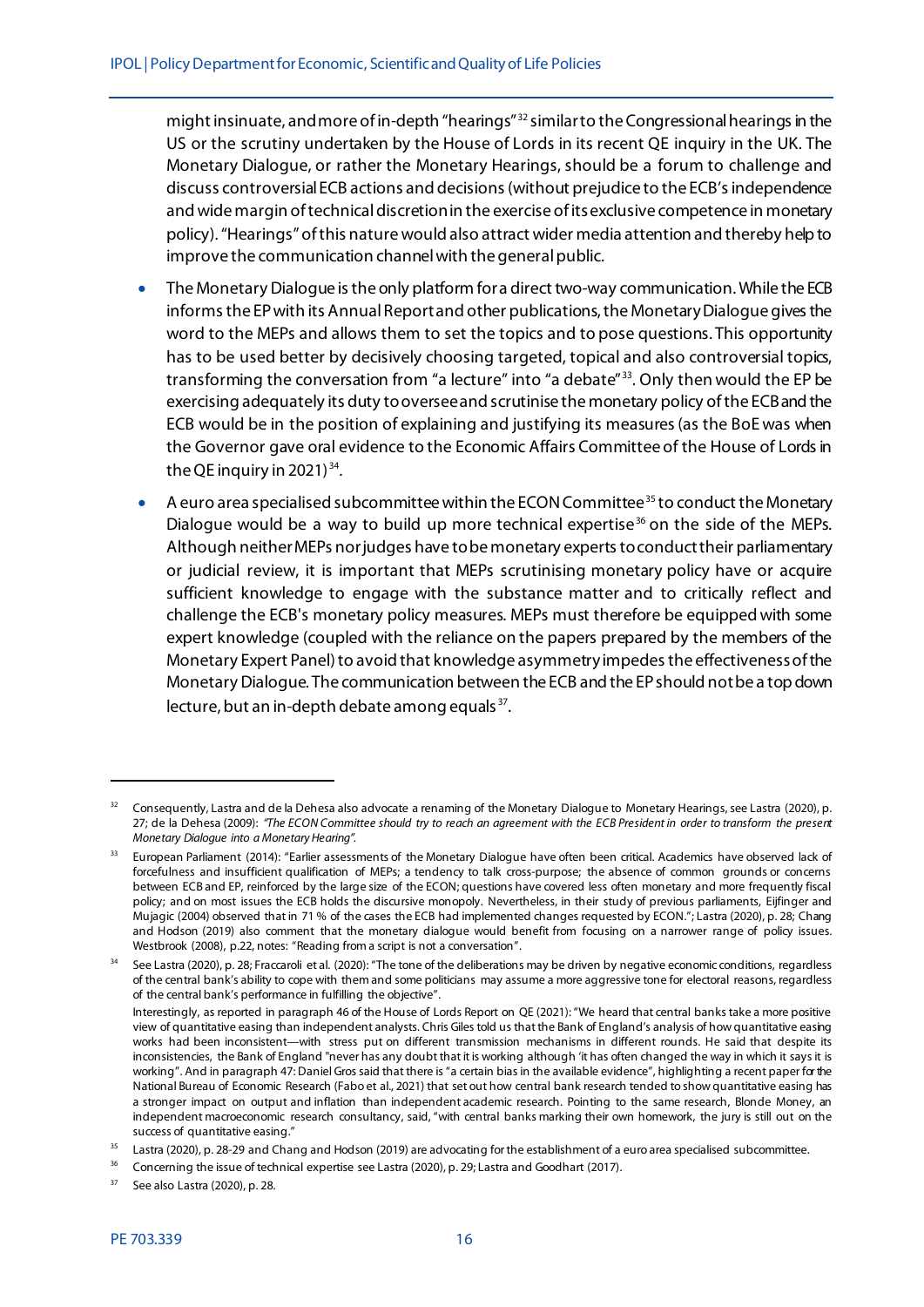• Although the ECB is committed to transparency and, as an EU institution, obliged to ensure transparency with regard to its administrative tasks by Article 15(3) par. 4 TFEU<sup>[38](#page-18-0)</sup>, the Treaties leave room for confidentiality beyond those areas that constitute administrative tasks. Accordingly, the ECB has set forth in its Decision on public access to documents that it shall refuse access to documents where disclosure would undermine the protection of the public interest as regards, for example, the financial monetary or economic policy of the Union and the internal finances of the ECB or of the national central banks (CBs)<sup>[39](#page-18-1)</sup>. In the past, certain parameters of the ECB's purchase programme were kept confidential to ensure the effectiveness of the purchases. For example the exact volume, the considerations and the timing of the purchases are considered confidential information to ensure the conformity of the purchases with Article 123 TFEU. Confidentiality has also been extended to other decisions, especially those regarding the distribution and allocation of profits and losses resulting from purchase programmes. Whereas in covered bond purchase programme 1 (CBPP 1), covered bond purchase programme 2 (CBPP2) and public sector purchase programme (PSPP) (as far as government and agency bonds are concerned) no decision on loss-sharing was taken,the ECB decided on a form of loss sharing among the NCBs according to the capital key for securities market programme (SMP), covered bond purchase programme 3 (CBPP 3), asset-backed securities purchase programme (ABSPP), Corporate Sector Purchase Programme (CSPP) and PSPP (as far as supranational bonds are concerned). Although the confidentiality of these decisions is granted by Article 15 (3) par. 4 TFEU and Article 4 of the Decision of the ECB on public access, one could question whether confidentiality is still warranted in these cases. Disclosing the profit and loss sharing arrangements should not undermine in principle the effectiveness of the conduct of monetary policy, though we are aware that they could be politically sensitive, as Member States could try to influence future monetary policy decisions if they know the impact those decisions may have in their respective NCBs since they have repercussion on the Member State budgets.

<span id="page-18-0"></span>Art. 15 (1) TFEU stipulates: "In order to promote good governance and ensure the participation of civil society, the Union institutions, bodies, offices and agencies shall conduct their work as openly as possible" and Art. 15 (3) Par. 3 TFEU: "Each institution, body, office or agency shall ensure that its proceedings are transparent and shall elaborate in its own Rules of Procedure specific provisions regarding access to its documents, in accordance with the regulations referred to in the second subparagraph". That this provision also applies to the ECB, yet only with regard to its administrative tasks, is enshrined in Art. 15 (3) Par. 4 TFEU: "The Court of Justice of the European Union, the European Central Bank and the European Investment Bank shall be subject to this paragraph only when exercising their administrative tasks."

<span id="page-18-1"></span><sup>39</sup> Art. 4 Nr. 1 (a) Decision of the European Central Bank of 4 March 2004 on public access to European Central Bank documents (ECB/2004/3) OJ L 80, 18.3.2004, p. 42–44, consolidated version 29/03/2015.The aggregate level of Asset Purchase Programmes (APPs) and of Pandemic emergency purchase programme (PEPP) is published at <https://www.ecb.europa.eu/mopo/implement/pepp/html/index.en.html> and <https://www.ecb.europa.eu/mopo/implement/app/html/index.en.html> There is also publication of the eligibility criteria of the assets included under each program and of the existence of "black-out periods" in purchase of public sector debt instruments in order to comply with the provisions of Article 123 TFEU.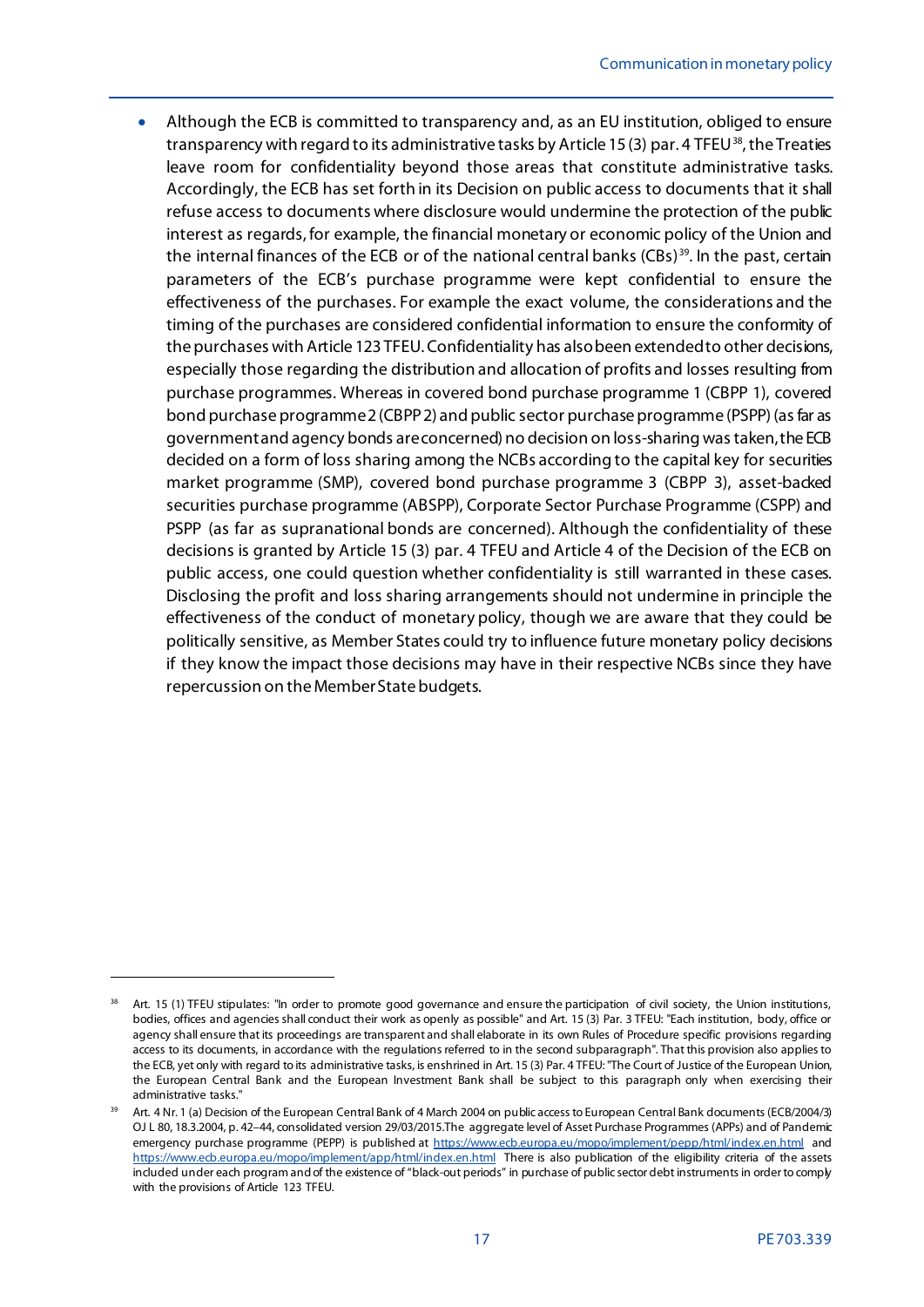# <span id="page-19-0"></span>**3. COMMUNICATION WITH THE PUBLIC**

Traditionally, communication with the general public regarding monetary policy decisions has been the channel most underappreciated and least taken care of by CBs.

When there is "societal support" for the primary mandate (as there was in Germany post WWII), the need for communication with the public is not as acute as when societal support for the goal of price stability is fractious. In order to build consensus, to enhance credibility and legitimacy, the CB must explain in clear language (avoiding technical jargon) what measures it adopts, why inflation is so detrimental for the economy and how the adopted measures serve price stability.

As discussed in Lastra (1992, p.519; and 1996, p. 49), this societal support constitutes an element of *de facto* accountability. The question is not why, but how CBs can communicate effectively with the public in the age of social media? Given the time lags of monetary policy, how can CBs explain monetary policy decision to non-experts in order to align the public "expectations" with its CB objectives? This is particularly important when CBs must adopt "unpopular measures", such as rising interest rates to fight inflation.

Until recently, the main audience CBs targeted with their communication strategieswere the financial markets given their central role for the transmission of monetary policy impulses via interest rates(Gros and Capolongo, 2020). Not less important is the general public though, since the ECB's mandate is targeted at a certain inflation rate measured by a consumer inflation index. The ECB needs to manage households' and firms' inflation expectations to anchor wage pressures expectations, and to monitor their development (Duca et al., 2017; Gros and Capolongo, 2020). Also, expectations with regard to financial stability and the soundness of individual banks have proven to be crucial to prevent unfavourable chain reactions resulting into bank runs, as experienced during the financial crises. Consumer expectations also serve as a mirror for the success of the CB to anchor inflation expectations and ultimately for the credibility of the CB's signals(Duca et al., 2017).

Against this background, the public is much more than the mere recipient of monetary policy – it is an integral part of enacting and implementing the policy (Holmes, 2018). CBs around the world – including the ECB – have consequently increased their communication efforts with the general public. Besides the communication tools mentioned above (press releases and press conferences, monetary policy statements, the Economic Bulletin and the monetary policy accounts)<sup>[40](#page-19-1)</sup>, the ECB has entered the world of social media, with Twitter being the most important channel of communication so far. The ECB communicates via Twitter and currently has around 658,000 followers<sup>41</sup>. This represents a much broader audience than that of each NCB, although it still only constitutes a small portion of the general public (Gros and Capolongo, 2020).

In addition, the ECB took inspiration by the Fed's communication policies and created, during the monetary policy strategy review, the ECB Listens Portal, where the ECB gathered views, suggestion and concerns on a range of topics to better understand the perspective of the public on the economy and to also hear the expectations of the public towards the ECB<sup>42</sup>.

<span id="page-19-1"></span><sup>40</sup> See above 2.1.2 and footnote 23.

<span id="page-19-2"></span><sup>&</sup>lt;sup>41</sup> ECB Twitter account, accessed 19 January 2022. The ECB also uses Instagram and publishes a range of information for the non-expert public in its website.

<span id="page-19-3"></span><sup>42</sup> See ECB, Summary Report of the ECB Listens Portal. <https://www.ecb.europa.eu/home/search/review/html/ecb.strategyreview002.en.html>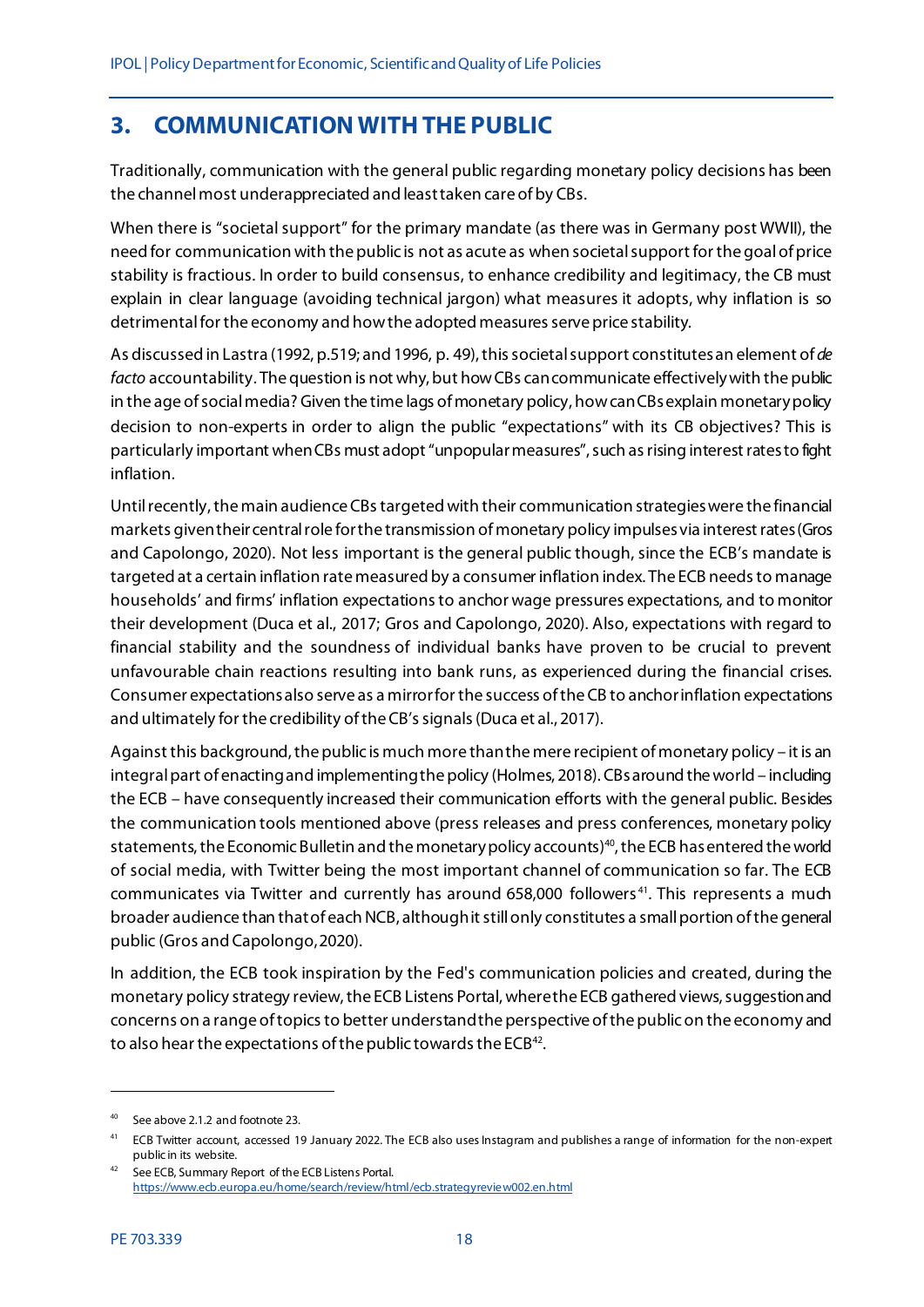The Consumer Expectation Survey, which piloted in January 2020 and has entered a second development phase in July 2021, is a testimony to the importance of expectations and perceptions of households in the euro area and their economic and financial behaviour. It collects respective data to improve the analytical basis for the ECB's economic and monetary and financial analysis<sup>[43](#page-20-1)</sup>.

## <span id="page-20-0"></span>**3.1. Purpose and form**

The content of the communication has to be tailored according to the recipient and the goal of the communication.

The broader public are not experts who are familiar with monetary policy terminology or have prior knowledge of this discipline. In consequence, the information has to be presented in non-technical terms with simple language.

The goal of communication with consumers and households is two-fold: (i) to assess, monitor and anchor inflation targets, and (ii) to create a general understanding of the ECB's monetary policy. Hence, the ECB needs to understand and decide which information fulfils which purpose: Is the communication mainly aimed at helping the general public understand better monetary policy in general or should a specific information be passed on about the monetary policy strategy with which the ECB wants to influence inflation expectations? In order to build trust in the CB's ability to fulfil its mandate – a necessary prerequisite for an effective monetary policy – it is fundamental to explain the mandate and the basic functioning of monetary policy with regard to specific measures adopted<sup>44</sup>.

The content of the information has to be targeted to the "reaction mode"of the audience. Studies have found that non-experts only engage to a very small amount within the ECB-related Twitter traffic. Their opinions are generally stronger, more subjective and represent a larger variety of views compared to experts (Ehrmann and Wabtisch, 2021). Compared to experts, the general public also reacts with less lead time (Ehrmann and Wabtisch, 2021), which suggests that the reaction is not based on some thorough assessment of the relevant information or news, but israther a sign of a prompt impulse. It is therefore not necessary, any maybe even counter-productive, to overwhelm the general public with too much granular information in high frequency<sup>[45](#page-20-3)</sup>. Such information might be creating more confusion and is not addressing the interest of the recipients, who don't want to follow each day's monetary policy development, but understand the more general topics and trends. Communication should take place with less frequency and be reduced to general, abstract information on a strategic level<sup>[46](#page-20-4)</sup>. Targeted messages in rather simple forms of communication have proven to be most effective in influencing consumers' inflation expectation (Coibion et al., 2019).

The process of monitoring the communication process is also key to ensuring that the ECB is able to disseminate adequate information. Studies analysing the retweet processes have come to the conclusion that strong views and more subjective reactions are more likely to be retweetedand hence more dominant in discussions and shaping the broader opinion spectra (Ehrmann and Wabtisch, 2021). The ECB should be actively involved in guiding those discussions to ensure their factuality (Ehrmann and Wabtisch, 2021).

<span id="page-20-1"></span><sup>43</sup> See ECB, Consumer Expectations Survey. [https://www.ecb.europa.eu/stats/ecb\\_surveys/consumer\\_exp\\_survey/html/index.en.html](https://www.ecb.europa.eu/stats/ecb_surveys/consumer_exp_survey/html/index.en.html)

<span id="page-20-2"></span><sup>44</sup> See also de Guindos (2019).

<span id="page-20-3"></span><sup>&</sup>lt;sup>45</sup> See also Gros and Capolongo (2020).

<span id="page-20-4"></span><sup>46</sup> See also ibid.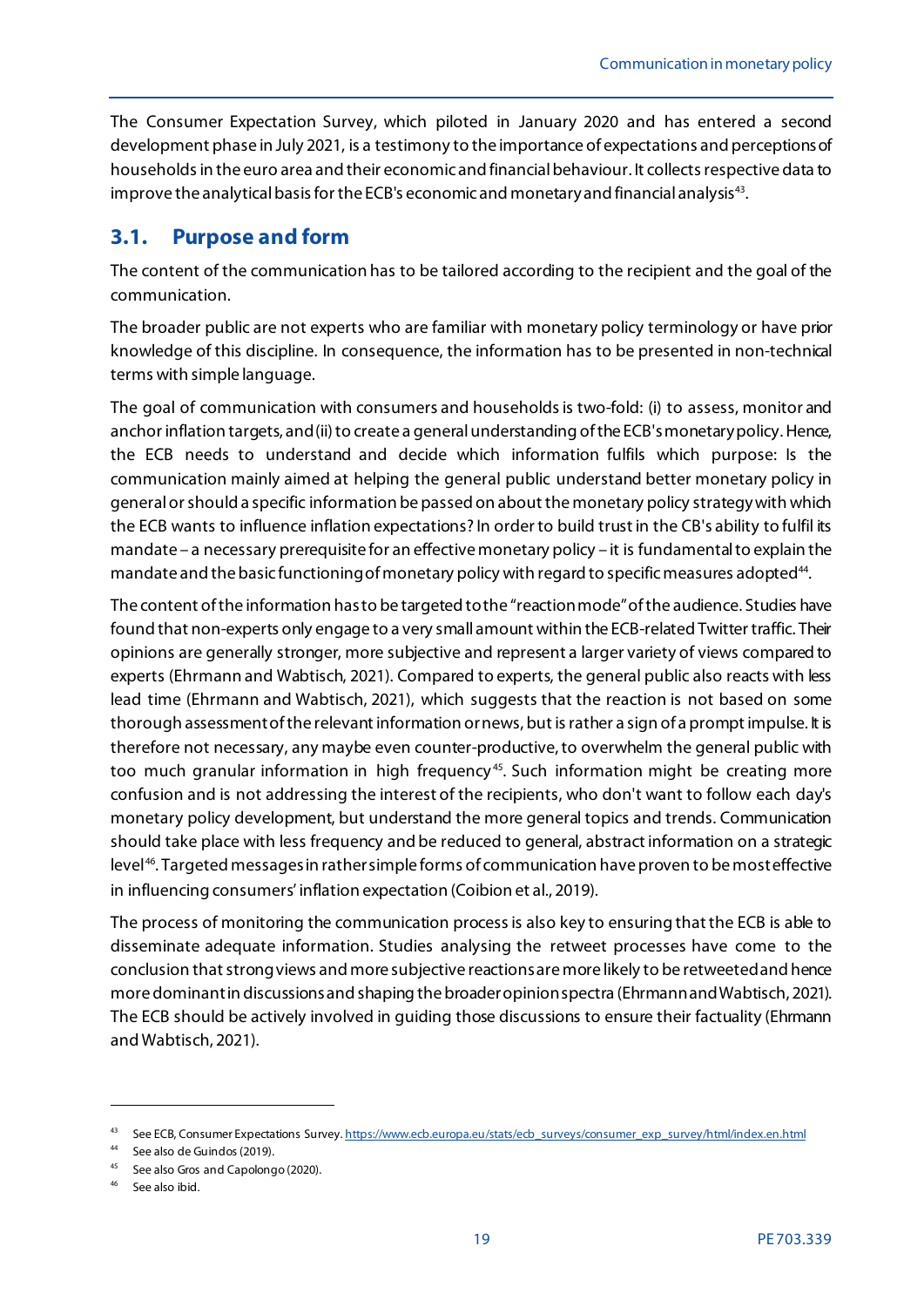Last but not least, communication with the general public is not only a one-way to transport information or messages to the public, but rather a two-way-channel(de Guindos, 2019), from which the ECB itself benefits: The reactions to the communication events of the ECB and the inflation expectations built by the public are a yardstick to gauge how far the public trusts the information coming from the ECB and ultimately contributes to the credibility of the ECB monetary policy (de Guindos, 2019). This credibility is not only important for the ECB's perceived legitimacy, but also for the effectiveness of the conduct of monetary policy itself.

The transmission mechanism relies on the reactions of the financial intermediaries and the consumers transmitting monetary impulses from the CB via the financial markets to the real economy. Since monetary policy relies on a voluntary behaviour of the relevant actors stimulated by the CB's impulses, trust in the communicated monetary policy strategy and the CB's commitment to its mandate is key to generate the intended reactions on the side of the consumers and households. Trust in the communicated policy strategy decreases doubts and uncertainties about future price developments and makes inflation expectations less volatile. Only if the public perceives the ECB and its monetary policy conduct as credible, inflation expectations will be anchored effectively [47](#page-21-1). Likewise, and as the bank runs during the GFC have shown, trust of the general public in the central bank is key to maintain financial stability.

In the function of "listening" the ECB should also pay attention to the expectations the public has towards the CB. Perspectives on how the ECB should act have been more than heterogeneous since the GFC and the pandemic crisis. While there is certainly room for discussion among experts concerning the appropriateness of certain ECB measures and the legal boundaries of the ECB's mandate, there are some undisputed baselines about the ECB's mandate which have to be understood by the public. Communication is therefore also an important means to clear misunderstandings or correct wrong expectations.

## <span id="page-21-0"></span>**3.2. Challenges and potential for improvement**

The effectiveness of these newly discovered modes of communicationwith the general public via social media have only been evaluated recently. While Blinder (2018) stated that *"central banks will keep trying to communicate with the general public, as they should. But for the most part, they will fail"*, more recent surveys paint a more positive picture on the success of the communication efforts (Gros and Capolongo, 2020; Ehrmann and Wabtisch, 2021). Studies found that the general public is responsive to ECB communication events which is demonstrated in corresponding ECB-related Twitter traffic in reaction to such ECB communication (Ehrmann and Wabtisch, 2021). There have also been events, especially with regard to tweets in German and in reaction to controversial ECB press conferences, which showthat the general public is not only reacting with a single, short opinion, but also in a more persistent way ensuring that diverging opinions are not only expressed but also discussed (Ehrmann and Wabtisch, 2021). Although the ECB has not been able to build up communication with the nonexpert audience to the same degree as with experts, the new channels show responsiveness and provide a platform for exchange (Ehrmann and Wabtisch, 2021).

Yet, the Eurosystem still faces some challenges when it comes to addressing the general public. Language barriers constitute one of these challenges. The communication of the ECB via Twitter is in English. While English is commonly understood, it is not the native language of all euro area citizens.

<span id="page-21-1"></span>See also Christelis et al. (2019).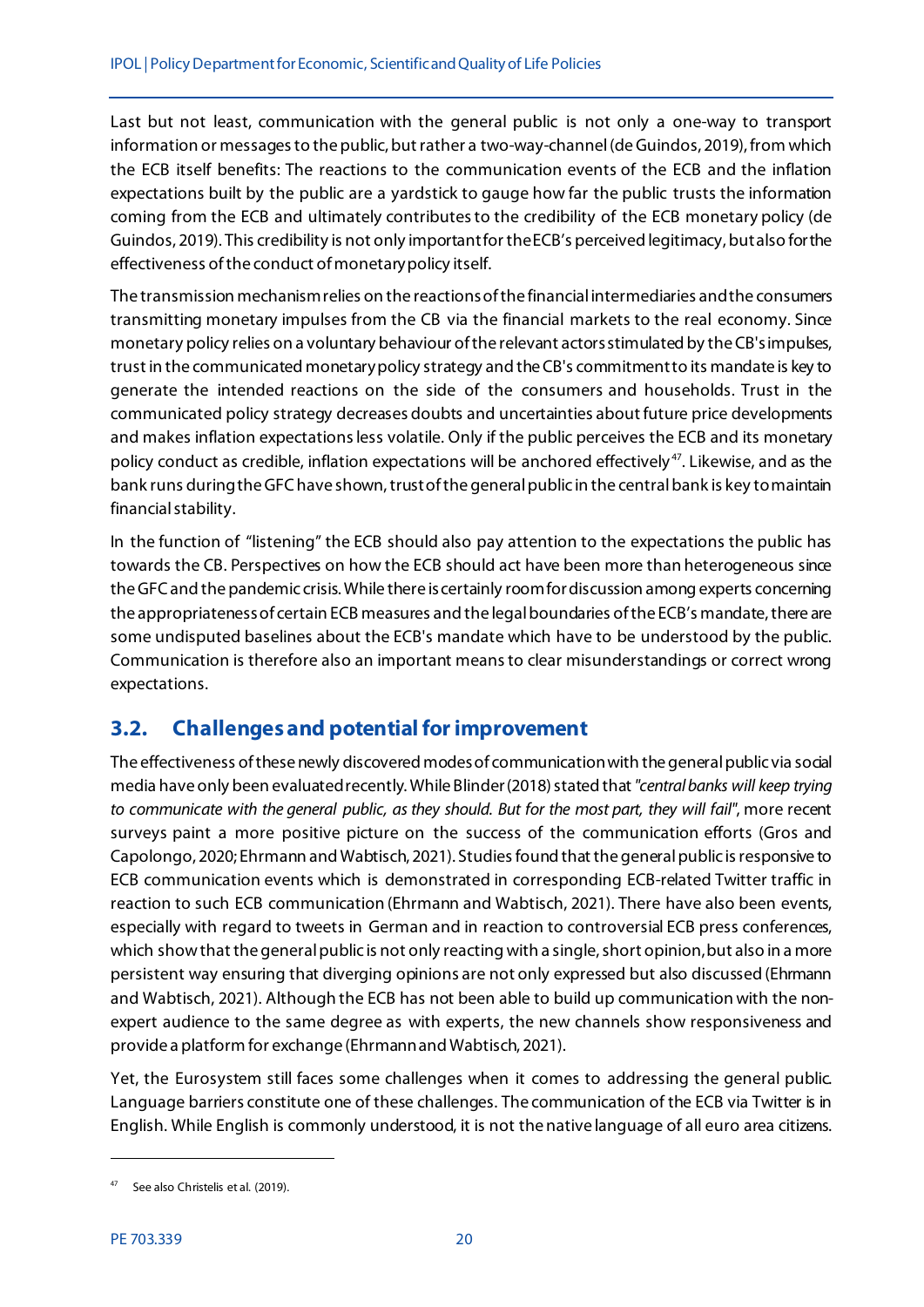NCBs have to start making more efforts communicating with their citizens (a mission of education) in their respective languages to make sure that monetary policy decisions, which by definition are rather technical in nature and concern policy matters with which the general public is not so familiar with, can be more easily understood.

Moreover, NCBs and ECBs should consider to be present in other social media besides Twitter and, for example, contribute to blogs targeted at non-expert audiences. NCBs should investigate in their respective Member States which platforms could be of value for monetary policy communication. The ECB is also offering a Q&A session on Twitter, which is a useful tool to understand what questions are important to the general public and to get into a more direct exchange. Giving the general public the option to directly pose questionsshould also be embedded in the NCBs' communication policies.

Monetary policy should also be taught by educational institutions. The ECB has already developed educational material about the ECB and its policies, which is available on the website. NCBs should follow this example and also try to address the relevant institutions in the Member States to enhance the educational process about monetary policy. Some NCBs, such as Banco de España, are increasing the resources to enhance better communication with the public via Twitter, YouTube and other social media, as well as initiatives to facilitate financial and monetary education<sup>48</sup>.

Involving the general public in the ECB's work enhances interest in monetary policy. Efforts to communicate with the general public during the latest monetary strategy review are a prime example for such an involvement and should be carried on also in the future. It is important to signal to the EU citizens that they are not only recipients or addresses of EU monetary policy but an integral part for a successful price stability-oriented monetary policy.

<span id="page-22-0"></span>Banco de España has developed an educational website<https://portaleducativo.bde.es/educa/es/menu/Videos/> and a plan of financial education together with the Spanish Securities Commission (CNMV). Better communication with the public is a key strategic object according t[o https://www.bde.es/f/webbde/SSICOM/20200115/planestrategico.pdf](https://www.bde.es/f/webbde/SSICOM/20200115/planestrategico.pdf)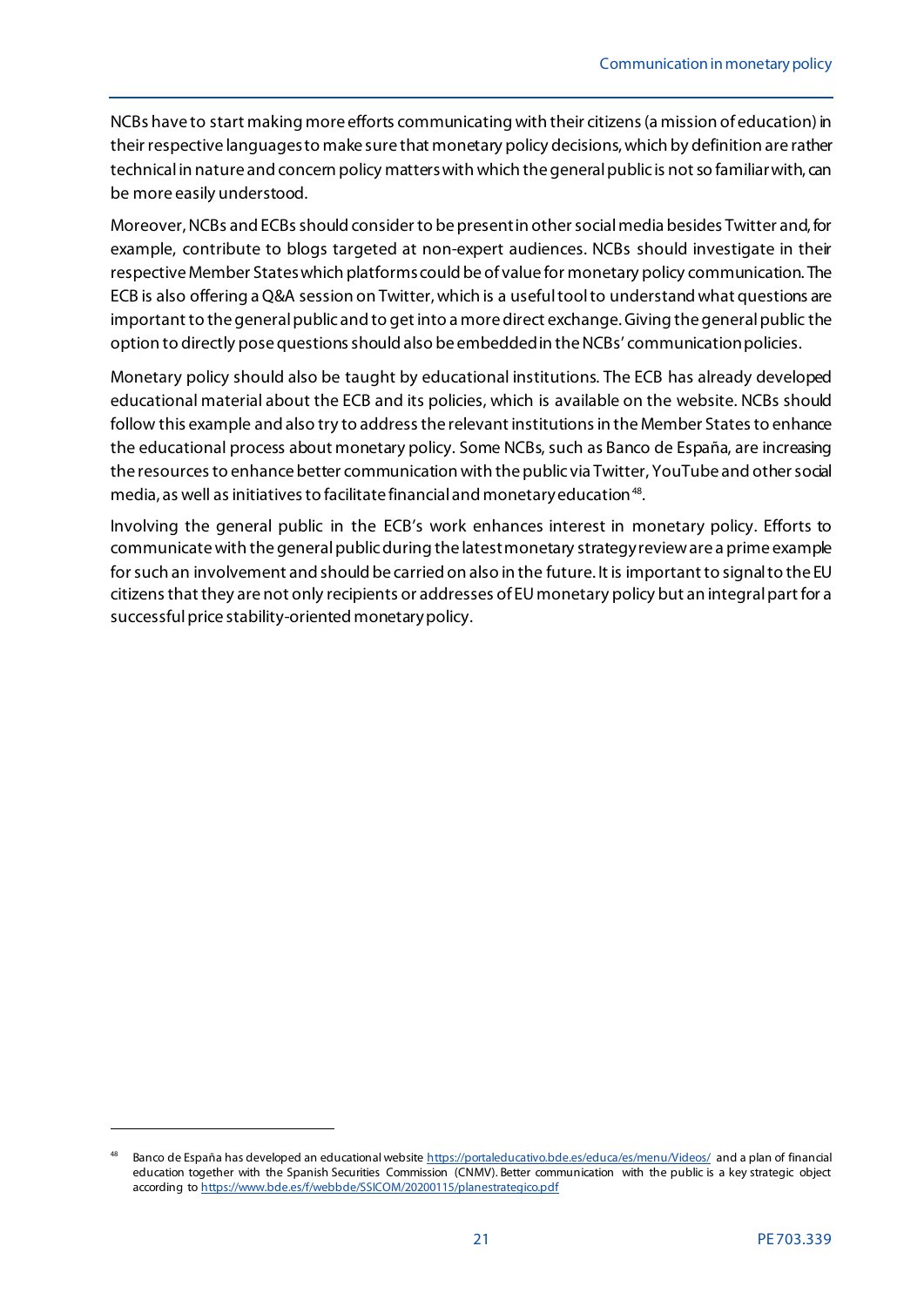# <span id="page-23-0"></span>**4. COMMUNICATION WITH THE FINANCIAL SECTOR**

Communication with financial market participants and with the experts in the field of finance and monetary policy – the financial sector – assumes a central role for CBs.

## <span id="page-23-1"></span>**4.1. Function of communication with the financial markets**

While this channel of communication has always gained attention by CBs (section 4.1.1), forward guidance has emerged as a monetary policy instrument of its own kind since the GFC(section 4.1.2).

## <span id="page-23-2"></span>4.1.1. Financial markets and financial stability

Communication with the **financial markets** implies a two-way relationship (de Guindos,2019).

CBs pass on information to the financial markets in order to generate a certain behaviour in response. The more transparent CBs are with regard to their objectives and their reaction functions, the better the inflation expectations will be anchored and reflected in the prices of financial assets(Blinder et al., 2008). As Yellen (2013) points out: *"The Federal Reserve's ability to influence economic conditions today depends critically on its ability to shape expectations of the future, specifically by helping the public understand how it intends to conduct policy over time, and what the likely implications of those actions will be for economic conditions.(…). But the effects of today's monetary policy actions are largely due to the effect they have on expectations about how policy will be set over the medium term."* Markets can – or must – be therefore understood as a function of language (Holmes, 2014).

Markets have proven to be very sensitive to the CBs assessment of the financial and economic situation and the prognoses for future macroeconomic developments(Jarocinski and Karadi, 2020). Explaining and informing the financial sector about the short- and long-term policy strategies is essential to prevent volatility and to align inflation expectations with the CB policy objectives [49](#page-23-3). This insight holds true for the ECB's price stability mandate as well as for the contributory task in the realm of financial stability alike<sup>[50](#page-23-4)</sup>.

But neither are CBs only "speakers" or "policymakers" nor financial markets only "listeners" or "recipients" of monetary policy. Rather, CBs also assume the position of "listeners" with regard to the signals sent by the financial markets as relevant factors in the monetary decision-making process. Understanding market expectations about the economic outlook is crucial to develop a reliable monetary policy strategy that is addressing market needs. The market view and the CB view have to be cross-checked in order to send the right monetary policy signals on the side of the CB $^{51}$ .

In the context of the euro area, financial markets ought to understand better the considerations that affect the decisions of the ECB Governing Council, in particular **how financial stability and sovereign debt concerns translate into monetary policy decisions.** 

The practise of other CBs is heterogeneous when it comes to communicating how financial stability considerations are integrated in their monetary policy decision-making frameworks. The CBs in

<span id="page-23-3"></span><sup>49</sup> See also Blinder et al. (2008).

<span id="page-23-4"></span><sup>50</sup> See Powell (2018): "*There is also an important policy effectiveness argument in favor of transparency. In the financial stability arena, there is no better example of this than the role that the first round of stress tests played during the crisis in restoring confidence in the U.S. banking system. So in the financial stability realm, the case for enhanced transparency is not just about being accountable; it is also about providing credible information that can help restore and sustain public confidence in the financial system.*"

<span id="page-23-5"></span>See also de Guindos (2019).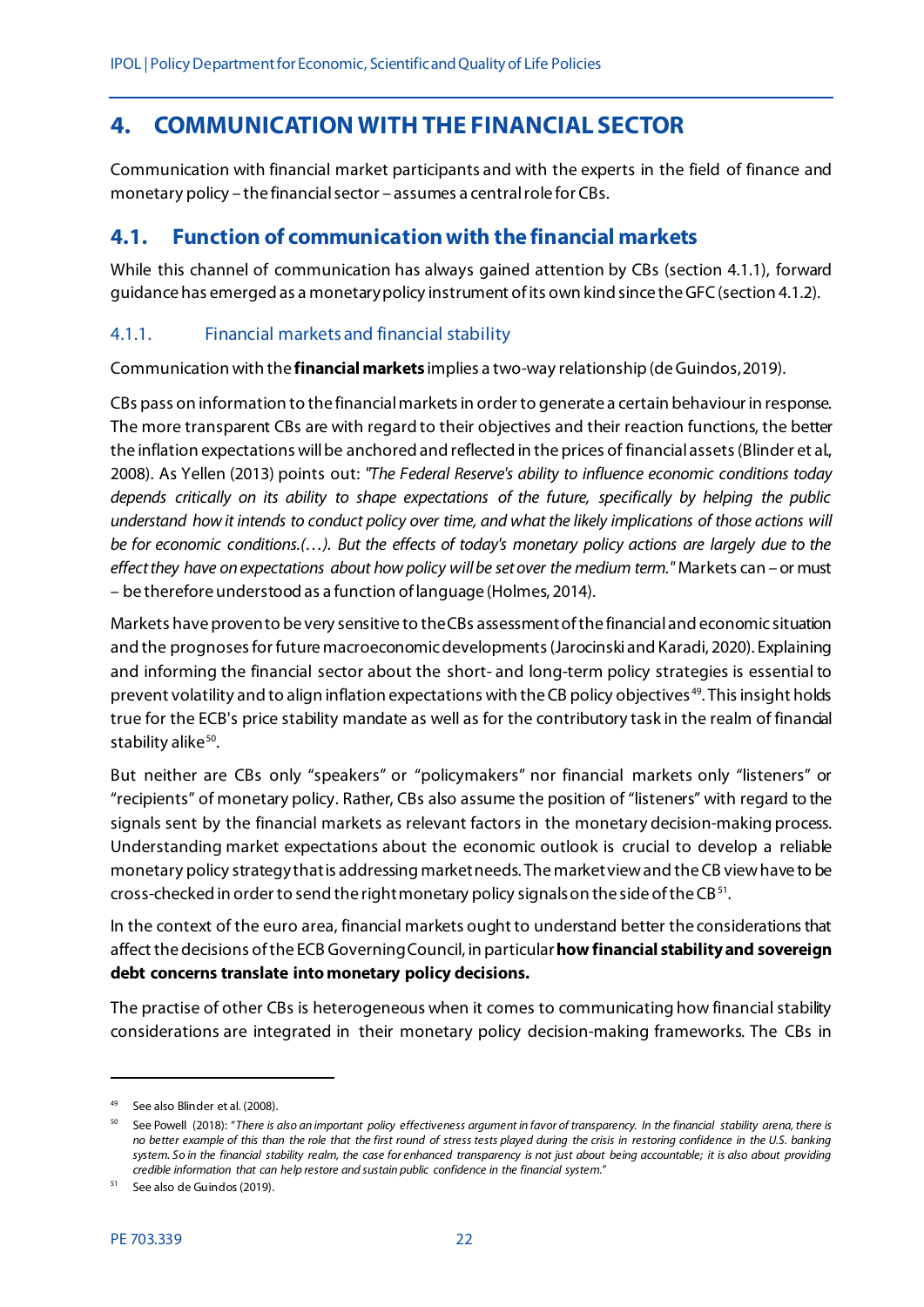Norway, Canada, Sweden, New Zealand and Australia explicitly take financial stability considerations into account within their inflation-targeting strategies. While the openness and frequency of reporting varied among these CBs, all of them made clear that financial stability was not a primary goal and that monetary policy would not address and counteract financial imbalances and risks at all costs and as a first line of defence (ECB, 2021b, p. 93).

Financial stability considerations have become integrated in the monetary policy decision making process of the FOMC (ECB, 2021b, p. 93). Since its monetary policy review in 2018, the Fed has been assessing the structural development of financial vulnerabilities and its consequences for the achievement of the Fed's dual mandate (Goldberg et al., 2020).

"Financial instability escape clauses" (Bank of England, 2013b, p. 38)<sup>[52](#page-24-1)</sup> were included in the announcement in August 2013 of the Bank of England's explicit guidance regarding the future conduct of monetary policy (Bank of England, 2013a)<sup>[53](#page-24-2)</sup>. While the these clauses have some advantages in making transparent when, under what circumstances and by which body financial considerations come into play within the monetary decision making process, the BoE has a dual mandate to maintain both monetary and financial stability and an institutional design with the MPC and the PFC aimed at pursuing both objectives, while financial stability is currently only a contributory task for the ECB in accordance with Article 127(5) TFEU.

## <span id="page-24-0"></span>4.1.2. Forward guidance

Communication is not only a means to influence the policy transmissions and a tool to gather information about the financial markets views and expectation. Since the GFC, it has developed into a monetary policy instrument of its own kind, with so called **"forward guidance"** being one its prominent examples. The term encapsulates a communication strategy which is aimed at achieving a

<span id="page-24-1"></span><sup>52</sup> "At its meeting on 1 August 2013, the Monetary Policy Committee (MPC) agreed its intention not to raise Bank Rate from its current level of 0.5% at least until the Labour Force Survey (LFS) headline measure of the unemployment rate had fallen to a 'threshold' of 7%, subject to the conditions below. The MPC stands ready to undertake further asset purchases while the LFS unemployment rate remains above 7% if it judges that additional monetary stimulus is warranted. But until the unemployment threshold is reached, and subject to the conditions below, the MPC intends not to reduce the stock of asset purchases financed by the issuance of central bank reserves and, consistent with that, intends to reinvest the cashflows associated with all maturing gilts held in the Asset Purchase Facility. This proposition linking Bank Rate and asset sales to the unemployment threshold would cease to hold if any of the following three 'knockouts' were breached:

in the MPC's view, it is more likely than not that CPI inflation 18 to 24 months ahead will be 0.5 percentage points or more above the 2% target;

medium-term inflation expectations no longer remain sufficiently well anchored;

<sup>•</sup> the Financial Policy Committee (FPC) judges that the stance of monetary policy poses a significant threat to financial stability that cannot be contained by the substantial range of mitigation policy actions available to the FPC, the Financial Conduct Authority in a way consistent with their objectives."

See also ECB (2021b)

<span id="page-24-2"></span><sup>&</sup>lt;sup>53</sup> The Bank declared that it "intends at a minimum to maintain the current highly stimulative stance of monetary policy until economic slack has been substantially reduced, provided this does not entail material risks to either price stability or financial stability. In particular, the Monetary Policy Committee (MPC) intends not to raise Bank Rate from its current level of 0.5% at least until the Labour Force Survey (LFS) headline measure of the unemployment rate has fallen to a threshold of 7%, subject to the conditions below." It then clarifies that the guidance linking Bank Rate and asset sales to the unemployment threshold would cease to hold if one of three so called "knockouts" were breached. Among these knockouts is also the "financial instability escape clause", which refers to the judgement of the Financial Policy Committee (FPC) that the stance of monetary policy poses a significant threat to financial stability that cannot be contained by the substantial range of mitigating policy actions available to the FPC, the Financial Conduct Authority (FCA) and the Prudential Regulation Authority (PRA) in a way consistent with their objectives. Therefore, the MPC is allowed to deviate from its inflation target if the FPC formally judges and warns that attempts to keep inflation at target may pose a risk to financial stability.

See Bank of England (2013b, p. 38); Bank of England (2019, pp. 49-58); UK Treasury (2020). The "financial stability knock-out", based on the cooperation between the MPC and the FPC and only fulfilled if the FPC, the FCA and the PRA have exhausted their macroprudential tools to counteract financial stability risks. This mechanism assigns responsibility and accountability for the assessment of financial stability risks to the relevant bodies, and allows for a flexible, non-mechanical decision-making process, which nevertheless is transparent and clear with regard to policy outcomes and relevant considerations.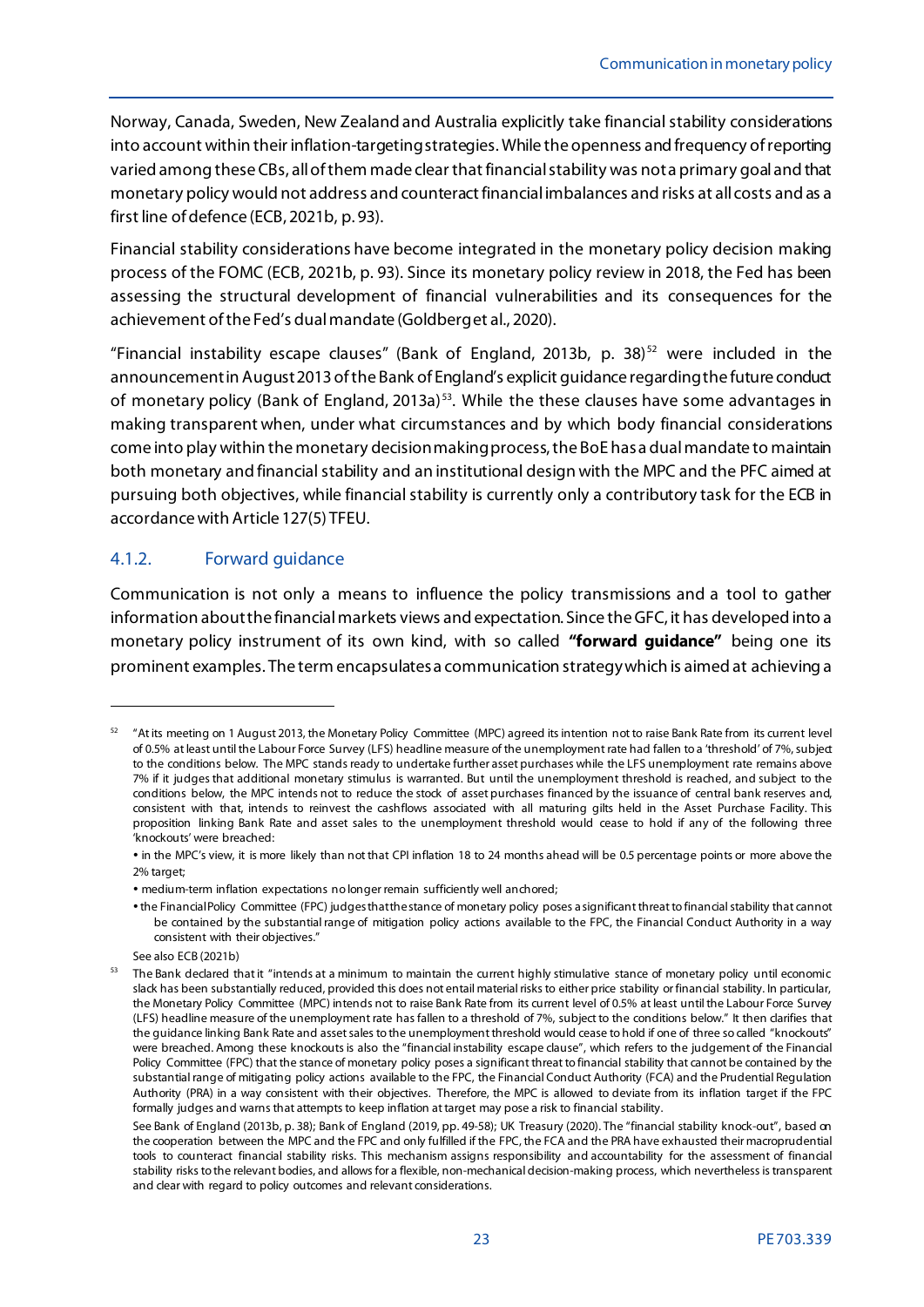credible commitment to a certain behaviour of the CB in the future, often in relation to interest rates[54.](#page-25-0) Its goal is to better manage market expectations and reduce uncertainties regarding the short- and medium-term monetary policy conduct<sup>55</sup>. This channel of transmission of monetary policy impulses is therefore also called the "signalling channel".

Forward guidance as an unconventional monetary policy instrument came into play when interest rates have reached the zero lower bound and conventional instruments lost their effectiveness<sup>[56](#page-25-2)</sup>. The ECB only started this practice in 2013, when ECB President Draghi gave an outlook about the interest rate policy of the ECB in the medium term<sup>[57,](#page-25-3) [58](#page-25-4)</sup>. Selmayr called this a "verbal interest rate intervention" which illustrates the potential impact of CB communication<sup>[59](#page-25-5)</sup>.

A prominent example for the significant effects of communication is the announcement via a press release of the outright monetary transactions programme (OMT). The fact that this announcement was challenged in front of the German Federal Constitutional Court<sup>[60](#page-25-6)</sup> and the ECJ<sup>61</sup>, is proof of the factual significance of communication<sup>62</sup>. which is recognised by the legal order by accepting communication (a press release) as a challengeable monetary policy instrument<sup>[63](#page-25-9)</sup>. The announcement of OMT on 6 September 2012 was the result of a chain of communication events that also culminated in the advent of the Banking Union. On 26 July 2012, ECB President Draghi gave his famous "whatever it takes" speech, in which he did not announce specific measures, but expressed the generalwillingness of the ECB to do whatever it takes to solve the sovereign debt crisis at the time<sup>[64](#page-25-10)</sup>. On 2 August 2012, the first explicit announcement of potential outright purchases followed<sup>[65](#page-25-11)</sup>, before the technical features of OMT were announced on 6 September 2012. Empirical studies illustrate that each of these announcements led to significant market reactions on the interday bid and ask rates for 2-year bonds on the respective OMT announcement days:

<span id="page-25-0"></span><sup>54</sup> See Lastra (2015), Ch. 2, 2.43; ECB (2014), p. 68, where different forms of forward guidance are discussed; Ceonen et al. (2017), p. 17 et seq.; Fiedler et al. (2016), p. 38.

<span id="page-25-1"></span><sup>55</sup> Blinder et al. (2008), p. 6 et seq.; Ceonen et al. (2017), p. 6 et seq.

<span id="page-25-2"></span><sup>56</sup> Lastra (2015), Ch. 2, 2.40.

<span id="page-25-3"></span><sup>57</sup> In July 2013, ECB President Draghi announced in the Introductory Statement to the press conference on 4 July 2013: *"The Governing Council expects the key ECB interest rates to remain at present or lower levels for an extended period of time."*, Draghi (2013).

<span id="page-25-4"></span><sup>58</sup> ECB (2014), p. 65; Hartmann and Smets (2018), p. 333; Fiedler et al. (2016), p. 12.

<span id="page-25-5"></span><sup>59</sup> Selmayr (2014), Rn. 240.

<span id="page-25-6"></span><sup>60</sup> See BVerfG, Judgement of the Second Senate of 21 June 2016 - 2 BvR 2728/13 - ECLI:EU:BVerfG:2016:rs2016060621.2bvr272813.

<span id="page-25-7"></span><sup>61</sup> See ECJ, Judgment of the Court of 16 June 2015, Case C-62/14, *Gauweiler et al.*, ECLI:EU:C:2015:400.

<span id="page-25-8"></span><sup>62</sup> The ECJ emphasises in ECJ, Judgment of the Court of 16 June 2015, Case C-62/14, *Gauweiler et al.*, ECLI:EU:C:2015:400, para 79: *"Moreover, the ECB's assertion that the mere announcement of the programme at issue in the main proceedings was sufficient to achieve the effect sought — namely to restore the monetary policy transmission mechanism and the singleness of monetary policy — has not been challenged in these proceedings."*

<span id="page-25-9"></span><sup>63</sup> See also ECJ, Judgment of the Court of 16 June 2015, Case C-62/14, *Gauweiler et al.*, ECLI:EU:C:2015:400, para 18 et seq.

<span id="page-25-10"></span><sup>64</sup> Verbatim of the remarks made by Draghi (2012: *"When people talk about the fragility of the euro and the increasing fragility of the euro, and perhaps the crisis of the euro, very often non-euro area member states or leaders, underestimate the amount of political capital that is being invested in the euro. And so we view this, and I do not think we are unbiased observers, we think the euro is irreversible. And it's not an empty word now, because I preceded saying exactly what actions have been made, are being made to make it irreversible. But there is another message I want to tell you. Within our mandate, the ECB is ready to do whatever it takes to preserve the euro. And believe me, it will be enough."*

<span id="page-25-11"></span><sup>65</sup> Draghi (2012), Introductory statement to the press conference (with Q&A): *The Governing Council extensively discussed the policy options to address the severe malfunctioning in the price formation process in the bond markets of euro area countries. Exceptionally high risk premia are observed in government bond prices in several countries and financial fragmentation hinders the effective working of monetary policy. Risk premia that are related to fears of the reversibility of the euro are unacceptable, and they need to be addressed in a fundamental manner. The euro is irreversible. (…) The Governing Council, within its mandate to maintain price stability over the medium term and in observance of its independence in determining monetary policy, may undertake outright open market operations of a size adequate to reach its objective. (…) Over the coming weeks, we will design the appropriate modalities for such policy measures."*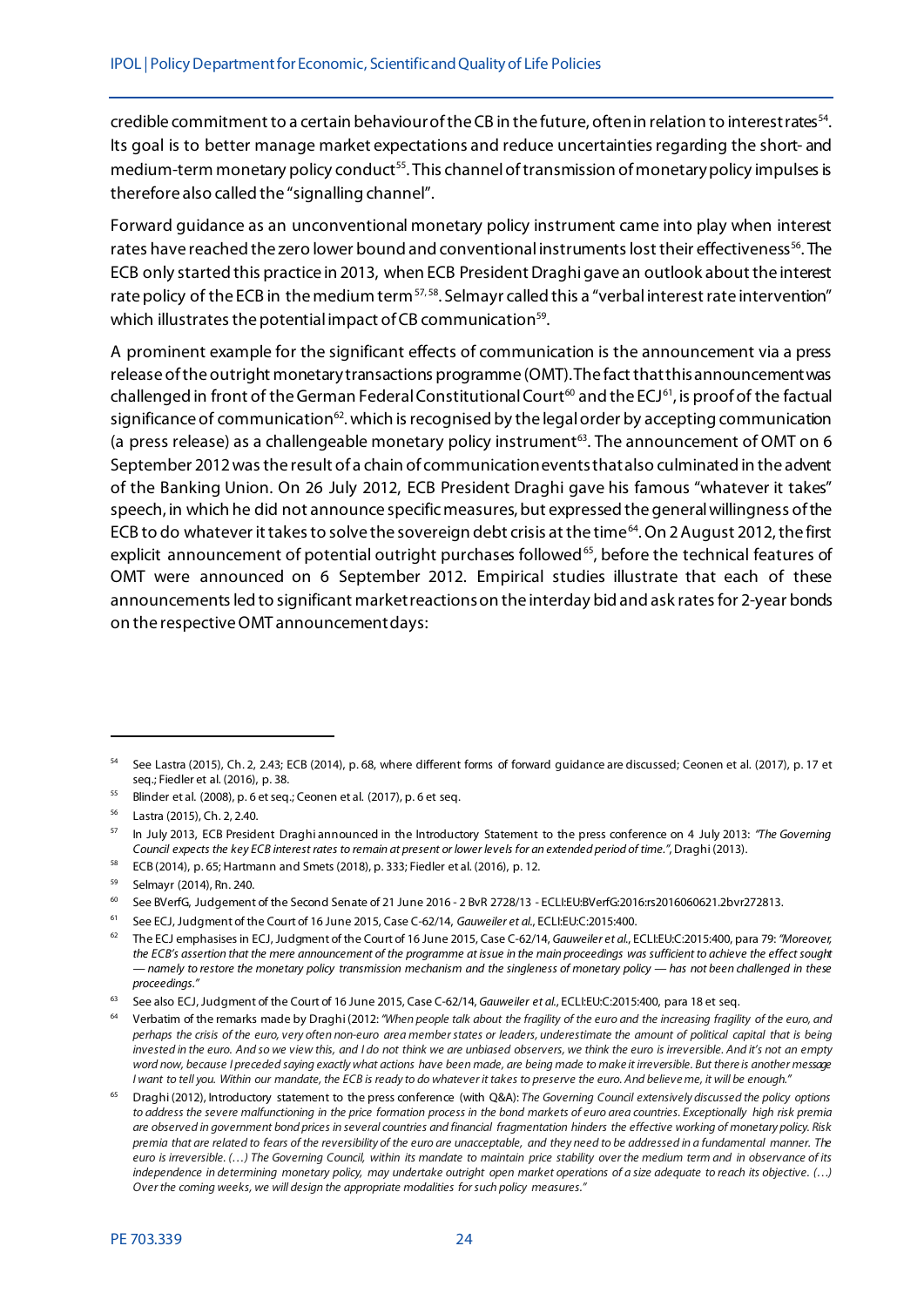<span id="page-26-1"></span>



Source: Altavilla et al. (2016), Figure 6, p. 20.

## <span id="page-26-0"></span>**4.2. Challenges and potential for improvement**

"Forward guidance" has not always been able to reduce uncertainty or improve clarity in the transmission mechanism of monetary policy. The BoE experience with forward guidance in 2013 is a good demonstration thereof<sup>66</sup>. In August 2013, the BoE predicted that unemployment was likely to remain above 7% until mid-2016, when instead that threshold was reached already at the end of 2013<sup>67</sup>. As a result of the difficulties in understanding how the labour market was behaving, forward guidance took a step back and, in February 2014,Governor Mark Carney announced that the BoE would no longer tie its policy decisions to a particular indicator<sup>68</sup>.

Moreover, communicating with the financial markets has also some inherent intricacies that have to be watched carefully and taken into account. Two aspects should be highlighted briefly.

First, the "echo chamber" effect, also called "feedback loop", might be a reason why signals perceived through communication with the financial markets might be misleading. This phenomenon is addressing the position of the ECB as a "listener", trying to understand market expectations and perceptions as a factor influencing its monetary policy. Yet, what the ECB "hears" might be sometimes less what markets think, but rather the ECB's own echo. If the ECB relies on these market signals, it might actually further amplify the signals, instead of adequately reflecting the actual market views. Therefore, as Shin (2017, p. 1) put it, "the louder the CB talks, the more likely it is to hear its own echo". This problem gets exacerbated the stronger forward guidance is, causing a potential cementation of market expectations (Ehrmann et al., 2019; Shin, 2017). This leads to the paradoxical situation that quality of information aboutmarketexpectation might be decreasing, if the ECB is giving more forward guidance to increase market expectations and reduce volatility (de Guindos, 2019).

Proposing a solution to this problem is not straightforward. While reducing the amount of communication would be an effective tool to address the problem, communication is essential to manage market expectations and as a source of accountability and therefore not a valuable option

<span id="page-26-2"></span><sup>66</sup> See Lastra (2015), Ch. 2, 2.43-2.44.

<span id="page-26-3"></span><sup>67</sup> See Giles (2014a, 2014b).

<span id="page-26-4"></span>See Financial Times (2014).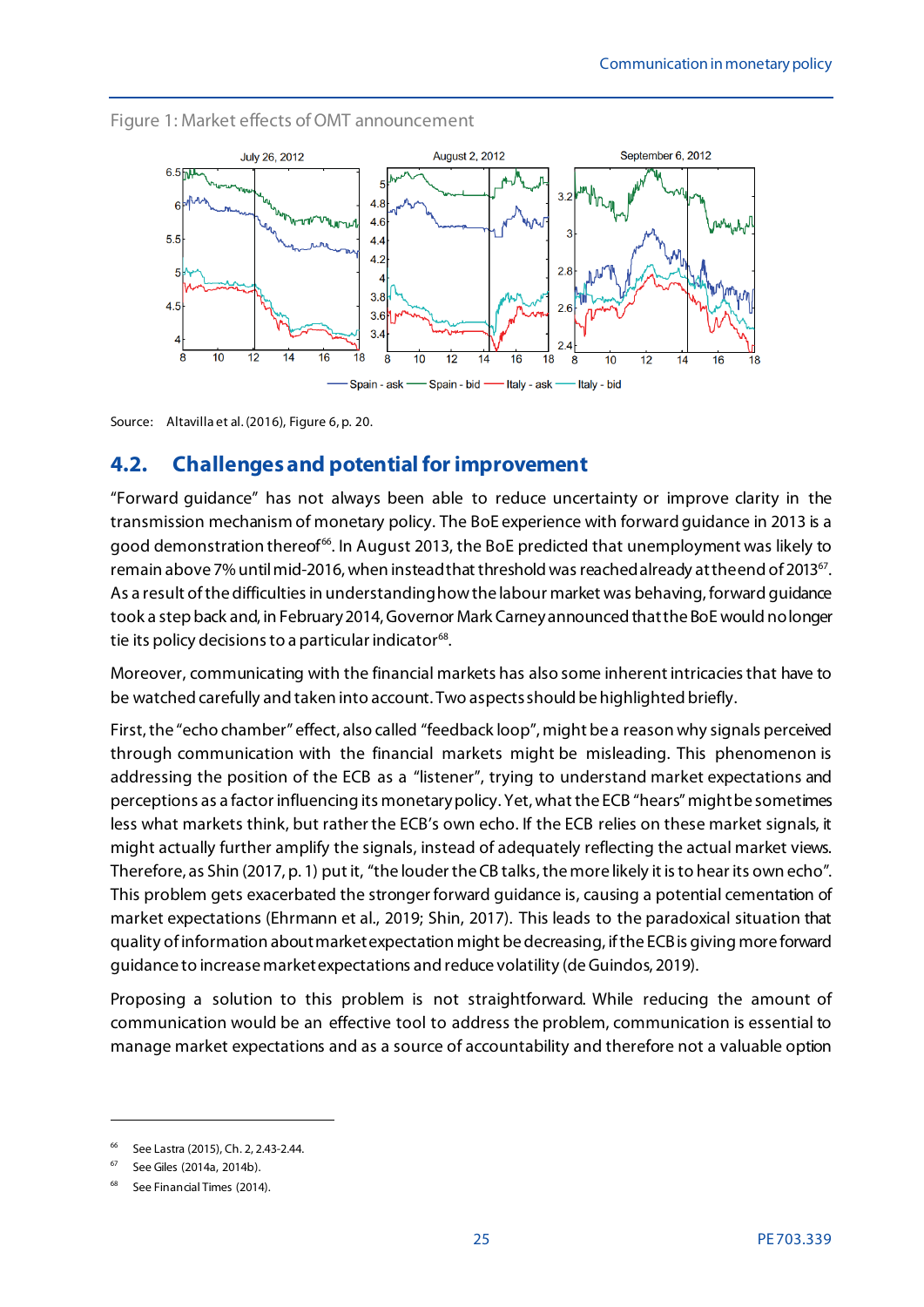(Shin, 2017, p. 5). However, the CB has to take this effect into account when assessing market signals and be a careful listener (Shin, 2017).

Second, market signals can be "very noisy". Despite the positive effect of communication and forward guidance on anchoring expectations of market participants, expectations will never be static and always contain some noise, which might be distorting the actual market signals. CBs have to try to filter out those noises and extricate the reliable market signals(de Guindos, 2019); Shin, 2017).

Further, as explained in the UK House of Lords (2021) report on QE and in the oral evidence to the Economic Affairs Committee during the QE inquiry by Mohamed El-Erian, there is a sense of codependency, with markets feeling entitled to CB support:

*"Dr Mohamed El-Erian (…), told us that markets are in a bubble in which "financial assets are totally*  decoupled from [economic] fundamentals." (Question 62) He said that the decoupling of assets from *the real economy was a rational process because consistent central bank intervention through quantitative easing means that financial markets can take excessive risks in the knowledge that central banks will provide support if financial stability is threatened. He told us that the major risk is that this develops into an unhealthy co-dependency between central banks and markets. He added: "Not only do markets expect central banks to come in and repress any volatility, regardless of the source of that volatility, but they require it. They feel entitled to central bank support." (Question 63)."*

In sum, while communication both as a monetary policy instrument and as a source of understanding market views is important, it also has inherent limitations. The ECB needs to be aware of these limitations and compensate with other sources, as macroeconomic data, to build a reliable information basis for its monetary policy decisions(de Guindos, 2019; Cœuré, 2019).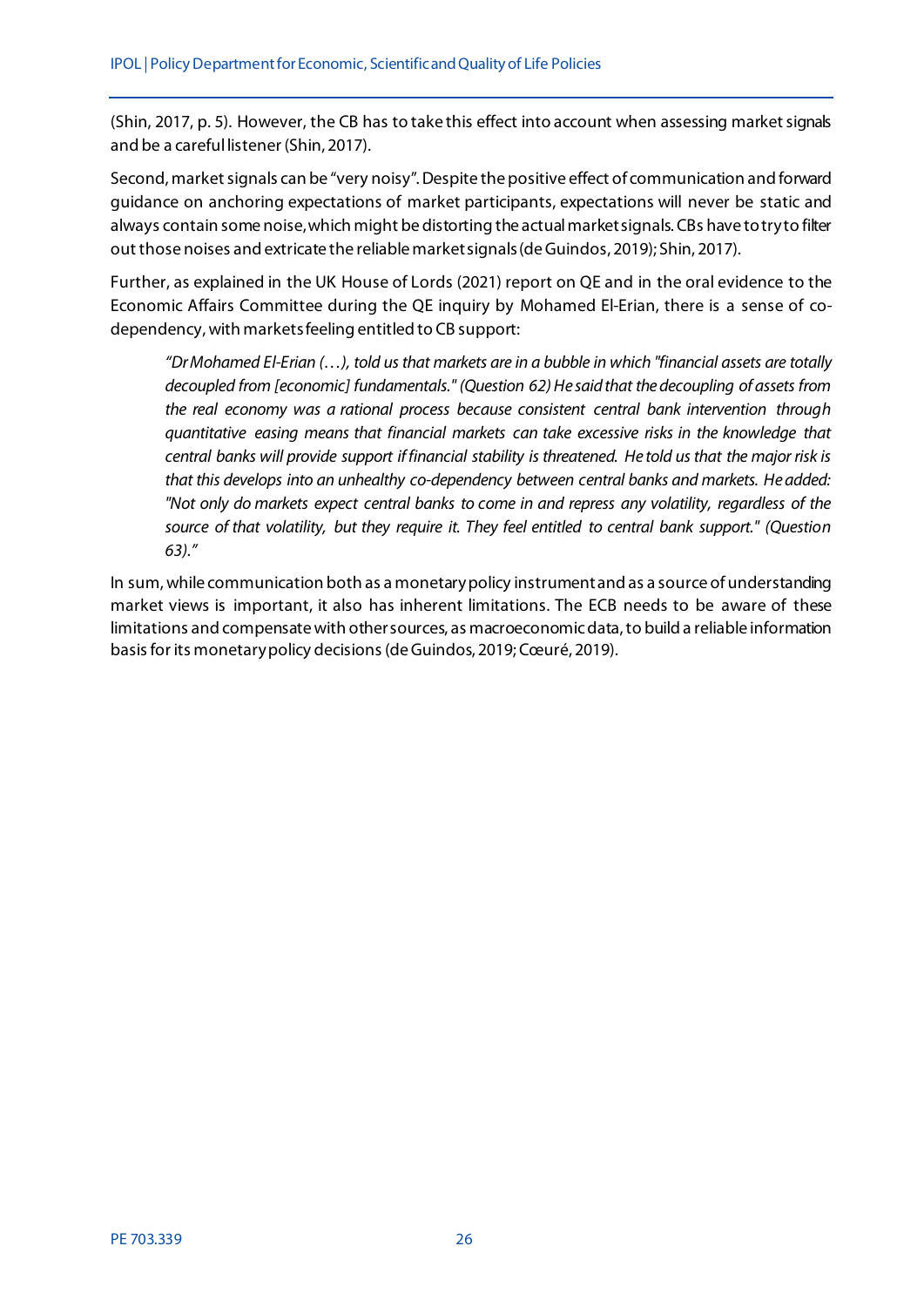# <span id="page-28-0"></span>**5. CHALLENGES FOR CB COMMUNICATION DUE TO THE INCREASED COMPLEXITY AND INTERACTION BETWEENPRICE STABILITY, FINANCIAL STABILITY AND PUBLIC DEBT SUSTAINABILITY**

Ensuring effective communication of the ECB with the general public and the financial sector as well as adequate accountability vis-à-vis the EP becomes even more challenging in the light of the increased complexity of monetary policy and the interplay between monetary, fiscal and macroprudential policies.

In the context of the GFC, the COVID-19 pandemic and, as of lately, the risks arising from climate change, the interaction between the objectives of price stability, financial stability and public debt sustainability become far more complicated in the post-COVID world of high debt, high asset market valuations(QE) and environmental challenges.

# <span id="page-28-1"></span>**5.1. Price stability, financial stability and public debt sustainability**

The European economy has undergone profound changes in the last decade: the twin financial and sovereign debt crises in the euro area, the COVID-19 pandemic and ensuing economic fallout and the challenges of the digitalisation on the one hand and "greening"the economy and the financial system on the other hand. The ECB has not only been faced with the task of mitigating these crises with monetary policy measures, but also with a much more complex dynamic and interaction between price stability, financial stability and public debt sustainability.

While the interplay between monetary and fiscal policy has always been in the focus of CB policy, financial stability concerns were generally neglected until the GFC<sup>69</sup>. Systemic risk during the GFC was a rude awakening for CBs and the near total collapse of the financial system following the bankruptcy of Lehman Brothers triggered unprecedented measures of monetary and liquidity support by CBs and recapitalisation and fiscal support by the political authorities.

In the aftermath of the GFC, many CBsin advanced economies decided to strengthen financial stability considerations within their monetary policy decision-making frameworks<sup>[70](#page-28-3)</sup> and some CB mandates have been expanded or re-interpreted to include more explicitly financial stability<sup>71</sup>.

Macroprudential policy, which was strengthened in the aftermath of the GFC to address systemic risk, provides a line of first defence against the build-up of financial imbalances - especially in a monetary union, since financial cycles are not homogeneous across the different member states. Yet, monetary policy plays also an important role to prevent and address financial imbalances, as financial stability and price stability are closely interlinked. Financial stability is a precondition for price stability, since financial crises can impede the monetary transmission mechanism and lead to intensive de-risking and deleveraging, which negatively impact economic growth and inflation outlooks<sup>[72](#page-28-5)</sup>. To a large extent, monetary policy and macroprudential policy go hand in hand and measures aiming at price stability and financial stability are complementary. In other situations, though, price stability and financial

<span id="page-28-2"></span><sup>69</sup> See Lastra (2015), Ch. 3, 3.58 et seq.; Lastra and Alexander (2020), p. 12.

<span id="page-28-3"></span> $70$  ECB (2021b), p. 93 with further references to various central banks.

<span id="page-28-4"></span> $71$  Lastra and Alexander (2020), p. 10.

<span id="page-28-5"></span> $<sup>72</sup>$  The interactions and interdependencies between price stability and financial stability are complex and not necessarily linear. The</sup> modelling of this relationship is beyond our field of expertise.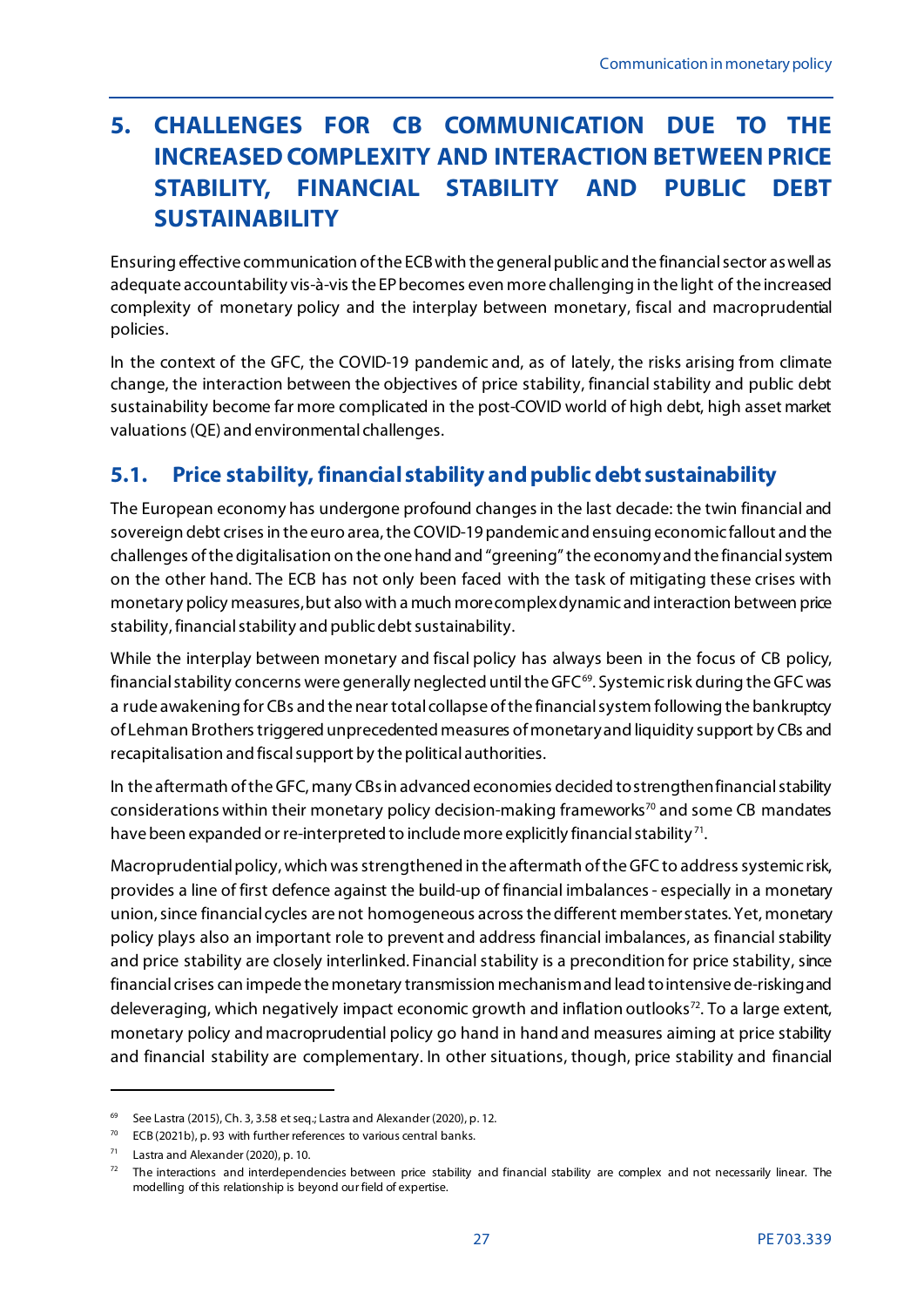stability demand for diverging policies and are conflicting, when systemic risks are building up in an environment of low inflation demanding for expansive monetary policy for example. Instead of positively contributing to financial stability, monetary policy measures can also negatively affect financial instability [73.](#page-29-0)

Not only have the interdependencies and interactions between price stability and financial stability become more visible during the crisis. Also, fiscal considerations were very present in the monetary policy response to the sovereign debt crisis in the euro area. The sovereign debt situation of some euro area Member States did not only impact monetary policy because of its negative repercussions on the financial sector via the state-bank nexus. Sovereign bonds also play an important role in the transmission channel so that sovereign debt problems resulted into impediments for an effective monetary policy transmission and hence became a concern for monetary policy – a problem to which the ECB reacted for example with its OMT Programme<sup>[74](#page-29-1)</sup>.

Though monetary policy decisions always have fiscal consequences<sup>[75](#page-29-2)</sup>, reliance on unconventional monetary policy measures, especially large-scale public purchase programmes, brought fiscal and financial stability concerns to the fore; large holdings of public debt were and are kept on the balance sheet of the Eurosystem.<sup>[76](#page-29-3)</sup> Monetary policy needs to be driven by the primary objective of price stability and not by the fiscal or financial needs of the Member States<sup>[77](#page-29-4)</sup> - risks of fiscal dominance and/or financial dominance $78$ .

While the GFC demonstrated the importance of financial stability, the goals of growth and employment, as well as solidarity and sustainability have become very relevant in the context of the COVID-19 crisis. [79](#page-29-6)And some of the issuesraised during the GFC, notably the role of sovereign debt for monetary policy given the rising public debt deficits, have resurfaced during the pandemic, which have increased by 15-30% GDP $^{80}$  $^{80}$  $^{80}$  and the continuous expansion of QE.

The ECB responded to the COVID-19 with an even more expansionary monetary policy, complementing the expansionary fiscal policies in the Member States to counteract the pandemic crisis<sup>81</sup>. The ECB justified the adoption of these measures as means to ensure the effective functioning of the transmission mechanism and to mitigate the price deflation caused by the expansionary government lockdown measures<sup>[82](#page-29-9)</sup>.

<span id="page-29-0"></span><sup>&</sup>lt;sup>73</sup> An in-depth analysis of the interplay between monetary policy and financial stability can be found in ECB (2021b), p. 19 et seq. and 38 et seq. with further references.

<span id="page-29-1"></span>See Lastra (2015), Ch. 7, 7.47 et seq.

<span id="page-29-2"></span> $75$  In a paper submitted to the EP in 2015 by Lastra et al. on "Interaction between monetary policy and banking regulation", p. 48 we wrote: *"There is a misleading, but commonly used, phrase about some Central Bank operations having 'quasi-fiscal' effects. All Central Bank operations on their balance sheet, and to affect the level and pattern of interest rates, have fiscal implications, perhaps especially the most traditional open market operations in Treasury Bills to adjust the official short-term interest rate. But there is now, following on from the post-GFC allocation of responsibility for financial stability, and for the manipulation of micro and macro-prudential instruments, a far wider allocation of non-traditional operational functions to Central Banks. It has been akin to the opening of Pandora's Box."*

<span id="page-29-3"></span><sup>76</sup> Fiedler et al. (2020), p. 9.

<span id="page-29-4"></span> $77$  Bonatti et al. (2020), p. 59; Wyplosz (2020), p. 88; Benigno et al. (2021), p. 9.

<span id="page-29-5"></span><sup>&</sup>lt;sup>78</sup> "Fiscal dominance" refers to a situation in which the central bank's monetary policy objectives are subjugated to fiscal objectives. See Hartwell (2021), p. 80 et seq.; Benigno et al. (2021), p. 9; Wyplosz (2021), p. 39.

<span id="page-29-6"></span><sup>79</sup> Lastra and Alexander (2020), p. 12.

<span id="page-29-7"></span><sup>80</sup> Wyplosz (2020), p. 88.

<span id="page-29-8"></span> $81$  See Lastra and Alexander (2020), p. 17 et seq. with further references.

<span id="page-29-9"></span><sup>&</sup>lt;sup>82</sup> According to the ECB, the measures are designed to incentivise banks to lend more to businesses and individuals with the hope that this additional lending will create economic activity that will increase prices to the target level of about 2% retail price inflation.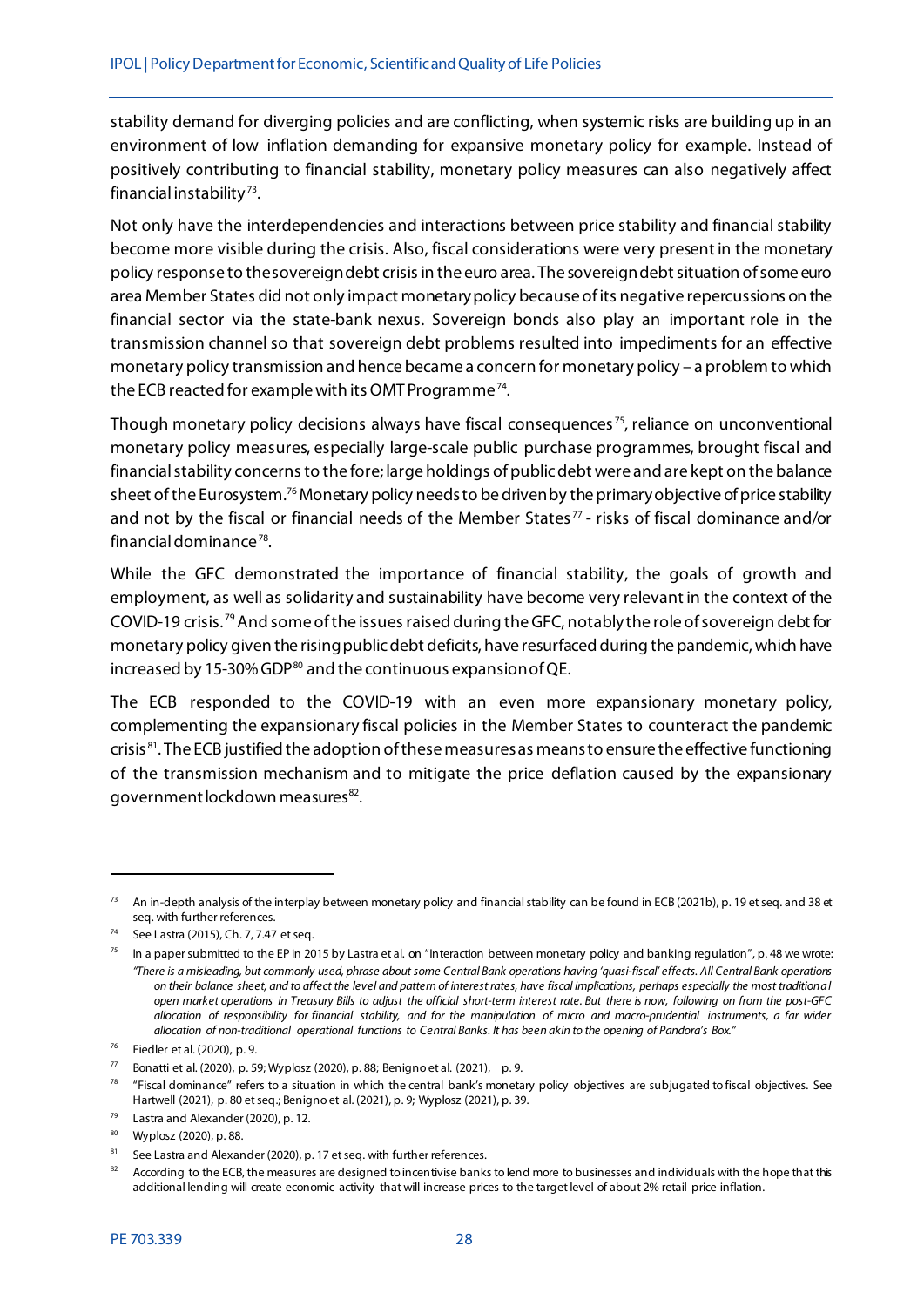Nevertheless, the adoption by the ECB of these new programmes – the pandemic emergency purchase programme (PEPP) (involving more flexible indirect purchase of Member State bonds), the targeted longer-term refinancing operations (TLTRO) and the pandemic emergency longer-term refinancing operations (PELTRO) (involving negative interest rate loans for banks) – can be challenged by some (and, indeed, many in, for instance,Germany support this view) with the argument that goal of price stability is only a "pretence" for an actual policy of economic support, providing subsidies and credit support in a way that falls within the remit of fiscal policy and does not constitute a monetary task<sup>[83](#page-30-1)</sup>.

The ECB might also have to justify the PEPP, PELTRO and TLTRO programmes in light of the proportionality principle and the necessity test, as explicated in the Weiss Judgment of the ECJ $^{84}$  $^{84}$  $^{84}$ , which must be met in order to show that these measures are necessary to ensure the effective functioning of its monetary policy and to meet the price stability objective<sup>[85](#page-30-3)</sup>.

## <span id="page-30-0"></span>**5.2. The ECB's new monetary policy strategy**

The ECB has analysed the increased relevance of financial stability considerations in its latest monetary policy review, which is reflected in its new monetary policy strategy (ECB,2021a):

*"The monetary and financial analysis has significantly shifted in focus since the 2003 review in response to the challenges that arose during and after the global financial crisis. The monetary and financial analysis assigns an important role to examining monetary and financial indicators, with a focus on the operation of the monetary policy transmission mechanism, in particular via the credit, bank lending, risk-taking and asset pricing channels. Such assessments facilitate the identification of possible changes in transmission (for example related to structural factors such as the rise in non-bank financial intermediation) or impairments in transmission, for example owing to fragmentation or market stress. The monetary and financial analysis also provides for a more systematic evaluation of the longer-term build-up of financial vulnerabilities and imbalances and their possible implications for the tail risks to output and inflation. Moreover, it assesses the extent to which macroprudential measures mitigate possible financial stability risks that are relevant from a monetary policy perspective. The monetary and financial analysis thus recognises that financial stability is a precondition for price stability."*

The ECB examined different options to enhance the role of financial stability considerations in its monetary policy strategy. Two key elements were eventually included in the reviewed monetary policy strategy.

<span id="page-30-1"></span><sup>&</sup>lt;sup>83</sup> For example, Paul Kirchhof, former Justice of the German Constitutional Court, argues that the ECB is actually conducting economic policy to ease financing conditions of the highly indebted states: "Doch jetzt überschreitet sie mit dem Nullzins und dem Negativzins ihren Auftrag zur Währungspolitik und betreibt Wirtschaftspolitik, um den überschuldeten Staaten billige Kredite und sogar finanzielle Anreize zur weiteren Verschuldung zu bieten. Ein solcher Akt jenseits der zugebilligten Kompetenz der EZB überschreitet die europarechtlichen Grenzen der Staatsverschuldung", see Schrörs (2021). Also the Economic Committee of the German CDU-Party argues that the ECB is willingly using Corona as a pretence for its monetary policy (ibid.). Another constitutional complaint against the PEPP has been brought before the German Constitutional Court and plaintiff Markus C. Kerber argues that the PEPP's relation to monetary policy is not visible any more, see Zschäpitz (2021). For a discussion on this, see Lastra and Alexander (2020), p. 19.

<span id="page-30-2"></span> $84$  It can be argued that the ECJ finally put an end to the use of wide-ranging indirect measures with its ruling in the Weiss case by holding that the proportionality principle should apply to determine the legal limits on the use of such tools and that proportionality requires that such tools are "necessary" to achieve the price stability objective. See Lastra and Alexander (2020), p. 19.

<span id="page-30-3"></span><sup>85</sup> Lastra and Alexander (2020), p. 18-19.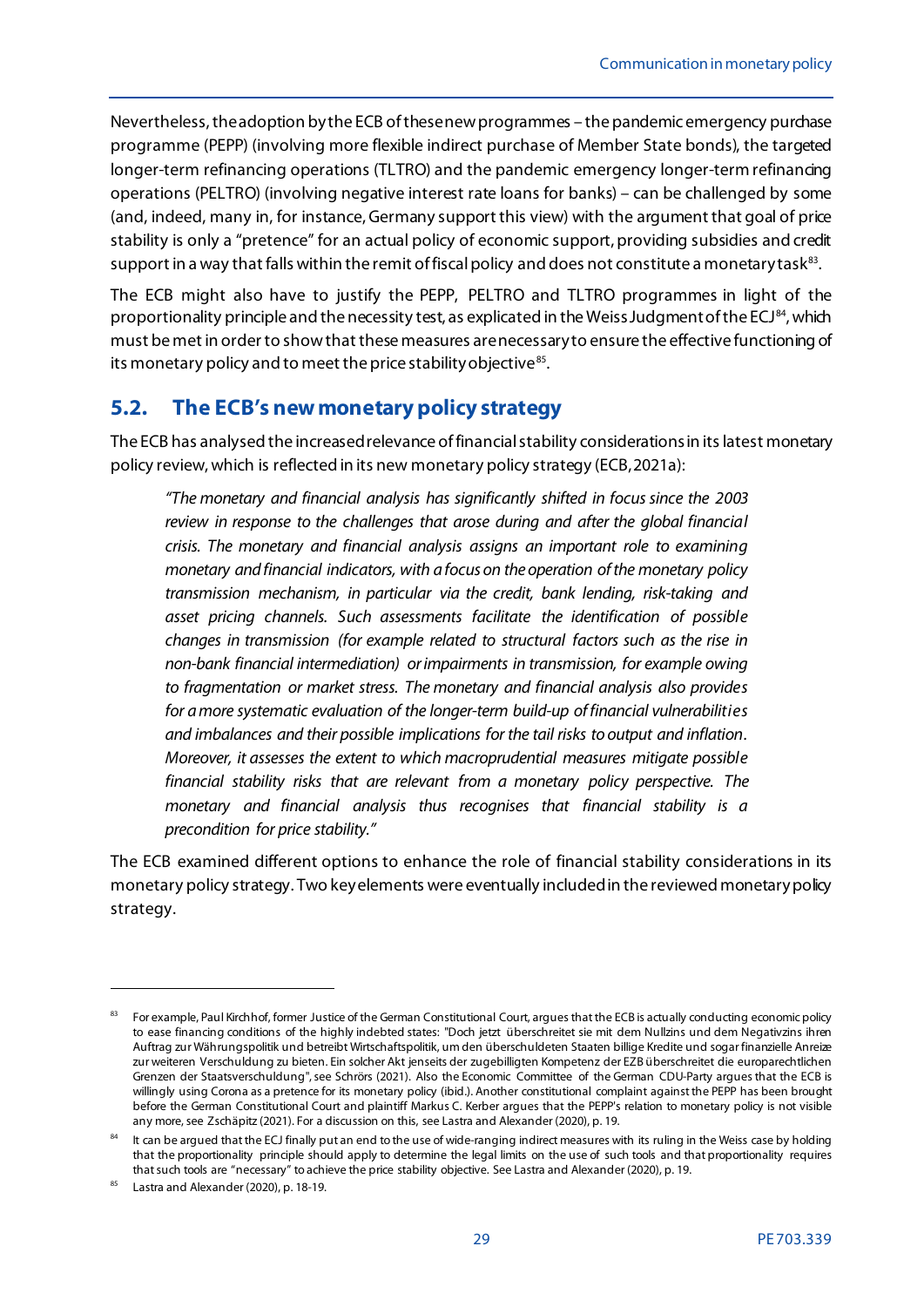One element is to use the flexible length of the medium-term horizon, which is applied to the task of ensuring price stability, to better accommodate financial stability goals<sup>86</sup>. This would give room for longer deviations from price stability in the short-or medium-term with the aim of mitigating financial imbalances and vulnerabilities within this time frame and ultimately also benefit price stability in the long run. However, this option faces some severe downsides, as adjusting the length of the mediumterm would result in impractically lengthy periods of deviation from price stability and could lead to a de-anchoring of inflation expectations<sup>[87](#page-31-3)</sup>.

Another element is the new "integrated analytical framework" which replaces the old "two-pillar" framework. In effect, the monetary analysis pillar is replaced by a "monetary and financial analysis<sup>88</sup>. The goal was to broaden monetary policy indicators and to better monitor the development of financial imbalances and vulnerabilities. The information given to the Governing Council as the basis for its decision-making process is extended in order to better understand and monitor potential financial imbalances which would negatively affect output and inflation also beyond the medium-term and to include the already enacted or planned macroprudential policies and their interaction with CB measures into the assessment $89$ .

# <span id="page-31-0"></span>**5.3. Challenges for communication, accountability and credibility**

## <span id="page-31-1"></span>5.3.1. Increased necessity of communication and accountability

Financial markets need to understand the monetary policy decision-making process and how the ECB considers to what extent and with what consequences other factors, such as sovereign debt sustainability or financial stability, in order to be able to form expectations and build trust in the ECB's policy.

If monetary policy is a 'black box' for the financial markets and if the hierarchy of monetary policy objectives and the way the ECB will weigh other considerations against price stability is nontransparent, market participants won't understand what CB behaviour to expect in relation to a given macroeconomic situation. That makes it in turn more difficult for the ECB to manage and anchor inflation expectations, to forecast market behaviour and effectively and credibly safeguard price stability.

<span id="page-31-2"></span><sup>&</sup>lt;sup>86</sup> ECB (2021a): "A medium-term orientation allows the Governing Council to cater in its monetary policy decisions for other considerations relevant to the pursuit of price stability... For example, the medium-term orientation provides flexibility to take account of employment in response to economic shocks, giving rise to a temporary trade-off between short-term employment and inflation stabilisation without endangering medium-term price stability. It also allows the ECB to take account of financial stability, where appropriate, in view of the interdependence of price stability and financial stability. The use of such flexibility could also be the result of a careful proportionality assessment of the appropriate policy measures..."

<span id="page-31-3"></span> $87$  See in more detail ECB (2021b), p. 61 et seq.

<span id="page-31-4"></span><sup>88</sup> ECB (2021a): "The monetary and financial analysis assigns an important role to examining monetary and financial indicators, with a focus on the operation of the monetary policy transmission mechanism, in particular via the credit, bank lending, risk-taking and asset pricing channels. Such assessments facilitate the identification of possible changes in transmission (for example related to structural factors such as the rise in non-bank financial intermediation) or impairments in transmission, for example owing to fragmentation or market stress. The monetary and financial analysis also provides for a more systematic evaluation of the longer-term build-up of financial vulnerabilities and imbalances and their possible implications for the tail risks to output and inflation. Moreover, it assesses the extent to which macroprudential measures mitigate possible financial stability risks that are relevant from a monetary policy perspective. The monetary and financial analysis thus recognises that financial stability is a precondition for price stability."

<span id="page-31-5"></span>See in more detail ECB (2021b), p. 85 et seq. Coordination between monetary and macro-prudential policy in the Bank of England is reflected in the current remit of the Bank, UK Treasury (2020): "In order to foster coordination between monetary and macroprudential policy, there is overlap between the membership of the Monetary Policy Committee and the Financial Policy Committee. To enhance that coordination, where appropriate, the Monetary Policy Committee should reflect, in any statements on its decisions, the minutes of its meetings and its Monetary Policy Reports, how it has had regard to the policy actions of the Financial Policy Committee. In the same way, the government had also asked the Financial Policy Committee to note in the records of its meetings, its policy statements and its Financial Stability Reports how it has had regard to the policy settings and forecasts of the Monetary Policy Committee."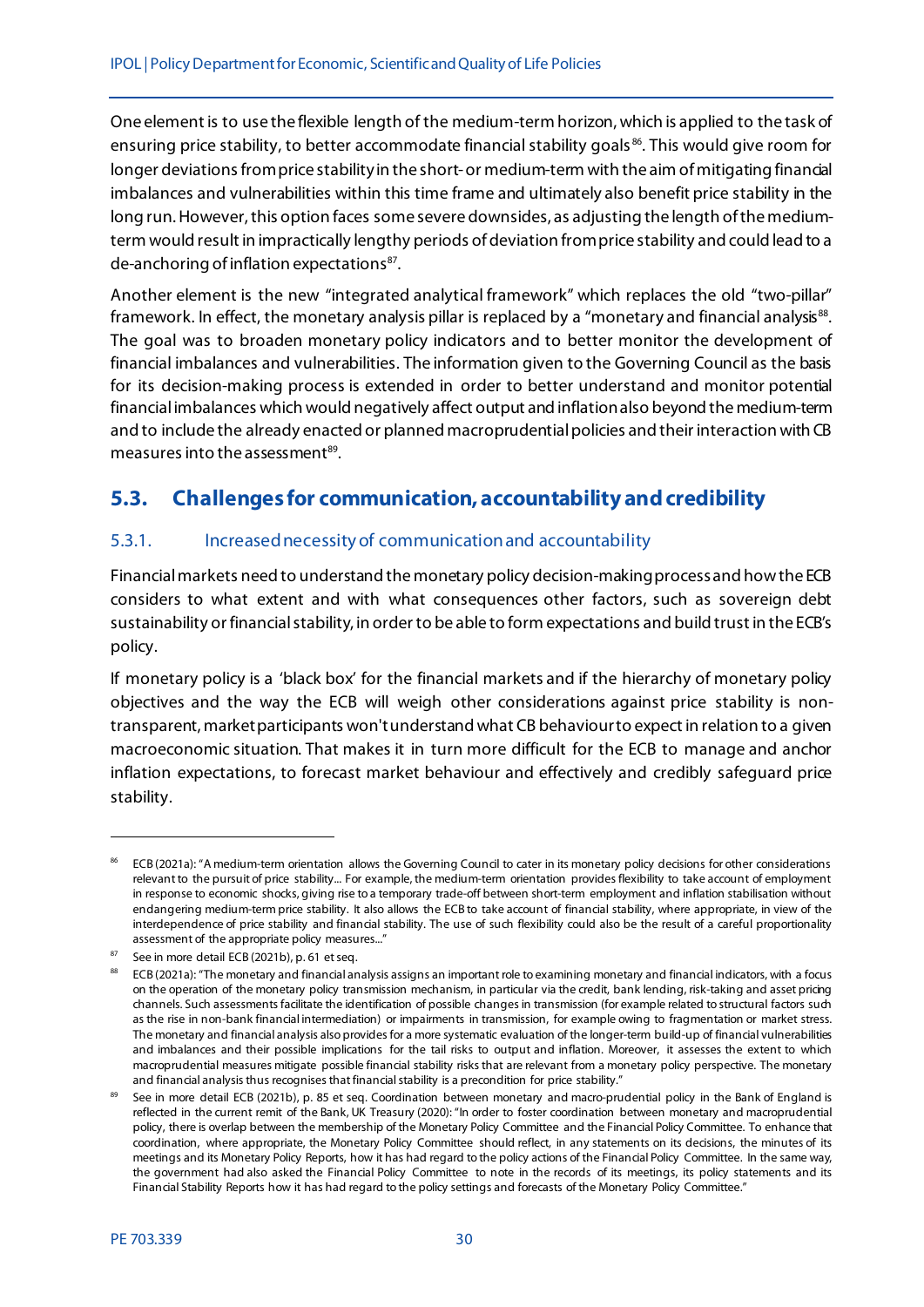Clear communication is not only important for an effective monetary policy. It is also crucial to ensure a continuous accountability towards the general public and the EP. Especially when CB mandates are stretched, re-interpreted or one might say "enrichened" by other considerations besides price stability, it is important that effective accountability mechanisms are in place to ensure that the ECB is not diverging from price stability as its primary mandate and that the boundaries of its mandate are not over-stepped. If independent institutions were to act outside their field of competence without adequate supervision and legitimacy, independence - a "virtue" for price stability - could turn into a "vice". It is therefore in the interest of the CB itself to maintain its credibility and its commitment to price stability in order to justify its institutional independence.

### <span id="page-32-0"></span>5.3.2. Mandate of the ECB: objectives and boundaries

In order to understand the "content" of communication, it is important to recall the objectives and boundaries of the ECB's mandate. These must be reflected in accountability mechanisms and should be considered a prerequisite in any communication strategy:

#### • **Price stability as the primary objective (Article 127 (1) 1 TFEU).**

According to Article 127 (1) 1 TFEU, the primary objective of the ECB is price stability<sup>[90](#page-32-1)</sup>. Only without prejudice to this objective, the ECB shall support the general economic policies in the Union. The ECB's exclusive competence is monetary policy. The treaties have thereby established a clear hierarchy of objectives<sup>[91](#page-32-2)</sup>.

#### • **The support of the general economic policies in the Union as the secondary objective.**

The ECB only has a contributory competence in the field of economic policy, which lies in the residual competence of the Member States. The ECB may (only) support the general economic policies in the Union, also known as the ECB's "secondary objective" (Article 127 (1) 2 TFEU)<sup>92</sup>. Fulfilling this secondary objective may not interfere with the ECB's primary objective<sup>93</sup>.

#### • **Financial stability as a contributory task**.

Article 127 (5) TFEU sets out the duty of the ECB to contribute to the smooth conduct of policies pursued by the competent authorities relating to the stability of the financial system<sup>94</sup>.

#### • **The prohibition of monetary financing (Article 123 TFEU) and "fiscal dominance".**

Article 123 TFEU prohibits the ECB from financing government obligation<sup>[95](#page-32-6)</sup>. Large-scale purchases of sovereign bonds on secondary markets may not amount to monetary financing of sovereign debt<sup>96</sup>. The prohibition of monetary financing contributes to the protection of the

<span id="page-32-1"></span><sup>&</sup>lt;sup>90</sup> Art. 127 (1) 1 TFEU: "The primary objective of the European System of Central Banks (hereinafter referred to as 'ESCB') shall be to maintain price stability."

<span id="page-32-2"></span><sup>&</sup>lt;sup>91</sup> See Lastra (2015), Ch. 7, 7.25 et seq.; Lastra and Alexander (2020), p. 10-11.

<span id="page-32-3"></span><sup>&</sup>lt;sup>92</sup> Art. 127 (1) 2 TFEU: "Without prejudice to the objective of price stability, the ESCB shall support the general economic policies in the Union with a view to contributing to the achievement of the objectives of the Union as laid down in Article 3 of the Treaty on European Union."

<span id="page-32-4"></span><sup>93</sup> See Lastra (2015), Ch. 7, 7.25 et seq.; Lastra and Alexander (2020), p. 11 et seq.

<span id="page-32-5"></span><sup>94</sup> Art. 127 (5) TFEU: "The ESCB shall contribute to the smooth conduct of policies pursued by the competent authorities relating to the prudential supervision of credit institutions and the stability of the financial system." That financial stability is a contributory task rather than an integral part of the mandate of the ECB is rooted in this Treaty provision. As stated above in 2.1.3, this state of affairs is somehow denying the obvious (hence "The Emperor has no clothes…") since the twin mandate of modern central banks post GFC should be price stability and financial stability.

<span id="page-32-6"></span><sup>&</sup>lt;sup>95</sup> Art. 123 (1) TFEU: "Overdraft facilities or any other type of credit facility with the European Central Bank or with the central banks of the Member States (hereinafter referred to as "national central banks") in favour of Union institutions, bodies, offices or agencies, central governments, regional, local or other public authorities, other bodies governed by public law, or public undertakings of Member States shall be prohibited, as shall the purchase directly from them by the European Central Bank or national central banks of debt instruments."

<span id="page-32-7"></span><sup>96</sup> Fiedler et al. (2020), p. 9.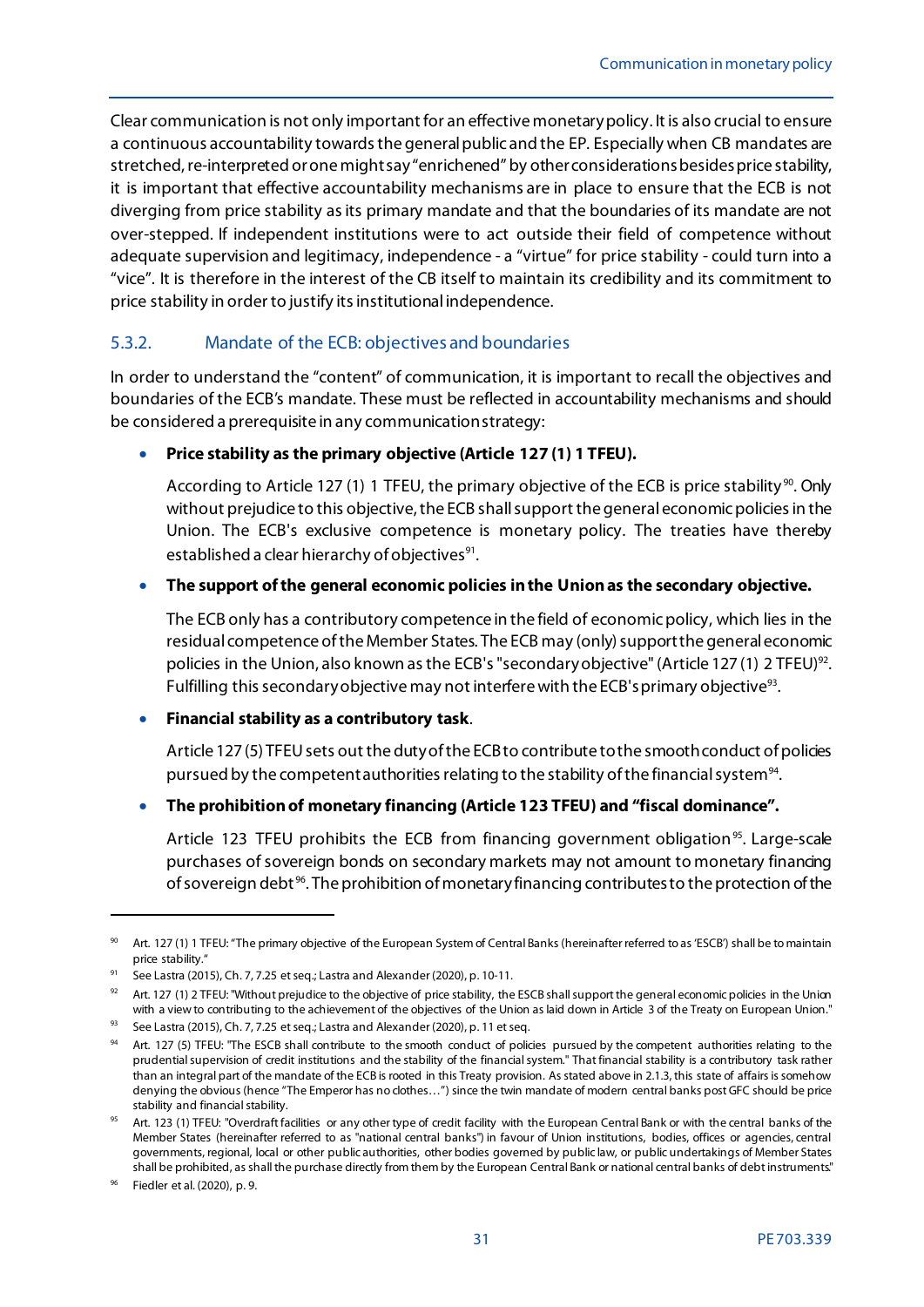financial and institutional independence of the ECB by preventing fiscal dominance, which is undermining a price stability orientated monetary policy<sup>97</sup>. The ECJ has set forth further guidelines on the interpretation of Article 123 TFEU and its application to purchases of government bonds on the secondary market, which can amount in effect to monetary financing<sup>[98](#page-33-1)</sup>.

#### • **Proportionality and the obligation to "state reasons".**

The ECJ and the German Federal Constitutional Court have both emphasised the need of the ECB, as an independent institution which enjoys substantial discretion in its monetary decisions, to state its reasons according to Article 296 (2) TFEU<sup>99</sup>. Especially with regard to the principle of proportionality enshrined in Article 5 (4) of the Treaty of European Union<sup>100</sup>, the ECB has to make its deliberations, its rationale and decision-making process transparent<sup>[101](#page-33-4)</sup>. Decisions need to be **motivated** if they are going to be revised by the Court of the Justice or analysed by the European Parliament.

<span id="page-33-1"></span><span id="page-33-0"></span> $97$  See Lastra and Alexander (2020), p. 15 et seq.

<sup>98</sup> ECJ, Judgment of the Court of 11 December 2018, Case C-493/17, *Weiss et al.*, ECLI:EU:C:2018:1000). See also ECJ, Judgment of the Court of 16 June 2015, Case C-62/14, *Gauweiler et al.*, ECLI:EU:C:2015:400. See Lastra and Alexander (2020), p. 15 et seq.; Grund (2020); Tridimas and Xanthoulis (2016), p. 28 et seq.; Bateman (2020).

<span id="page-33-2"></span><sup>99</sup> Art. 296 (2) TFEU: *"Legal acts shall state the reasons on which they are based and shall refer to any proposals, initiatives, recommendations, requests or opinions required by the Treaties."*

<span id="page-33-3"></span><sup>&</sup>lt;sup>100</sup> Art. 5 (4) Treaty of European Union: "Under the principle of proportionality, the content and form of Union action shall not exceed what is *necessary to achieve the objectives of the Treaties."*

<span id="page-33-4"></span><sup>&</sup>lt;sup>101</sup> See ECJ, Judgment of the Court of 11 December 2018, Case C-498/17, Weiss et al., ECLI:EU:C:2018:1000, para 30; BVerfG, Order of the Second Senate of 18 July 2017 - 2 BvR 859/1 - ECLI:EU:BVerfG:2020:rs20200505.2bvr085915, para. 133 et seq.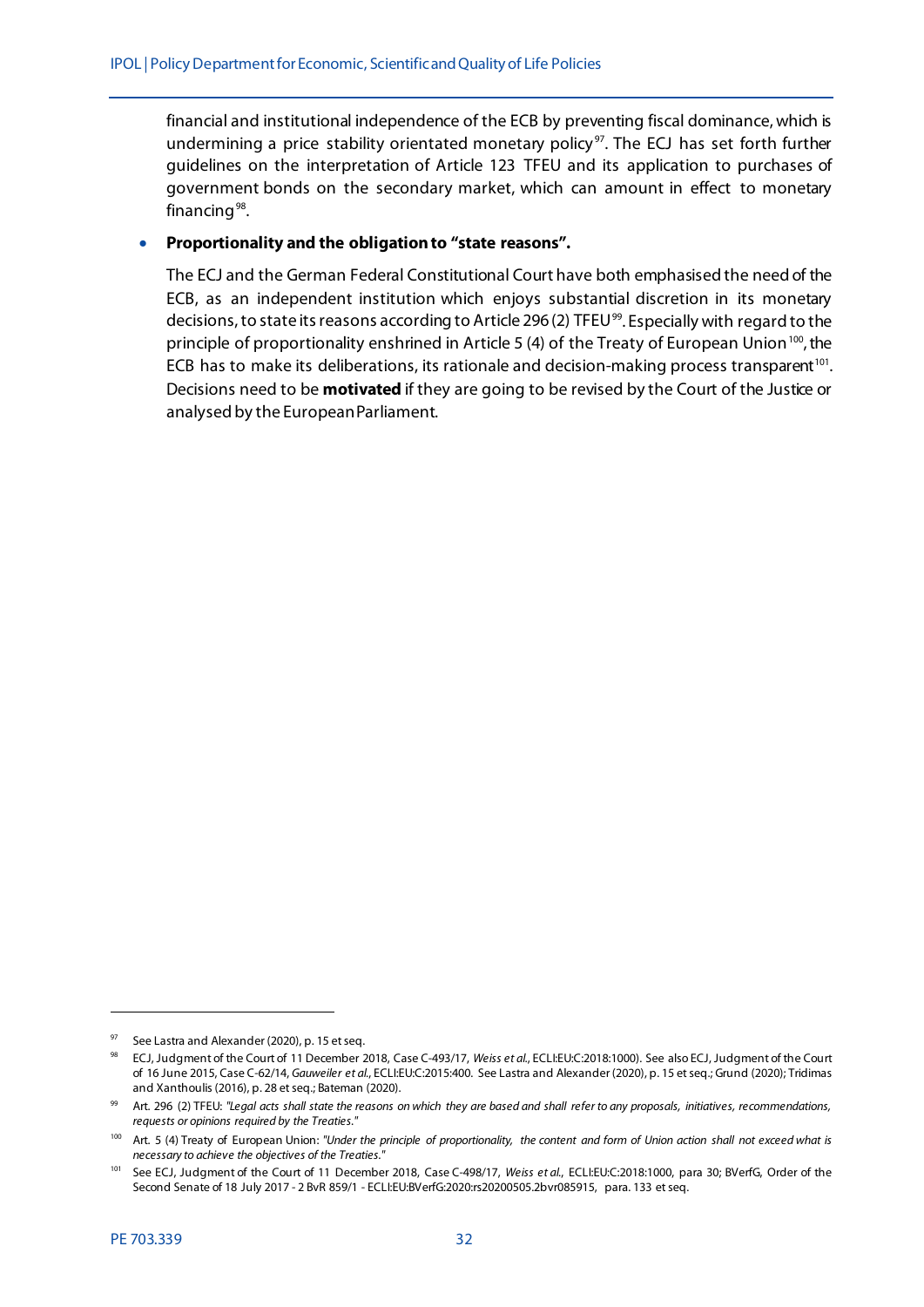# <span id="page-34-0"></span>**6. CONCLUDING OBSERVATIONS AND RECOMMENDATIONS**

After years of monetary easing with ultra-low interest rates and extensive QE programmes, central banks around the world are facing the return of inflation and inflationary expectations. As economies recover from the COVID-19 pandemic, the return of this "familiar foe" can be explained by a number of factors: increased demand, labor market shortages, disruptions and bottlenecks in global supply chains, shifts in in commodity and energy production and prices – also potentially "green inflation". Whether current inflation is temporary (transient) or more permanent is nonetheless affecting wage expectations and negotiations, and is becoming a key issue of debate in academic and policy circles. The risks of choking the economic recovery complicate the normalisation of monetary policy at a time when uncertainties persist regarding the further course of the pandemic. These complex challenges require adequate central bank communication with the legislators, the public and financial market participants.

**CB communication ought to be designed in a way that ensures an effective and accountable monetary policy**, providing clarity and transparency as regards the considerations that inform monetary policy decisions and the interaction between the primary mandate and the secondary mandate.

Drawing on the comparative experience mentioned above, in particular the "financial instability escape clauses" used by the Bank of England, the ECB can benefit from establishing a form of communication tailored to its mandate and objectives that would similarly disclose financial stability concerns and other relevant criteria within its decision-making process.

When drafting a **communication strategy** or assessing various communication tools, the following aspects should be made transparent:

- Considerations besides price stability have to be named explicitly. It has to be made transparent and clearly explainedto what extent they are considered and howit is ensured that such considerations are not trumping the ECB's primary objective of price stability.
- Although sovereign debt ratios and borrowing needs of the Member States have a significant effect on the monetary transmission, economic growthand price stability, the ECB must ensure that its monetary policy measures do not amount to monetary financing and that exit strategies are put in place to safeguard its price stability mandate from fiscal dominance.
- Financial considerations have to be taken into account as a precondition for price stability. As long as price stability is not impaired, the ECB also has a duty to contribute to financial stability. However, the decision making process must ensure that financial stability considerations do not override the goal of price stability.
- The ECB has to ensure that the effects of monetary policy measures on economic and fiscal policy are of such a nature in quality and quantity, that a monetary policy measure does not become a fiscal policy measure for which the ECB does not have competence.

The ECB should consider revamping its **specialised subcommittee for communication, the Eurosystem/ESCB Communications Committee (ECCO), or creating a special task-force** to enhance the understanding of monetary policy<sup>[102](#page-34-1)</sup>. **ECCO** assists the ECB in external and intra-system

.

<span id="page-34-1"></span><sup>&</sup>lt;sup>102</sup> Digitalisation offers an opportunity to improve communication through broader consultation with the public and key stakeholders. In this regard, the ECB should be commended for the initiative by the Governing Council in July 2021 to establish a high-level task force for a digital euro projec[t https://www.ecb.europa.eu/press/pr/date/2021/html/ecb.pr210714~d99198ea23.en.html](https://www.ecb.europa.eu/press/pr/date/2021/html/ecb.pr210714%7Ed99198ea23.en.html) with the announcement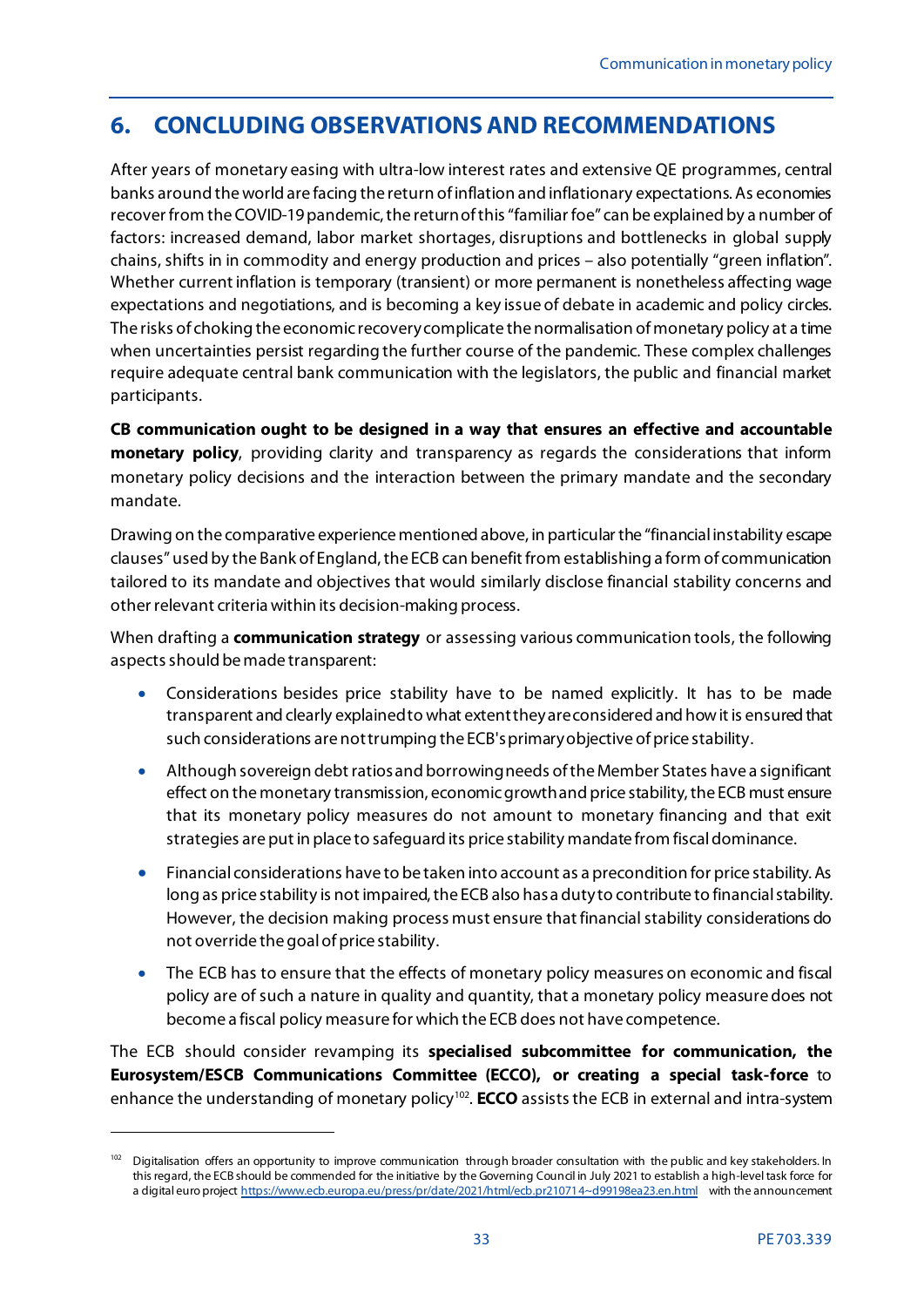communication policy, particularly on issues related to multilingual publications. An interesting example of good practice is provided by the establishment in the US of a new FOMCCommunications Subcommittee first chaired by Janet Yellen<sup>[103](#page-35-0)</sup>, acknowledging the need post GCF to increase the effectiveness of monetary policy by enhancingcentral bank transparency.

Though the ECCO has been charged with educational tasks such as surveying the relationship between NCBs and the education system in their respective Member States<sup>[104](#page-35-1)</sup>, there is little publicly available information concerning its tasks and objectives. This is not in line with the essential role of communication, which is far more than an ancillary task of a CB, but a way of increasing the effectiveness of monetary policy by enabling households and businesses to make better-informed decisions.

A revamped specialised subcommittee (ECCO) can be used both to assess and understand the existing communication channels with the various audiences and to reinforce the confidence in the transparency and integrity of the monetary policy processthrough a two-way communication with the public.

Vesting communication with a specialised body – such as the FOMC Communications subcommittee or a revamped ECCO – or establishing a special task force on communication, pays tribute to the important role communicationhas and the attention it deserves. Thisrequires expert knowledge to be able to send the "right information" to the different counterparts, in the right format, using the right language, in the right intensity, tone and frequency in order to enable the public and financial market participants to make better-informed decisions and to improve accountability.

of the members of the Digital Euro Market Advisory Group in October 2021. [https://www.ecb.europa.eu/press/pr/date/2021/html/ecb.pr211025~08af93ada7.en.html](https://www.ecb.europa.eu/press/pr/date/2021/html/ecb.pr211025%7E08af93ada7.en.html)

<span id="page-35-0"></span><sup>&</sup>lt;sup>103</sup> Yellen (2013). Se[e https://www.federalreserve.gov/monetarypolicy/files/fomc\\_extcommunicationparticipants.pdf](https://www.federalreserve.gov/monetarypolicy/files/fomc_extcommunicationparticipants.pdf) for its remit.

<span id="page-35-1"></span><sup>104</sup> ECB (2021c).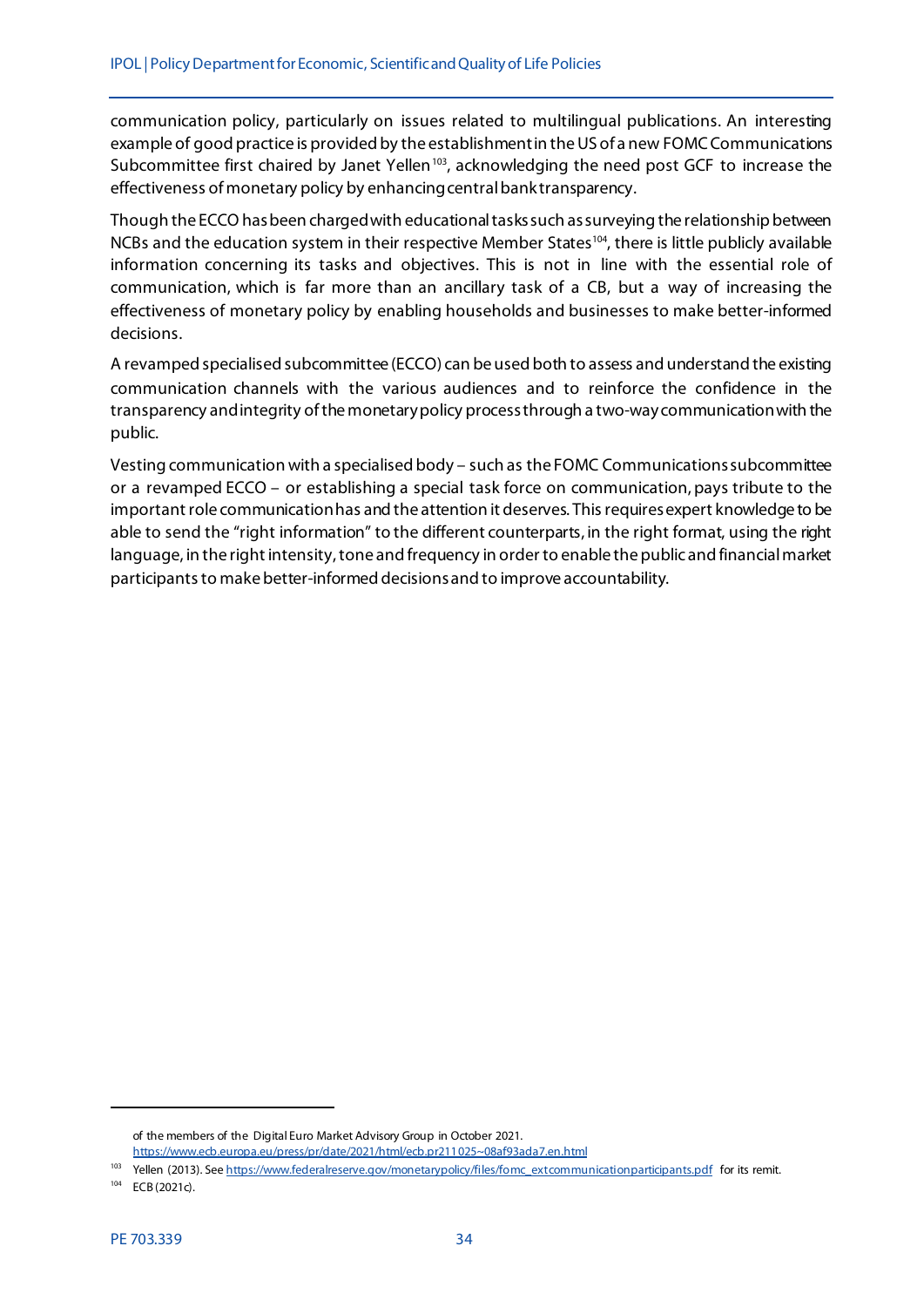# <span id="page-36-0"></span>**REFERENCES**

- Altavilla, C., Giannone, D., Lenza, M. (2016). "The Financial and Macroeconomic Effects of the OMT Announcements", International Journal of Central Banking, Vol. 12, No. 3, pp. 29-57.
- Bank of England. (2013a). "Bank of England provides explicit guidance regarding the future conduct of monetary policy", News Release, 7 August 2013. [https://www.bankofengland.co.uk/-](https://www.bankofengland.co.uk/-/media/boe/files/news/2013/august/boe-provides-explicit-guidance-regarding-the-future-conduct-of-monetary-policy) [/media/boe/files/news/2013/august/boe-provides-explicit-guidance-regarding-the-future](https://www.bankofengland.co.uk/-/media/boe/files/news/2013/august/boe-provides-explicit-guidance-regarding-the-future-conduct-of-monetary-policy)[conduct-of-monetary-policy](https://www.bankofengland.co.uk/-/media/boe/files/news/2013/august/boe-provides-explicit-guidance-regarding-the-future-conduct-of-monetary-policy)
- Bank of England. (2013b). "Monetary policy trade-offs and forward guidance", August 2013. [https://www.bankofengland.co.uk/-/media/boe/files/inflation-report/2013/monetary-policy](https://www.bankofengland.co.uk/-/media/boe/files/inflation-report/2013/monetary-policy-trade-offs-and-forward-guidance)[trade-offs-and-forward-guidance](https://www.bankofengland.co.uk/-/media/boe/files/inflation-report/2013/monetary-policy-trade-offs-and-forward-guidance)
- Bank of England. (2019). "Financial Stability Report", December 2019. [https://www.bankofengland.co.uk/-/media/boe/files/financial-stability-report/2019/december-](https://www.bankofengland.co.uk/-/media/boe/files/financial-stability-report/2019/december-2019.pdf)[2019.pdf](https://www.bankofengland.co.uk/-/media/boe/files/financial-stability-report/2019/december-2019.pdf)
- Bank of England. (2021). "IEO evaluation of the Bank's approach to quantitative easing", 13 January 2021. [https://www.bankofengland.co.uk/independent-evaluation-office/ieo-report-january-](https://www.bankofengland.co.uk/independent-evaluation-office/ieo-report-january-2021/ieo-evaluation-of-the-bank-of-englands-approach-to-quantitative-easing)[2021/ieo-evaluation-of-the-bank-of-englands-approach-to-quantitative-easing](https://www.bankofengland.co.uk/independent-evaluation-office/ieo-report-january-2021/ieo-evaluation-of-the-bank-of-englands-approach-to-quantitative-easing)
- Bateman, W. (2020). "Public Finance and Parliamentary Constitutionalism", Cambridge University Press.
- Benigno, P., Canofari, P., Di Bartolomeo, G., Messori, M. (2021). "Financial Dominance in the Pandemic and Post Pandemic European Economy", Beyond the Pandemic: Avoiding the Risk of Financial Dominance and Disorderly Market Reactions, Monetary Dialogue. [https://www.europarl.europa.eu/RegData/etudes/STUD/2021/695446/IPOL\\_STU\(2021\)695446\\_E](https://www.europarl.europa.eu/RegData/etudes/STUD/2021/695446/IPOL_STU(2021)695446_EN.pdf) [N.pdf](https://www.europarl.europa.eu/RegData/etudes/STUD/2021/695446/IPOL_STU(2021)695446_EN.pdf)
- Blinder, A. (2018). "Through a Crystal Ball Darkly: The Future of Monetary Policy Communication", American Economic Association Papers and Proceedings 108, pp. 567-571.
- Blinder, A., Ehrmann, M., Fratzscher, M., de Haan, J., Jansen, D.-J. (2008). "Central Bank Communication and Monetary Policy: A Survey of Theory and Evidence", Working Paper Series No. 898 / May 2008[. https://www.ecb.europa.eu/pub/pdf/scpwps/ecbwp898.pdf](https://www.ecb.europa.eu/pub/pdf/scpwps/ecbwp898.pdf)
- Bonatti, L., Fracasso, A., Tamborini, R. (2020). "Rethinking Monetary and Fiscal Policy in the Post-Covid Euro Area", Monetary Dialogue. <https://www.europarl.europa.eu/cmsdata/214967/01.TAMBORINI%20final.pdf>
- Bradlow, D. (2021). "The IMF needs and Ombudsman with clout", Financial Times, 6 October 2021.
- Brunnermeier, M. K., James, H., Landau, J.-P. (2016). "The Euro and the Battle of Ideas", Princeton University Press.
- Ceonen, G., Ehrmann, M., Gaballo, G., Hoffmann, P., Nakov, A., Nardelli, S., Persson, E., Strasser, G. (2017). "Communication of monetary policy in unconventional times", ECB Working Paper Series, No. 2080, June 2017[. https://www.ecb.europa.eu/pub/pdf/scpwps/ecb.wp2080.en.pdf](https://www.ecb.europa.eu/pub/pdf/scpwps/ecb.wp2080.en.pdf)
- Chang, M., Hodson, D. (2019). "Reforming the European Parliament's Monetary and Economic Dialogues: Creating Accountability through a Euro Area Oversight Committee", The European Parliament in times of EU crisis: Dynamic and Transformation, edited by Costa, O., Springer: Cham, pp. 343-364.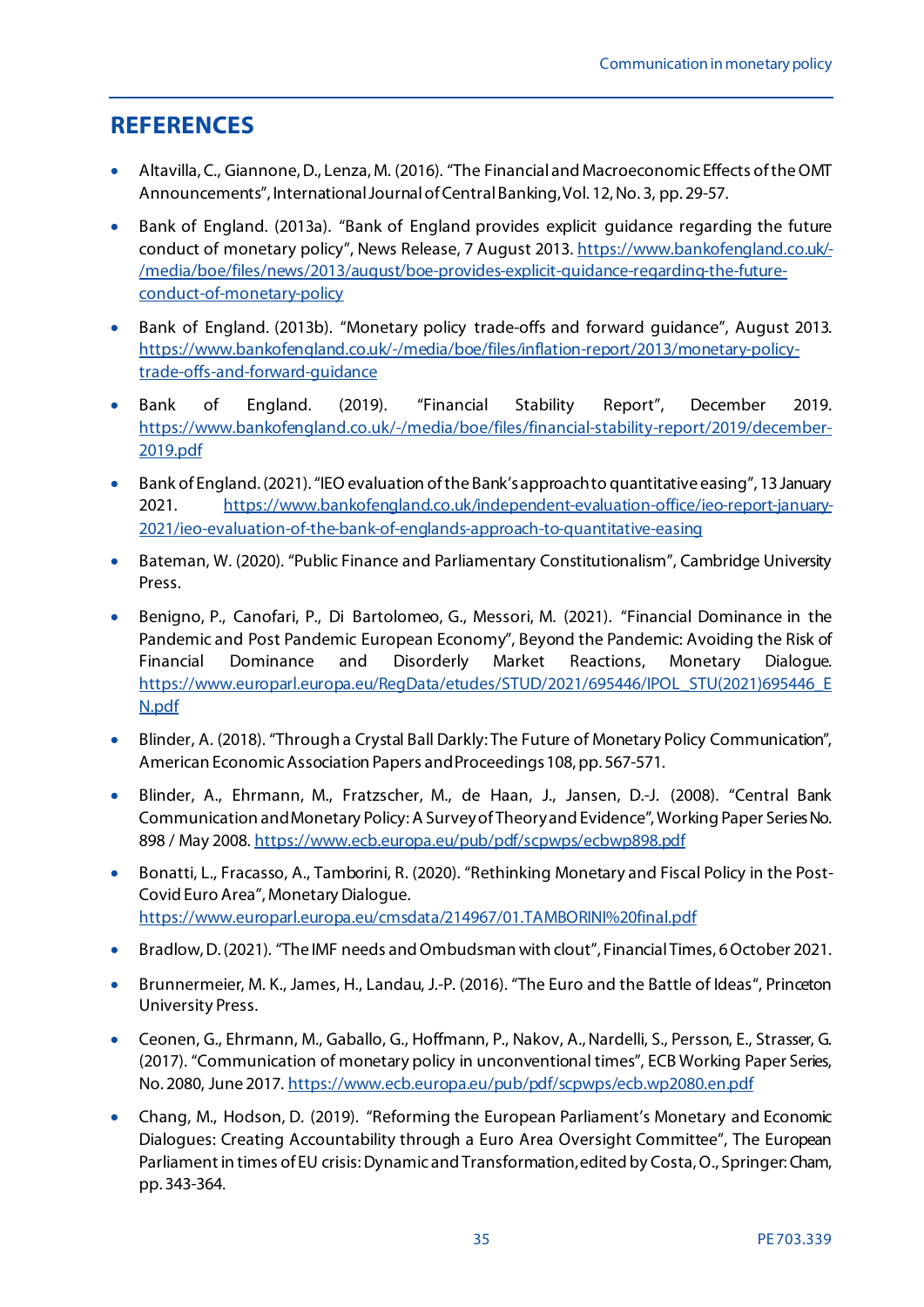- Christelis, D., Georgarakos, D., Jappelli, T., van Rooij, M. (2019). "Trust in the Central Bank and Inflation Expectations", International Journal of Central Banking, Vol. 16, Iss. 6, pp. 1-37.
- Coibion, O., Gorodnichenko, Y., Weber, M. (2019). "Monetary Policy Communications and their Effects on Household Inflation Expectations", NBER Working Paper. No. 2548. [https://www.nber.org/system/files/working\\_papers/w25482/w25482.pdf](https://www.nber.org/system/files/working_papers/w25482/w25482.pdf)
- Cohen-Setton, J. (2014). "The distributional effect of quantitative easing". Bruegel blog post 29 October 2014[. https://www.bruegel.org/2014/10/the-distributional-effect-of-quantitative-easing/](https://www.bruegel.org/2014/10/the-distributional-effect-of-quantitative-easing/)
- Coeuré, B. (2018). "Central banking in times of complexity". Panel remarks at a conference on the occasion of Sveriges Riksbank's 350th anniversary, Stockholm, 25 May 2018, European Central Bank.
- Cœuré, B. (2019). "Inflation Expectations and the Conduct of Monetary Policy". Speech at an event organised by the SAFE Policy Center, Frankfurt am Main, 11 July 2019. [https://www.ecb.europa.eu/press/key/date/2019/html/ecb.sp190711~6dcaf97c01.en.html](https://www.ecb.europa.eu/press/key/date/2019/html/ecb.sp190711%7E6dcaf97c01.en.html)
- Draghi, M. (2012a). "Verbatim of the remarks made by Mario Draghi". Speech by Mario Draghi, President of the European Central Bank at the Global Investment Conference in London 26 July 2012. <https://www.ecb.europa.eu/press/key/date/2012/html/sp120726.en.html>
- Draghi, M. (2012b). "Introductory statement to the press conference (with Q&A)". Frankfurt am Main, 2 August 2012[. https://www.ecb.europa.eu/press/pressconf/2012/html/is120802.en.html](https://www.ecb.europa.eu/press/pressconf/2012/html/is120802.en.html)
- Draghi, M. (2013). "Introductory statement to the press conference (with Q&A)", Frankfurt am Main, 4 July 2013[. https://www.ecb.europa.eu/press/pressconf/2013/html/is130704.en.html](https://www.ecb.europa.eu/press/pressconf/2013/html/is130704.en.html)
- de Guindos, L. (2019). "Communication, expectation and monetary policy". Intervention at the ECB policy panel of the Annual Congress of the European Economic Association, Manchester, 27 August 2019[. https://www.ecb.europa.eu/press/key/date/2019/html/ecb.sp190827~0941246e14.en.html](https://www.ecb.europa.eu/press/key/date/2019/html/ecb.sp190827%7E0941246e14.en.html)
- de la Dehesa, G. (2009)."Improving ECB's Accountability and Transparency". Study for the European Parliament's Committee on Economic and Monetary Affairs, September 2009. [https://guillermodeladehesa.com/files/0006.1300880231.FBBC4328YDFV6638ESQY4371EMVX399](https://guillermodeladehesa.com/files/0006.1300880231.FBBC4328YDFV6638ESQY4371EMVX3999.pdf) [9.pdf](https://guillermodeladehesa.com/files/0006.1300880231.FBBC4328YDFV6638ESQY4371EMVX3999.pdf)
- Duca, I., Kenny, G., Reuter, A. (2017). "Inflation expectation, consumption and the lower bound: micro evidence from a large euro area survey". ECB Working Paper, No. 2196, November 2018. <https://www.ecb.europa.eu/pub/pdf/scpwps/ecb.wp2196.en.pdf>
- Ehrmann, M., Gaballo, G., Hoffmann, P., Strasser, G. (2019). "Can more public information raise uncertainty? The international evidence on forward guidance". ECB Working Paper, No. 2263, April 2019[. https://www.ecb.europa.eu/pub/pdf/scpwps/ecb.wp2263~d433238380.en.pdf](https://www.ecb.europa.eu/pub/pdf/scpwps/ecb.wp2263%7Ed433238380.en.pdf)
- Ehrmann, M., Wabtisch, A. (2021), "Central bank communication with non-experts: a road to nowhere?", ECB Working Paper Series, No 2594, October 2021. [https://www.ecb.europa.eu/pub/pdf/scpwps/ecb.wp2594~9fc2f0035d.en.pdf](https://www.ecb.europa.eu/pub/pdf/scpwps/ecb.wp2594%7E9fc2f0035d.en.pdf)
- European Central Bank. "Accountability". <https://www.ecb.europa.eu/ecb/orga/accountability/html/index.en.html>
- European Central Bank. "Consumer Expectations Survey". [https://www.ecb.europa.eu/stats/ecb\\_surveys/consumer\\_exp\\_survey/html/index.en.html](https://www.ecb.europa.eu/stats/ecb_surveys/consumer_exp_survey/html/index.en.html)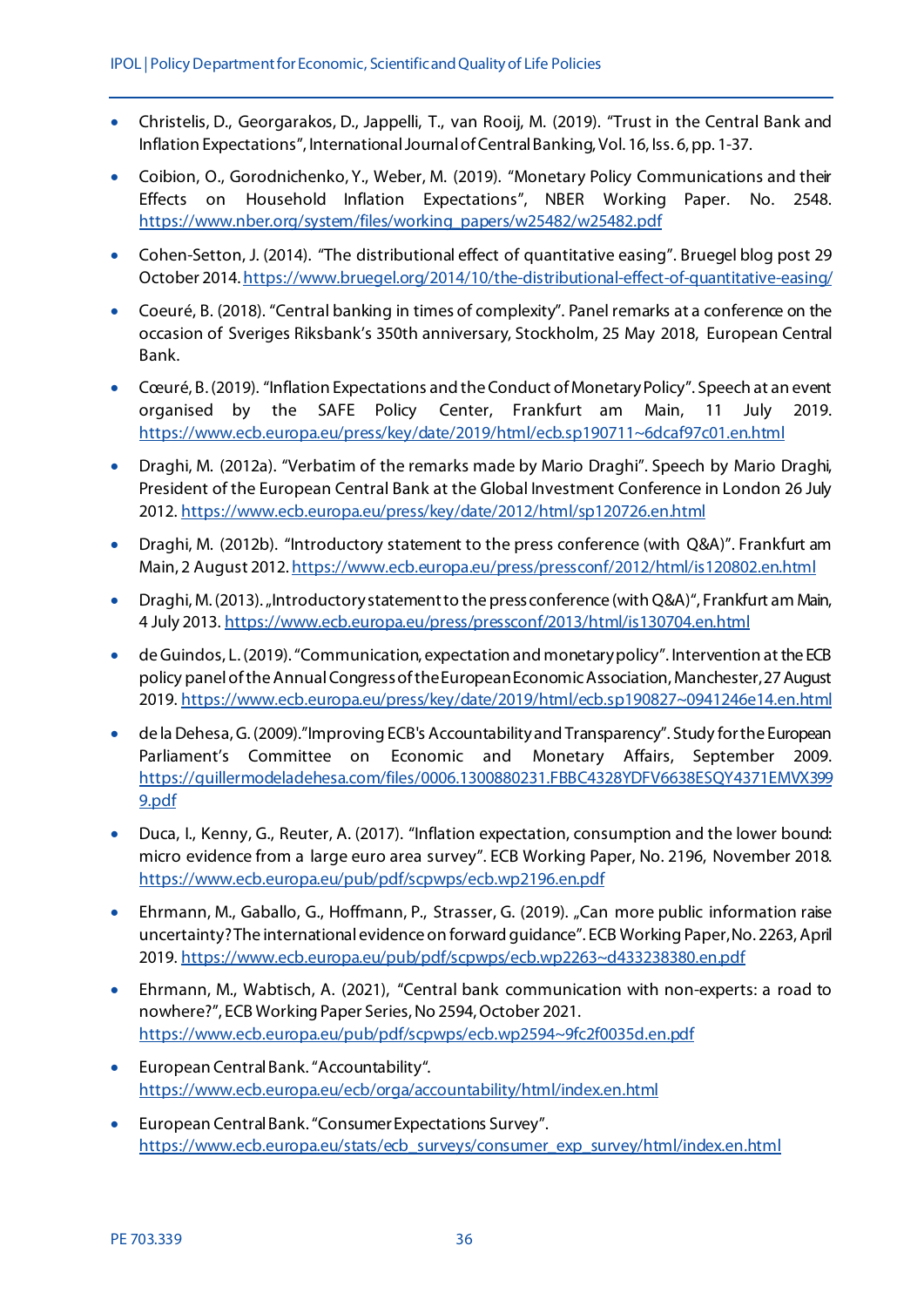- European Central Bank. "Feedback on the input provided by the European Parliament as part of its resolution on the ECB Annual Report 2019". [https://www.ecb.europa.eu/pub/pdf/other/ecb.20210414\\_feedback\\_on\\_the\\_input\\_provided\\_by](https://www.ecb.europa.eu/pub/pdf/other/ecb.20210414_feedback_on_the_input_provided_by_the_european_parliament%7E7d4de6f4c2.en.pdf) the european parliament~7d4de6f4c2.en.pdf
- European Central Bank. "Summary report of the ECB Listens Portal". <https://www.ecb.europa.eu/home/search/review/html/ecb.strategyreview002.en.html>
- European Central Bank. (2014). "Monthly Bulletin", April 2014. <https://www.ecb.europa.eu/pub/pdf/mobu/mb201404en.pdf>
- European Central Bank. (2021a). "An Overview of the ECB's monetary policy strategy". [https://www.ecb.europa.eu/home/search/review/html/ecb.strategyreview\\_monpol\\_strategy\\_ov](https://www.ecb.europa.eu/home/search/review/html/ecb.strategyreview_monpol_strategy_overview.en.html#toc20) [erview.en.html#toc20](https://www.ecb.europa.eu/home/search/review/html/ecb.strategyreview_monpol_strategy_overview.en.html#toc20)
- European Central Bank. (2021b). "The role of financial stability considerations in monetary policy and the interaction with macroprudential policy in the euro area", Occasional Paper Series, No 272 / September 2021[. https://www.ecb.europa.eu/pub/pdf/scpops/ecb.op272~dd8168a8cc.en.pdf](https://www.ecb.europa.eu/pub/pdf/scpops/ecb.op272%7Edd8168a8cc.en.pdf)
- European Central Bank. (2021c). "Clear, consistent and engaging: ECB monetary policy communication in a changing world", Occasional Paper Series, No 274 / September 2021, Revised December 2021[. https://www.ecb.europa.eu/pub/pdf/scpops/ecb.op274~9aca14e6f6.en.pdf](https://www.ecb.europa.eu/pub/pdf/scpops/ecb.op274%7E9aca14e6f6.en.pdf)
- European Parliament. (1998). "Report on democratic accountability in the third phase of EMU", Official Journal C 138, p. 177. <https://eur-lex.europa.eu/legal-content/EN/TXT/?uri=CELEX%3A51998IP0110>
- European Parliament. (2014). "Monetary Dialogue 2009-2014: Looking Backward, Looking Forward". Study for the Committee on Economic and Monetary Affairs. [https://www.europarl.europa.eu/RegData/etudes/IDAN/2014/518753/IPOL\\_IDA\(2014\)518753\\_EN](https://www.europarl.europa.eu/RegData/etudes/IDAN/2014/518753/IPOL_IDA(2014)518753_EN.pdf) [.pdf](https://www.europarl.europa.eu/RegData/etudes/IDAN/2014/518753/IPOL_IDA(2014)518753_EN.pdf)
- European Parliament. (2021). "Resolution of 10 February 2021 on the European Central Bank annual report 2020 (2020/2123(INI)). [https://www.europarl.europa.eu/doceo/document/TA-9-](https://www.europarl.europa.eu/doceo/document/TA-9-2021-0039_EN.html) [2021-0039\\_EN.html](https://www.europarl.europa.eu/doceo/document/TA-9-2021-0039_EN.html)
- Fabo, B., Jančoková, M., Kempf, E., Pástor, U. (2021). "Fifty Shades of QE: Comparing Findings of Central Bankers and Academics", National Bureau of Economic Research Working Paper 27849. <https://www.nber.org/papers/w27849>
- Fiedler, S., Gern, K.-J., Stolzenberg, U. (2020). "Blurred Boundaries between Monetary and Fiscal Policy", Monetary Dialogue, November 2020. <https://www.europarl.europa.eu/cmsdata/215036/01.Kiel%20final.pdf>
- Fiedler, S., Jannsen, N., Wolters, M., Hanisch, I. (2016). "Transmission Channels of Unconventional Monetary Policy in the Euro-area: Where Do We Stand?", Monetary Dialogue, November 2016, pp. 7-40. [https://www.europarl.europa.eu/cmsdata/116964/COMPILATION\\_Nov%202016\\_TOPIC\\_3\\_FINAL](https://www.europarl.europa.eu/cmsdata/116964/COMPILATION_Nov%202016_TOPIC_3_FINAL_online.pdf) [\\_online.pdf.](https://www.europarl.europa.eu/cmsdata/116964/COMPILATION_Nov%202016_TOPIC_3_FINAL_online.pdf)
- Fraccaroli, N., Giovannini, A., Jamet, J.-F. (2020). "Central banks in parliaments: a text analysis of the parliamentary hearings of the Bank of England, the European Central Bank and the Federal Reserve", ECB Working Paper Series, No. 2442, July 2020.

[https://www.ecb.europa.eu/pub/pdf/scpwps/ecb.wp2442~e78be127c0.en.pdf](https://www.ecb.europa.eu/pub/pdf/scpwps/ecb.wp2442%7Ee78be127c0.en.pdf)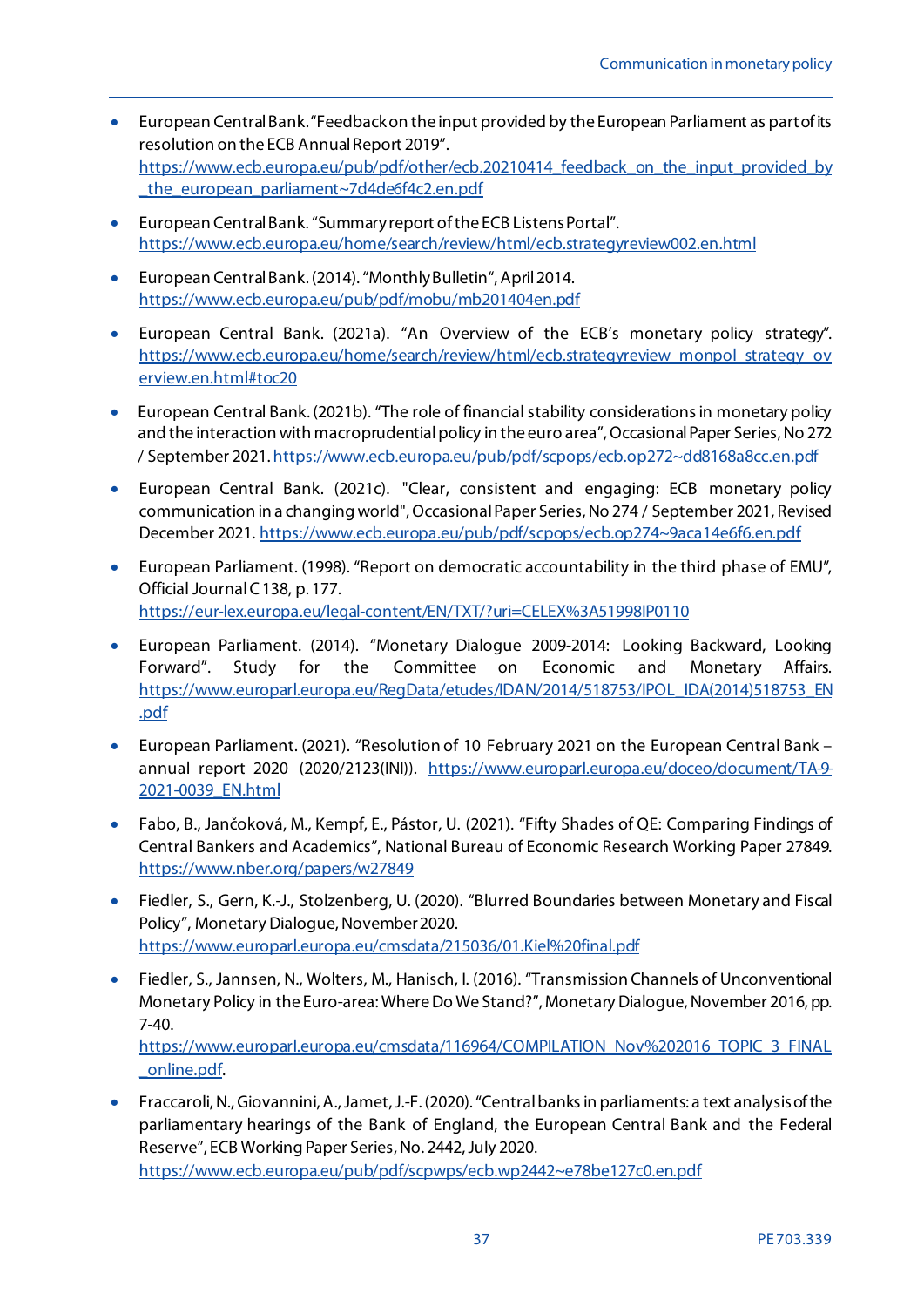- Giles, C. (2014a). "Carney is Dressing Old Policy in the Governor's New Clothes", Financial Times, 27 January 2014.
- Giles, C. (2014b). "Carney Must Avoid Another Enforced Error", Financial Times, 6 February 2014.
- Goldberg, J., Klee, E., Prescott, E.S., Wood, P. (2020). "Monetary Policy Strategies and Tools: Financial Stability Considerations", Finance and Economics Discussion Series, No 2020-074. <https://www.federalreserve.gov/econres/feds/files/2020074pap.pdf>
- Gros, D., Capolongo, A. (2020). "Reaching a Wider Audience: Is the ECB Trending?", Study for the Committee on Economic and Monetary Affairs, Policy Department for Economic, Scientific and Qualify of Life Policies, European Parliament, Luxemburg. [https://www.europarl.europa.eu/cmsdata/195428/CEPS%20final\\_original.pdf](https://www.europarl.europa.eu/cmsdata/195428/CEPS%20final_original.pdf)
- Grund, S. (2020). "Legal, compliant and suitable: the ECB's Pandemic Emergency Purchase Programme (PEPP)", Bertelsmann Stiftung Policy Brief, 25 March 2020. http://aei.pitt.edu/103247/1/20200325\_PEPP\_Grundll.pdf
- Hartmann, P., Smets, F. (2018). "The first twenty years of the European Central Bank: monetary policy", ECB Working Paper Series, No. 2219, December 2018. <https://www.ecb.europa.eu/pub/pdf/scpwps/ecb.wp2219.en.pdf>
- Hartwell, C. (2021). "The Tail Wagging the Dog? Overcoming Financial Dominance, in: Beyond the Pandemic: Avoiding the Risk of Financial Dominance and Disorderly Market Reactions", Monetary Dialogue, September 2021. [https://www.europarl.europa.eu/RegData/etudes/IDAN/2021/662945/IPOL\\_IDA\(2021\)662945\\_EN](https://www.europarl.europa.eu/RegData/etudes/IDAN/2021/662945/IPOL_IDA(2021)662945_EN.pdf) [.pdf](https://www.europarl.europa.eu/RegData/etudes/IDAN/2021/662945/IPOL_IDA(2021)662945_EN.pdf)
- Holmes, D. (2014a). "Economy of Words/ Communicative Imperatives in Central Banks", Chicago: The University of Chicago Press.
- Holmes, D. (2014b). "How the Fed learned to talk", New York Times, 1 February 2014, <https://www.nytimes.com/2014/02/02/opinion/sunday/how-the-fed-learned-to-talk.html>
- Holmes, D. (2018). "A Tractable Future: Central Bankers in Conversation with their Publics", in Uncertain Futures: Imaginaries, Narratives and Calculation in the Economy, edited by Beckert/Bronk, pp. 173-93. Oxford: Oxford University Press.
- Holmes, D., Tuckett, D., Pearson, A., Chaplin, G. (2020). "Monetary policy and the management of uncertainty: a narrative approach," Bank of England, Staff Working Papers. No. 870, pp. 1-28.
- Ioannidis, M., Hlásková Murphy, S. J., Zilioli, C., (2021), "The mandate of the ECB: Legal considerations in the ECB's monetary policy strategy review" Occasional Paper No. 276, September 2021.

[https://www.ecb.europa.eu/pub/pdf/scpops/ecb.op276~3c53a6755d.en.pdf?34605304c0df6620](https://www.ecb.europa.eu/pub/pdf/scpops/ecb.op276%7E3c53a6755d.en.pdf?34605304c0df6620b17a6a7b32fed3cf) [b17a6a7b32fed3cf](https://www.ecb.europa.eu/pub/pdf/scpops/ecb.op276%7E3c53a6755d.en.pdf?34605304c0df6620b17a6a7b32fed3cf)

- Jarocinski, M., Karadi, P. (2020). "Deconstructing Monetary Policy Shocks: The Role of Information Shocks". American Economic Journal: Macroeconomics, Vol. 12, No. 2, pp. 1-43.
- Lastra, R. (1992). "The Independence of the ESCB", Harvard International Law Journal, Vol. 33 No. 2, pp. 475-519.
- Lastra, R. (1996). "Central Banking and Banking Regulation", Financial Markets Group of the London School of Economics.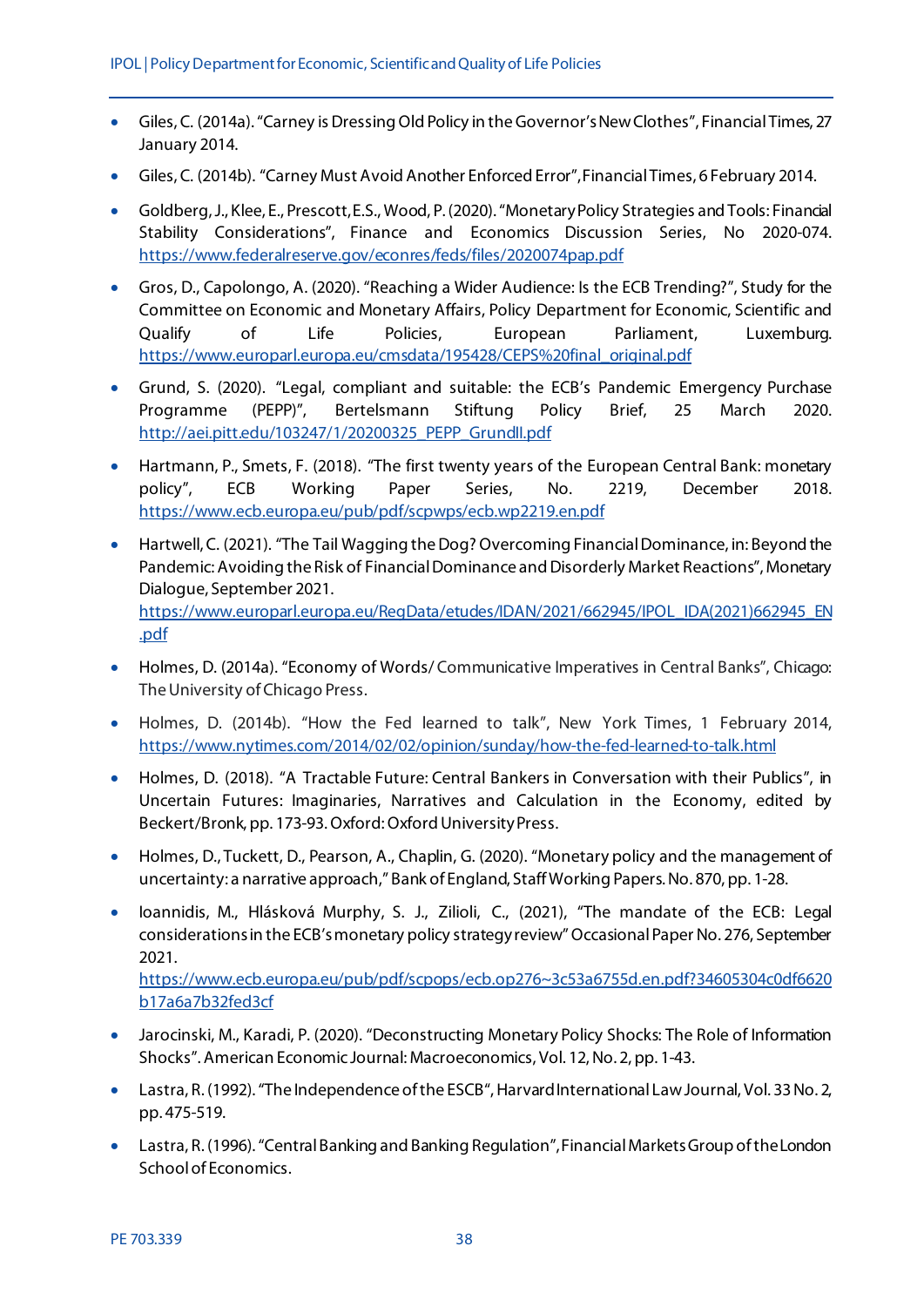- Lastra, R. (2015). "International Financial and Monetary Law", Oxford University Press.
- Lastra, R. (2020). "Accountability Mechanisms of the Bank of England and of the European Central Bank", Study for the Committee on Economic and Monetary Affairs, Policy Department for Economic, Scientific and Quality of Life Policies, European Parliament, Luxembourg, 2020. [https://www.europarl.europa.eu/cmsdata/211623/1\\_LASTRA-final.pdf](https://www.europarl.europa.eu/cmsdata/211623/1_LASTRA-final.pdf)
- Lastra, R., Alexander, K. (2020). "The ECB's Mandate: Perspectives on Sustainability and Solidarity". Study for the Committee on Economic and Monetary Affairs, Policy Department for Economic, Scientific and Quality of Life Policies, European Parliament, Luxembourg, 2020. [https://www.europarl.europa.eu/RegData/etudes/IDAN/2020/648813/IPOL\\_IDA\(2020\)648813\\_EN](https://www.europarl.europa.eu/RegData/etudes/IDAN/2020/648813/IPOL_IDA(2020)648813_EN.pdf) [.pdf](https://www.europarl.europa.eu/RegData/etudes/IDAN/2020/648813/IPOL_IDA(2020)648813_EN.pdf)
- Lastra, R., Amtenbrink, F. (2008). "Securing Democratic Accountability of Financial Regulatory Agencies –A Theoretical framework", in Mitigating Risk in the Context of Safety and Security. How Relevant is a Rational Approach?, edited by de Mulder, pp. 115-132.
- Lastra, R., Garicano, L.(2010). "Towards a new Architecture for Financial Stability Seven Principles", Journal of International Economic Law, Vol. 13, No. 3, pp. 597-621.
- Lastra, R., Goodhart, C. (2017). "Populism and Central Bank Independence", Open Economies Review 29, pp. 49–68.<https://doi.org/10.1007/s11079-017-9447-y>
- Lastra, R., Miller, G. (2001). "Central Bank Independence in Ordinary and Extraordinary Times", in Central Bank Independence. The Economic Foundations, the Constitutional Implications and Democratic Accountability, edited by Kleineman, Kluwer Law International, pp. 31-50.
- Lastra, R., Shams, H. (2001). "Public Accountability in the Financial Sector", in Regulating Financial Services and Markets in the XXIst Century, edited by Ferrán and Goodhart, Hart Publishing: Oxford.
- Lastra, R., Dabrowski, M., Gros, D., Goodhart, C., Ubide, A., Gerba, E., Macchiarelli, C. (2015). "Interaction between monetary policy and bank regulation", Monetary Dialogue. [https://www.europarl.europa.eu/cmsdata/105462/IPOL\\_IDA\(2015\)563458\\_EN.pdf](https://www.europarl.europa.eu/cmsdata/105462/IPOL_IDA(2015)563458_EN.pdf)
- Powell, C. (2018). "Financial Stability and Central Bank Transparency". Speech on May 25 2018 on the occasion of the 350th anniversary of the Riksbank, Stockholm, Sweden. <https://www.federalreserve.gov/newsevents/speech/powell20180525a.htm>
- Powell, C. (2022). "Nomination hearing before the Committee on Banking, Housing, and Urban Affairs, U.S. Senate". <https://www.federalreserve.gov/newsevents/testimony/powell20220111a.htm>
- Schnabel, I. (2021). "Monetary policy and financial stability". Speech at the fifth annual conference of the European Systematic Risk Board, Frankfurt am Main, 8 December 2021. [https://www.ecb.europa.eu/press/key/date/2021/html/ecb.sp211208\\_2~97c82f5cfb.en.html](https://www.ecb.europa.eu/press/key/date/2021/html/ecb.sp211208_2%7E97c82f5cfb.en.html)
- Schrörs, M. (2021). "EZB-Politik erreicht den Wahlkampf", Börsen Zeitung 05 May 2021, [https://www.boersen-zeitung.de/konjunktur-politik/ezb-politik-erreicht-den-wahlkampf-](https://www.boersen-zeitung.de/konjunktur-politik/ezb-politik-erreicht-den-wahlkampf-2bc13bd8-dd93-11eb-be7d-1ab18f2f304e)[2bc13bd8-dd93-11eb-be7d-1ab18f2f304e](https://www.boersen-zeitung.de/konjunktur-politik/ezb-politik-erreicht-den-wahlkampf-2bc13bd8-dd93-11eb-be7d-1ab18f2f304e)
- Scott, Sir Richard, "Report of the inquiry into the export of defence equipment and dual-use goods to Iraq and related prosecutions", HC 115, 1995-1996, in Sourcebook on Public Law, edited by Fenwick/Philipson, London 1997.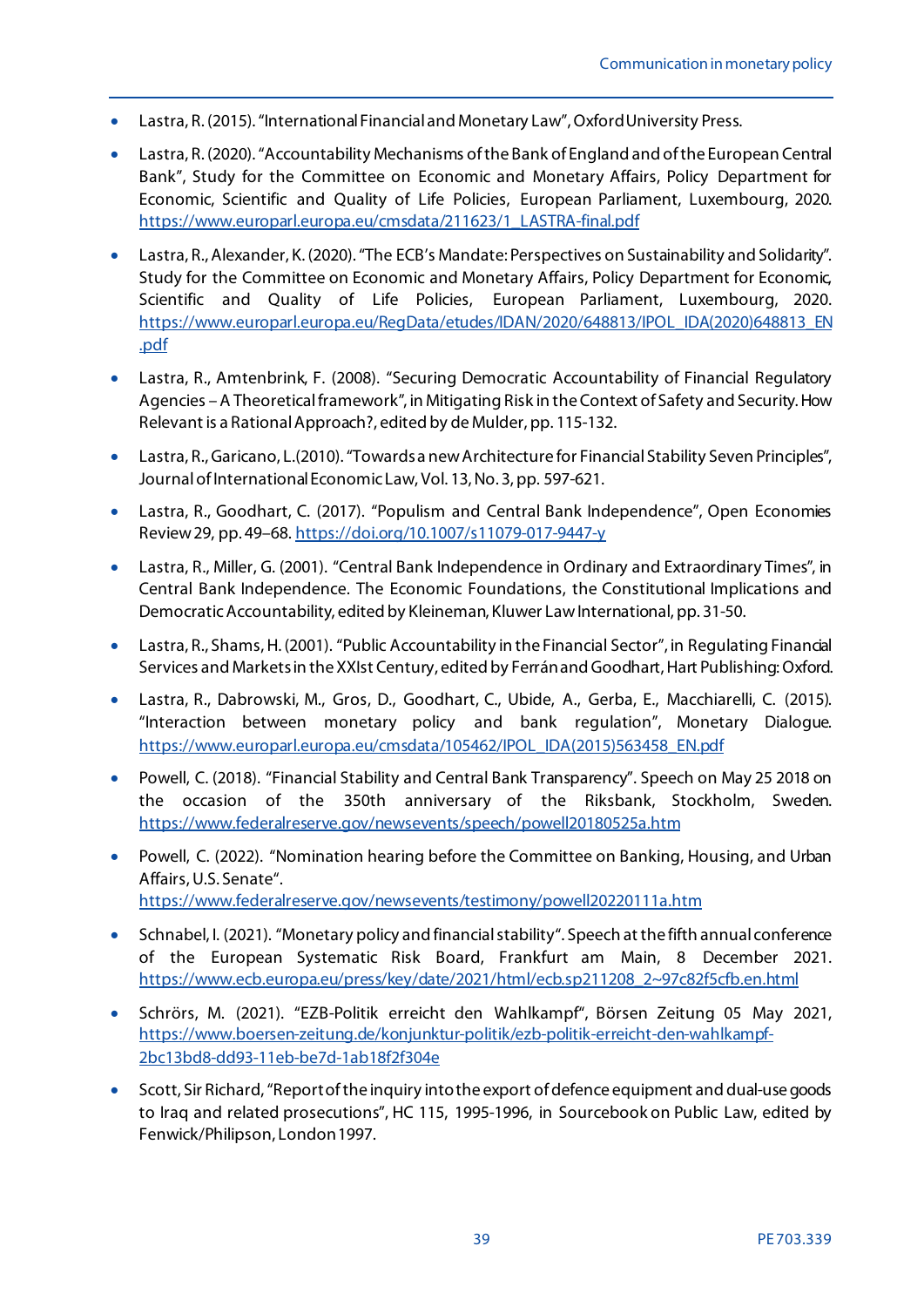- Selmayr, "§ 23 Das Recht der Europäischen Währungsunion", in Europäisches Wirtschaftsordnungsrecht, edited by Müller-Graff, Nomos, pp. 1387-1624.
- Shin, H. S. (2017). "Can central banks talk too much?". Speech at the ECB conference on "Communications challenges for policy effectiveness, accountability and reputation", Frankfurt, 14 November 2017[. https://www.bis.org/speeches/sp171114.pdf](https://www.bis.org/speeches/sp171114.pdf)
- The German Federal Constitutional Court. (2021). "Press Release No. 38/2021 of 18 May 2021, Unsuccessful applications for an order of execution relation to the judgment of the Second Senate on the ECB's asset purchase programme PSPP". [https://www.bundesverfassungsgericht.de/SharedDocs/Pressemitteilungen/EN/2021/bvg21-](https://www.bundesverfassungsgericht.de/SharedDocs/Pressemitteilungen/EN/2021/bvg21-038.html;jsessionid=F61DEB2D1FF5617CCBFE38FABA46A3C9.2_cid507) [038.html;jsessionid=F61DEB2D1FF5617CCBFE38FABA46A3C9.2\\_cid507](https://www.bundesverfassungsgericht.de/SharedDocs/Pressemitteilungen/EN/2021/bvg21-038.html;jsessionid=F61DEB2D1FF5617CCBFE38FABA46A3C9.2_cid507)
- Tridimas, T., Xanthoulis, N. (2016). "A Legal Analysis of the Gauweiler Case, Between Monetary policy and Constitutional Conflict", Maastricht Journal of European and Comparative Law, Vol. 23, Iss. 1, pp. 17-39.
- UK House of Lords. (2021). "Quantitative easing: a dangerous addiction?". Economic Affairs Committe[e. https://committees.parliament.uk/publications/6725/documents/71894/default/](https://committees.parliament.uk/publications/6725/documents/71894/default/)
- UK Treasury. (2020). "Remit for the Monetary Policy Committee", Letter from the Chancellor to the Governor of the Bank of England, 11 March. [https://www.bankofengland.co.uk/-](https://www.bankofengland.co.uk/-/media/boe/files/letter/2020/chancellor-letter-11032020-mpc.pdf) [/media/boe/files/letter/2020/chancellor-letter-11032020-mpc.pdf](https://www.bankofengland.co.uk/-/media/boe/files/letter/2020/chancellor-letter-11032020-mpc.pdf)
- Verhoeven, A. (2002). "The European Union in Search of a Democratic and Constitutional Theory", Springer Netherland.
- Westbrook, D. A. (2008). "Navigators of the Contemporary: Why Ethnography matters", Chicago: University of Chicago Press.
- Wyplosz, C. (2020). "The Euro Area after COVID-19", Monetary Dialogue Papers, November 2020. [https://www.europarl.europa.eu/cmsdata/214969/01.WYPLOSZ\\_final.pdf](https://www.europarl.europa.eu/cmsdata/214969/01.WYPLOSZ_final.pdf)
- Wyplosz, C. (2021). "What About Policy Normalisation", Monetary Dialogue Papers, September 2021[. https://www.europarl.europa.eu/cmsdata/239415/2b\\_QA0921371ENN.pdf](https://www.europarl.europa.eu/cmsdata/239415/2b_QA0921371ENN.pdf)
- Yellen, J. L. (2012). "Revolution and Evolution in Central Bank Communications". Speech delivered at the Haas School of Business, University of Berkeley, 13 November 2012. <https://www.federalreserve.gov/newsevents/speech/yellen20121113a.htm>
- Yellen, J. L. (2013). "Communication in Monetary Policy". Speech at the Society of American Business Editors and Writers 50th Anniversary Conference, Washington, D. C. <https://www.federalreserve.gov/newsevents/speech/yellen20130404a.htm>
- Zschäpitz, H. (2021). "'Krasser Fall von Staatsfinanzierung' EZB wird an Grenzen ihres Mandats erinnert", welt 11 March 2021. [https://www.welt.de/wirtschaft/article228033723/EZB-](https://www.welt.de/wirtschaft/article228033723/EZB-Notfallprogramm-PEPP-Klaeger-ziehen-vor-Bundesverfassungsgericht.html)[Notfallprogramm-PEPP-Klaeger-ziehen-vor-Bundesverfassungsgericht.html](https://www.welt.de/wirtschaft/article228033723/EZB-Notfallprogramm-PEPP-Klaeger-ziehen-vor-Bundesverfassungsgericht.html)